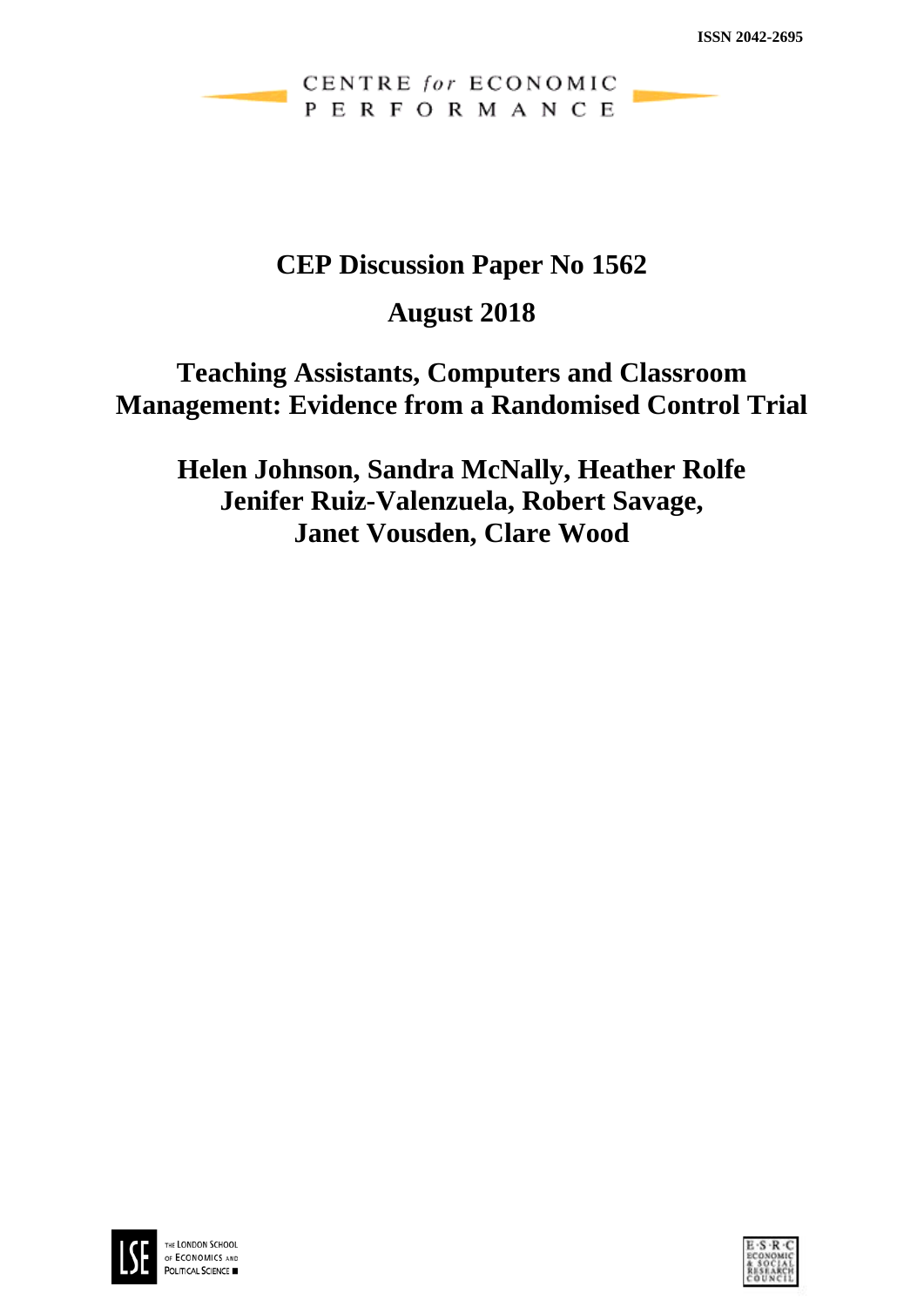#### **Abstract**

Many students still leave school without a good grasp of basic literacy, despite the negative implications for future educational and labour market outcomes. We evaluate a programme that involves changing how resources are used within classrooms to reinforce the teaching of literacy. Specifically, the programme involves training teaching assistants to deliver a tightly structured package of materials to groups of young children. Further, we compare the effectiveness of computer-aided instruction using available software with the paper equivalent. We implement the experiment in the context of a Randomised Control Trial in English schools. Both interventions have a short-term impact on children's reading scores, although the effect is bigger for the paper intervention and more enduring in the subsequent year. This paper shows how teaching assistants can be used to better effect within schools, and at a low cost.

Key words: literacy, ICT, teaching assistants JEL: I21

This paper was produced as part of the Centre's Education & Skills Programme. The Centre for Economic Performance is financed by the Economic and Social Research Council.

We would like to thank the Education Endowment Foundation (EEF) for commissioning this research, which was implemented by the research team at Coventry University (involving Johnson, Vousden, Savage, Wood and their research teams) and independently evaluated by the team at Centre for Economic Performance, LSE (involving Ruiz-Valenzuela and McNally) and the National Institute for Economic and Social Research (Rolfe).We thank the team of research assistants at Coventry University that facilitated the fieldwork, the technical support provided by Annie Wade and Philip Abrami, and others at Concordia's [Centre for the Study of Learning and Performance](https://www.concordia.ca/research/learning-performance.html) CSLP). We also thank participating schools and teaching assistants. We thank Robert Slavin for evaluating the training materials and Morag Stuart for implementing the Non-ICT version of the program evaluated here. We thank participants at seminars at Trondheim University, the Centre for Economic Performance (London School of Economics); and at the CESifo Area Conference on Economics of Education, the Royal Economic Society conference, and the II Workshop on Empirical Research in Economics of Education (Universitat Rovira i Virgili).

Helen Johnson, Coventry University. Sandra McNally, University of Surrey and Centre for Economic Performance, London School of Economics. Heather Rolfe, National Institute for Social and Economic Research. Jenifer Ruiz-Valenzuela, Centre for Economic Performance, London School of Economics. Robert Savage, University College London. Janet Vousden, Coventry University. Clare Wood, Nottingham Trent University.

Published by Centre for Economic Performance London School of Economics and Political Science Houghton Street London WC2A 2AE

All rights reserved. No part of this publication may be reproduced, stored in a retrieval system or transmitted in any form or by any means without the prior permission in writing of the publisher nor be issued to the public or circulated in any form other than that in which it is published.

Requests for permission to reproduce any article or part of the Working Paper should be sent to the editor at the above address.

H. Johnson, S. McNally, H. Rolfe, J. Ruiz-Valenzuela, R. Savage, J. Vousden and C. Wood, submitted 2018.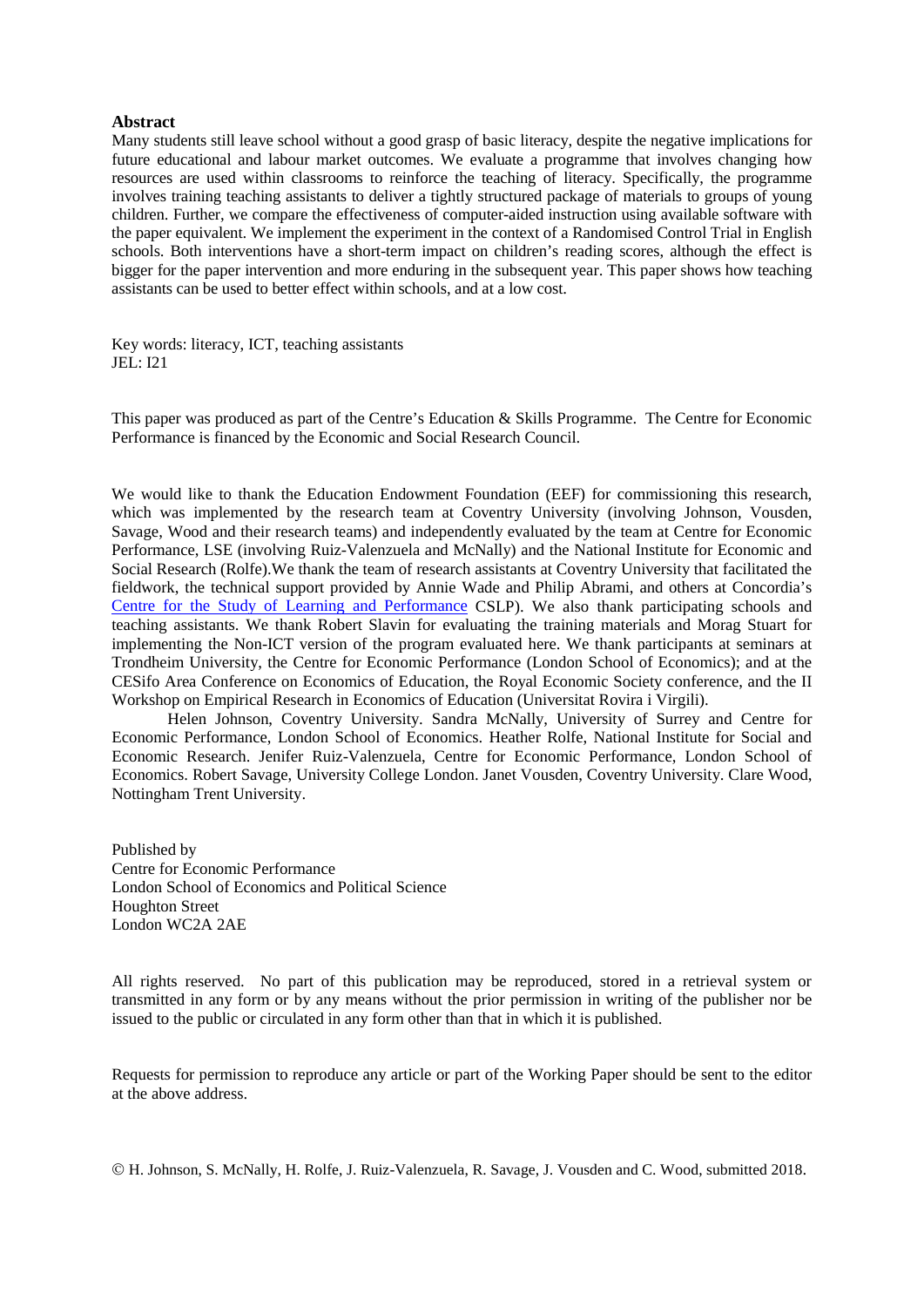### **1. Introduction**

A significant number of children leave primary school with low levels of literacy. Despite much effort to improve basic skills in England, about 11% of children still leave primary school without having achieved the 'expected level' set out in the National Curriculum. This is a longstanding problem in England as it is in many other developed countries. According to an international OECD study, about a fifth of adults in England have low levels of literacy and the problem has not improved amongst young adults compared to older generations (unlike most other countries).<sup>[1](#page-2-0)</sup> The potential implications include lower subsequent educational performance and poor labour market outcomes (e,g, see Vignoles 2016).

Gaps in cognitive ability emerge early and intervening early allows children to more effectively build later skills (Cunha et al. 2006). Such arguments are often used to argue for greater investment in early years' education. However, what matters is not only how much is invested but what it is used for. There is a large body of evidence showing that teacher quality matters and a small but growing literature showing how interventions can boost teachers' skills (e.g. Taylor and Tyler, 2012) or a combination of a change in pedagogy and teacher training (e.g. Machin et al. [2](#page-2-1)018).<sup>2</sup> However, there are plenty of examples where intervention does not work even if it is provided early, such as many contexts involving the use of ICT-aided instruction (e.g. see review by Bulman and Fairlie, 2016). Less is known about the effect of teaching assistants on student outcomes, even though they are widely used within English schools. Furthermore, reading has proved less malleable than maths in the face of popular policy interventions such as charter schools and test-based accountability (as argued by Jacob, 2017).

<span id="page-2-0"></span><sup>1</sup> OECD PIAAC study, analysed by Kuczera et al. (2016).

<span id="page-2-1"></span><sup>2</sup> Examples of studies showing the importance of teacher quality include Aaronson et al., 2007; Araujo et al., 2016; Chetty et al., 2014a, 2014b; Hanushek et al., 2005.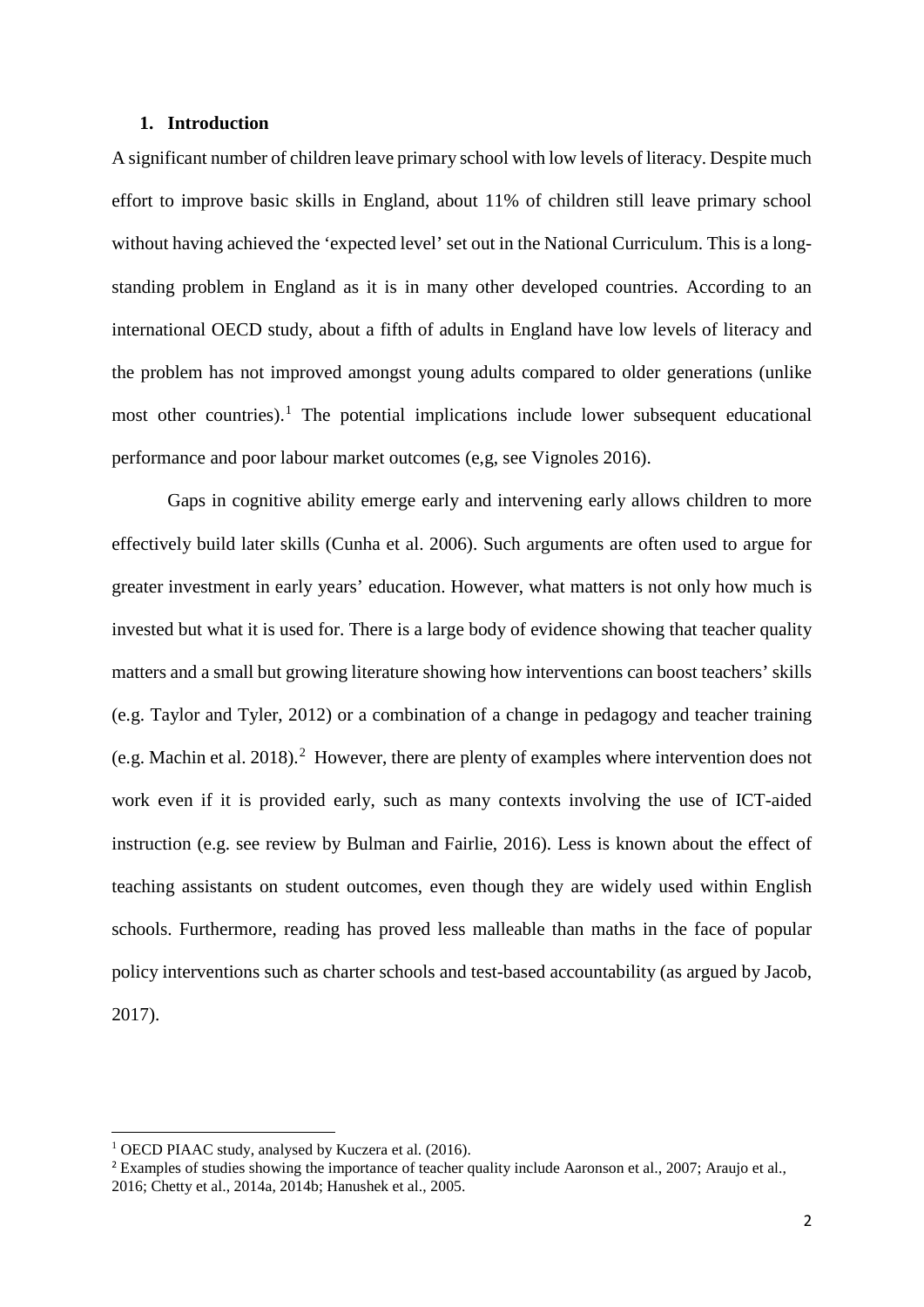In this paper, we evaluate the effects of two methods of small group tuition for 5 yearold pupils in English schools, both of which are delivered by teaching assistants. The interventions have been developed by a team of UK educational psychologists as a balanced, structured reading program that contains a systematic phonics aspect, in line with recommendations in the UK and other English speaking countries. It can be delivered in the context of an ICT program (*ABRACADABRA* or *ABRA*), which is widely used in Canada and North America (Abrami et al., 2010), or in more traditional paper form (Non-ICT).<sup>[3](#page-3-0)</sup> There are reasons for thinking that the pedagogy might be effective *a priori*. First, it is based on four decades of scientific psychological theory and evidence from a series of meta-analyses of 'what works' in literacy. Second, there is some previous evaluation support based on small-scale studies (see Section 2). This study is not only larger scale and the first one to evaluate the interventions by a team of independent researchers, but also compares the delivery of the intervention via the ICT program to a paper (Non-ICT) version of the same intervention. In either case, the core part of this intervention is the training of teaching assistants who are already employed by the school and then the implementation of the small group teaching (which takes place outside of core literacy classes). Specifically, pupils are put together in small groups (3 to 5 pupils) and receive 15 minutes of teaching four times per week over 20 weeks. In a broader context, we can think of this intervention as measuring the effectiveness of redeploying resources within a school rather than the provision of new resources. Furthermore, what is being manipulated is how teaching assistants are being used within a school, holding teacher quality constant. Teaching Assistants (TAs) are used in most English schools and they often do not have high-level qualifications. Studies about their effectiveness are mostly correlational.[4](#page-3-1) This study shows how Teaching Assistants might be used within schools to

<span id="page-3-0"></span><sup>&</sup>lt;sup>3</sup> More specifically, ABRA provides a balanced suite of online activities (alphabetics, fluency, comprehension, and writing) to support reading that can be tailored for context specific purposes.

<span id="page-3-1"></span><sup>4</sup> The Education Endowment Foundation have an evidence summary about TAs. One of the references to how they may be effectively deployed refers to this study, which they commissioned.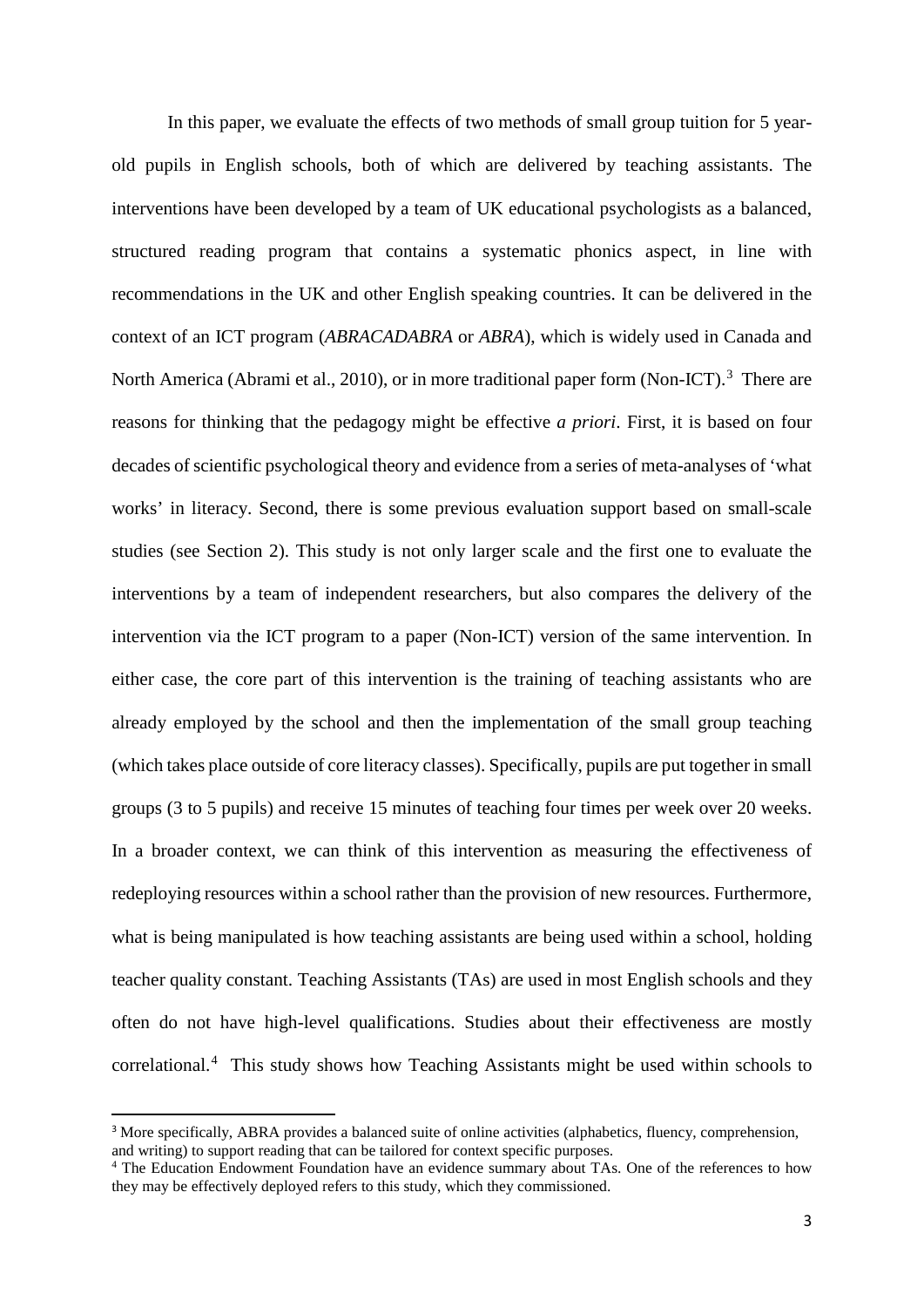good effect. It also contributes to the literature that gets inside the 'black box' of what is happening inside the classroom. We learn about how the training and use of TAs can be used to affect the educational outcomes of young people.

The study is conducted as a Randomised Control Trial. Schools are randomly assigned to receive the treatment. Within treated schools, pupils are randomly assigned amongst three conditions: ICT program (*ABRA*); Non-ICT program (paper equivalent of *ABRA*) and a control group. Within treatment schools, teaching assistants are also randomly assigned to receive training in the ICT and Non-ICT condition and therefore to teach students in one or other group within their school. This design enables us to distinguish between the effects of the underlying pedagogy (common to both) and the effects of the mode of intervention (technology or paperbased). It also enables us to observe whether spillovers occur within treated schools by comparing results with different control groups (i.e. pupils not receiving the treatment in treated schools; pupils not receiving the treatment because they are in control schools). We consider the effects of the intervention at the end of the school year in which it was implemented and also one year later.

Our results show a large initial effect of the program, which is higher for the Non-ICT intervention (0.18 $\sigma$  and 0.27 $\sigma$  for the ICT and Non-ICT interventions respectively). The spillover effect within schools is substantial and only a little lower than the effect of the ICT intervention. As TAs are with classes at other times of the school day, the most plausible reason for the spillover effect is that the TA is better able to do his/her job generally, thus affecting all students. However, one year later the spillover effect disappears and there is substantial fadeout of effects for pupils assigned to either the ICT or non-ICT intervention. The point estimates suggests an effect of about one-third of the initial effect (in either case). However, the

**.** 

[https://educationendowmentfoundation.org.uk/evidence-summaries/teaching-learning-toolkit/teaching](https://educationendowmentfoundation.org.uk/evidence-summaries/teaching-learning-toolkit/teaching-assistants/)[assistants/](https://educationendowmentfoundation.org.uk/evidence-summaries/teaching-learning-toolkit/teaching-assistants/)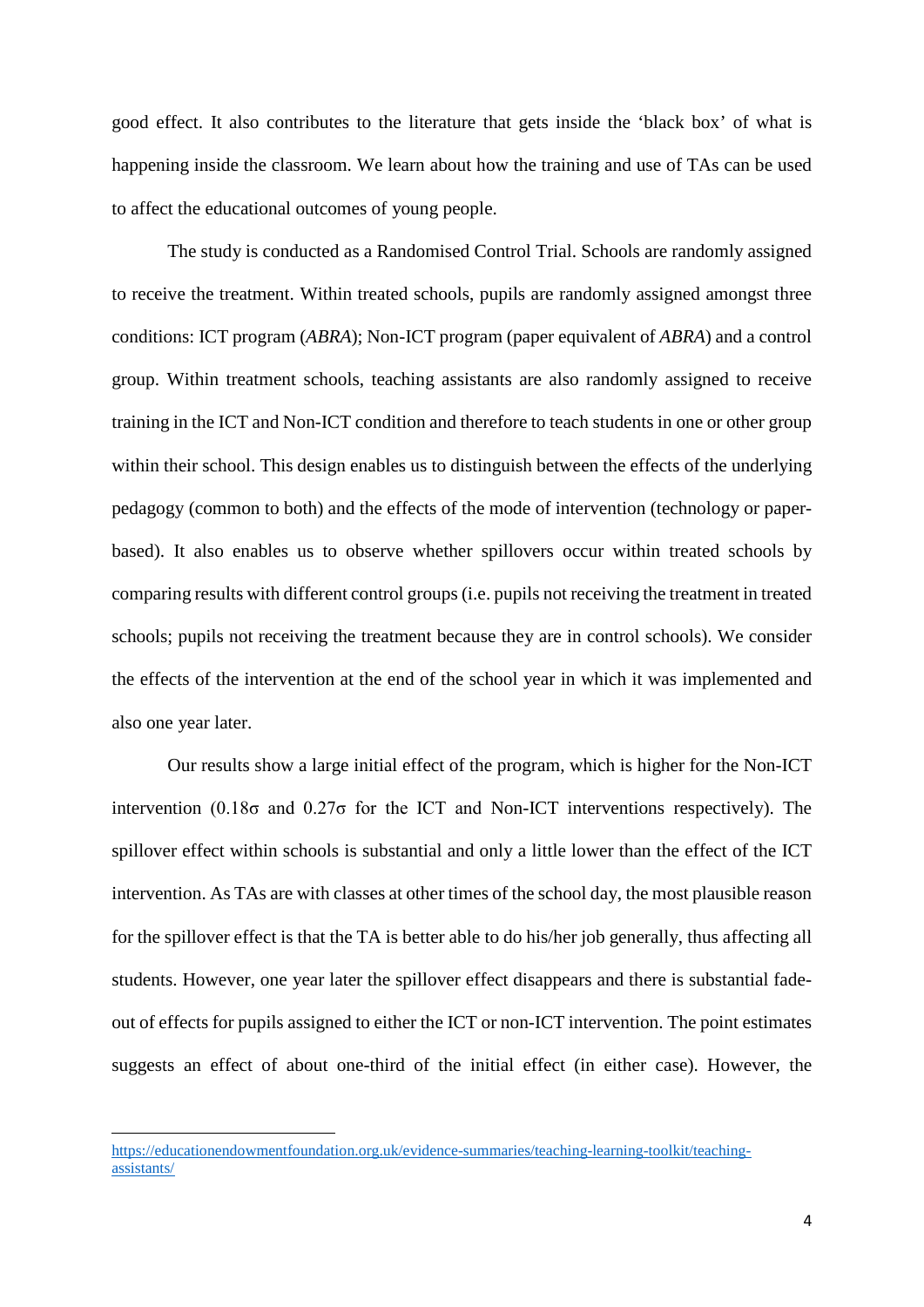experiment is under-powered to detect small effects on the main reading test. On the other hand, there is a significant effect for the non-ICT treatment if one considers administrative measures of performance the following year.<sup>[5](#page-5-0)</sup> Pupils assigned to the non-ICT treatment are more likely to achieve the 'expected level' in reading by 6 percentage points (which may be compared to a mean of 74 percent in the control group). There are also effects for writing and a smaller effect for maths one year after the end of the intervention. Given the low cost of the intervention, effects of this magnitude are likely to be cost-effective.

The rest of the paper is structured as follows. In Section 2, we give a brief overview of relevant literature. In Section 3, we describe the intervention in detail and in Section 4 we explain the methodology. In Section 5, we present the results. We discuss potential mechanisms in Section 6 before concluding in Section 7.

## **2. Literature: a brief overview**

 $\overline{a}$ 

There have been efforts in many different countries to change approaches to teaching literacy, both for the benefit of children generally as well as those who have initial reading difficulties. Slavin et al. (2011) reviews developments over the last 25 years in research, policy and practice relating to programs for elementary-aged children who are struggling to learn to read. For example, 'Reading Recovery', developed in New Zealand in the 1970s is one of the best-known and well-researched programmes, and has been disseminated throughout the English speaking world. This involves individualised instruction for 30 minutes a day for 12-20 weeks with a specially trained teacher. In the US, successive administrations have encouraged interventions aimed at struggling readers. For example, in the 1990s, the Clinton administration's 'America Reads' initiative encouraged the creation of programmes for volunteer tutors to work with

<span id="page-5-0"></span><sup>5</sup> This is part of the formal National Curriculum for all children. Key Stage 1 assessments take place at the end of Year 2, when children are aged 7.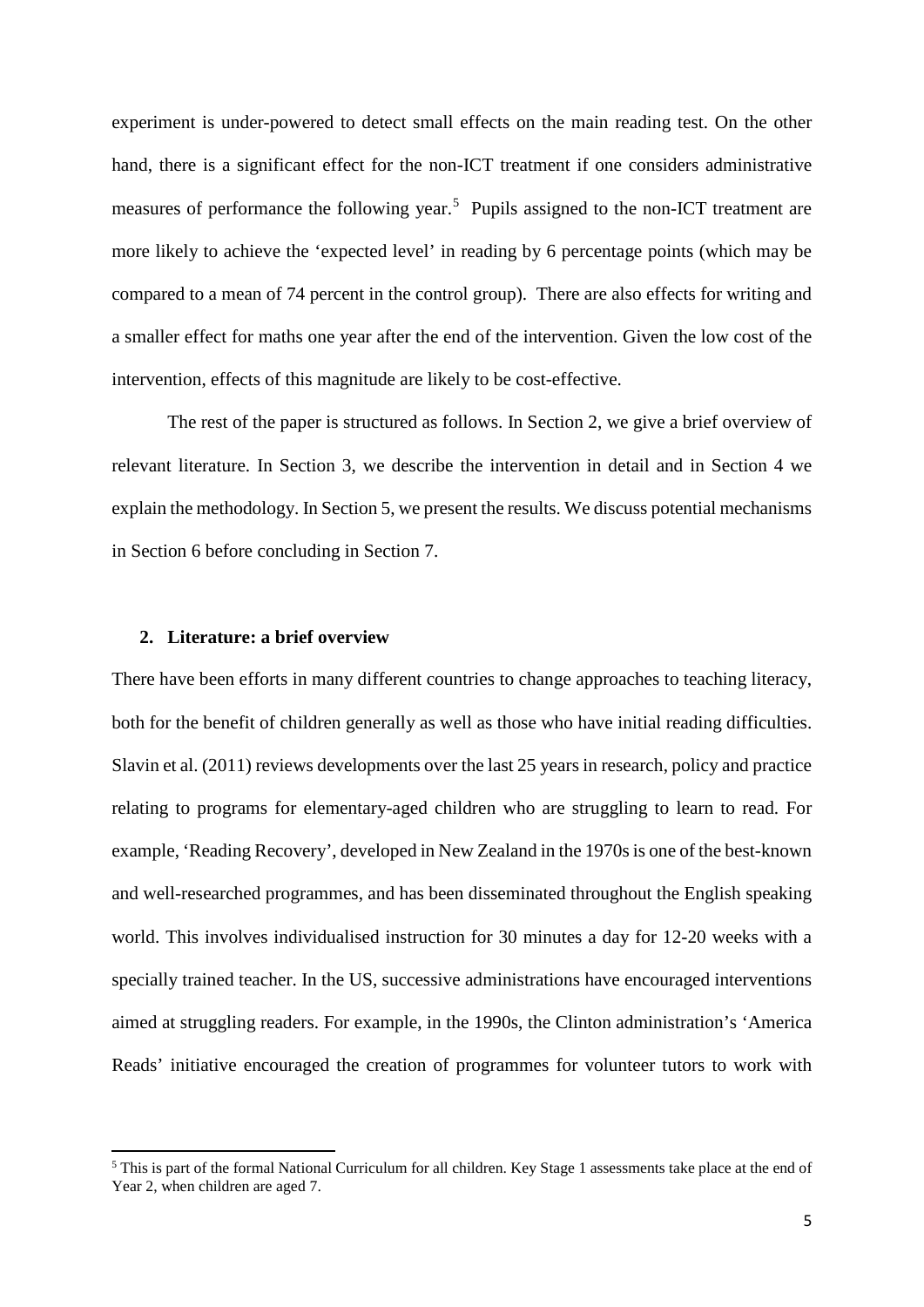struggling readers. 'Reading First' was the Bush administration's initiative for children in early years of schooling, focused on high-poverty, low-achieving schools with a particular focus on small group interventions for struggling readers. In the UK, there have been various national initiatives designed to improve literacy for all children, such as the National Literacy Strategy in the 1990s and the change in national policy to recommend 'synthetic phonics' to all primary schools in the 2000s (see for example Machin et al., 2008, 2018). In the late 2000s, the UK government has also supported 'Reading Recovery' (described above) for low attaining students.

Slavin et al. (2011) review the considerable body of research amongst educationalists/psychologists that now exists on such reading programmes. Among their findings it is observed that small group tutorials can be effective, but not as effective as oneto-one instruction by teachers or paraprofessionals; teachers are more effective than paraprofessionals and volunteers as tutors; and traditional computer-assisted instruction programs have little impact on reading. This finding on the ineffectiveness of computerassisted programs chimes well with the studies by economists who have evaluated this. Examples of relatively large-scale studies with a strong methodological design include those by Angrist and Lavy (2002), Rouse et al. (2004), and Berlinski and Busso (2017). These studies find no effect of teaching with ICT on pupil learning. A review by Bulman and Fairlie (2016) finds studies of ICT and computer-aided instruction in schools to produce mixed evidence with a pattern of null results, with notable exceptions of studies of developing countries and computer-aided instruction that target maths rather than language.

However, the fact that computer-aided instruction is often found to have zero effect does not mean this need always be the case. One would expect this to be influenced by the underlying pedagogy, the quality of the research design and the training of teachers/teaching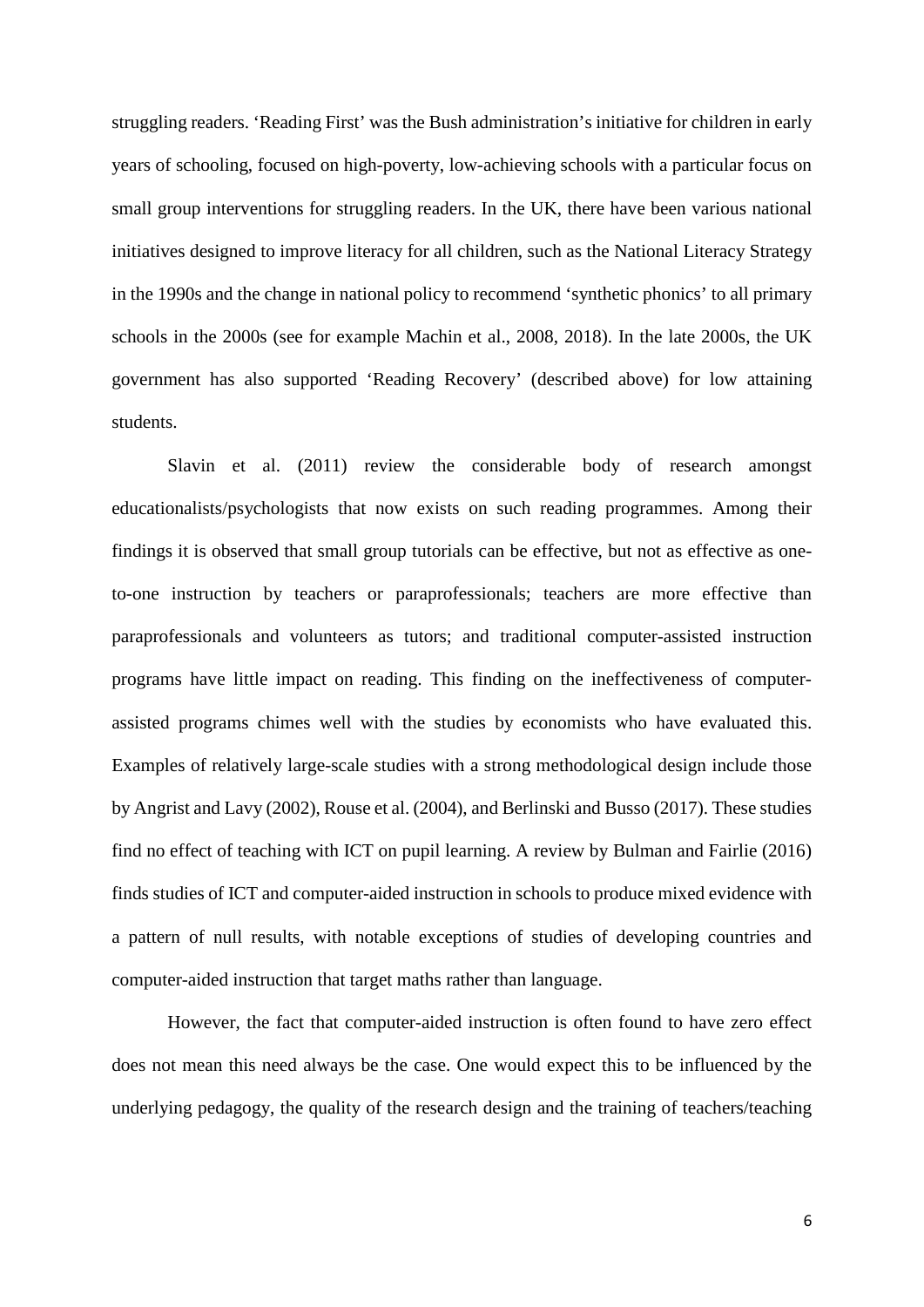assistants that deliver the intervention; as well as the classroom context.<sup>[6](#page-7-0)</sup> Presumably, the reason why many schools use such programs is because they believe they are effective. The program being evaluated here (*ABRA*) [7](#page-7-1) has some support from small efficacy Randomised Control Trials (see, for instance, Comaskey, Savage and Abrami (2009), Savage et al (2009) and Wolgemuth et al (2011)) and a bigger effectiveness trial (Savage et al 2013). Savage et al (2009) randomly allocated 174 pupils into 3 groups: a synthetic phonics intervention group, an analytic phonics intervention group and a classroom control group. The intervention groups were both using the *ABRA* computer program. The authors find that both interventions have a significant impact on literacy. Savage et al (2013) describe a classroom-level Randomised Control Trial (RCT) with just over 1000 pupils, and where the intervention is performed by teachers, also finding improvements in literacy for treated pupils. [8](#page-7-2) Our study differs from Savage et al (2013) along several dimensions. First, the size of the trial in terms of pupils is doubled. Second, this is the first evaluation that has been conducted by a team of independent researchers. Third, the intervention compares an ICT and Non-ICT technology programs that are equivalent in content, but which differ in the use of technology to deliver the program. Thus, we are able to assess whether the use of technology (i.e. software with graphics, sounds, and cartoon animations designed to appeal to young children) adds value when applying the same underlying pedagogy in the same context (i.e. teaching assistants, in the same schools, undertaking a paper version of the same program). Finally, and most importantly, the research design in this paper includes a clean control group with pupils in schools that do not receive and do not know about the existence of the web-based program while the intervention is in place. Thus, we can measure the extent of spillovers in treatment schools by comparing effects in the treatment group against students within two different control conditions (i.e. students not

<span id="page-7-0"></span> $6$  Some studies suggest that technology does have potential to have a positive impact when implemented appropriately (e.g. Archer et al. 2014).

 $^7$  http://www.concordia.ca/research/learning-performance/tools/learning-toolkit/abracadabra.html

<span id="page-7-2"></span><span id="page-7-1"></span><sup>&</sup>lt;sup>8</sup> The effect size is in the region of 0.3-0.4 standard deviations, which varies by outcome measure.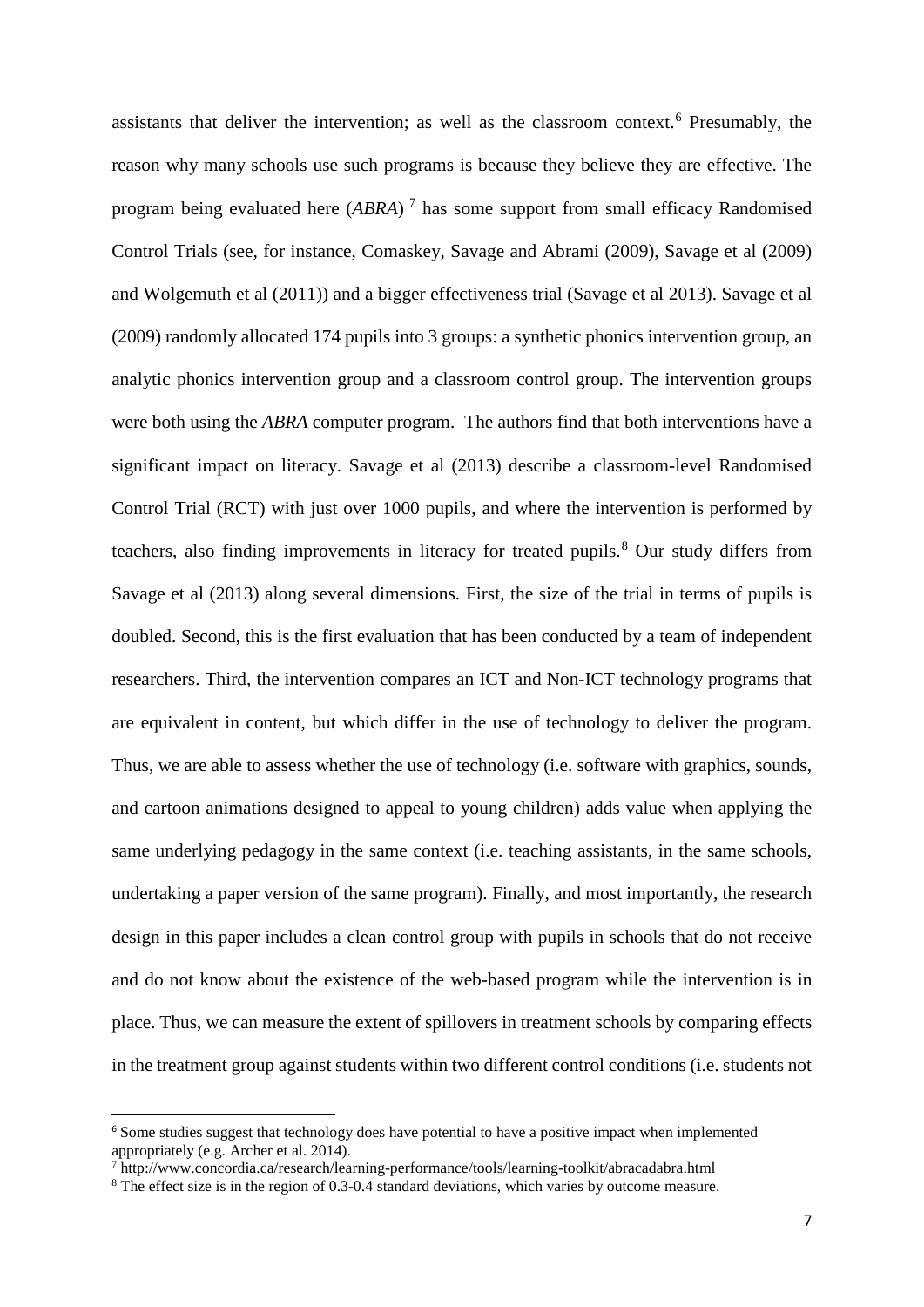assigned to receive the treatment within the treatment schools and students within the control schools).

# **3. The Intervention**

 $\overline{a}$ 

Two literacy interventions are evaluated here and both consist of small group tuition for Year 1 pupils in English schools (i.e. pupils of age 5-6): one uses an ICT program (*ABRA*) and the other is identical (i.e. used materials that replicate the ICT intervention) but without using the computer program to deliver the content. Both methods were independently peer reviewed in advance of this study, and teaching assistants (TAs) were trained in the different approaches by academics who are experts in these areas.<sup>[9](#page-8-0)</sup> Table 1 gives a summary of the topics covered by the training approaches. The reading program consists of a balanced 20-week schedule of 15 minutes lesson plans, consisting of activities to develop phonics, fluency, and comprehension skills.

The ICT intervention, *ABRA*, is a modular game-based literacy intervention that is fixed in content (new activities cannot be added). The games are linked to a series of electronic texts (mainly 'stories', some non–fiction) suitable for beginner readers. The activities are aimed at phonics, word reading fluency, and text comprehension and there was a 20-week schedule of lessons planned for this study.<sup>[10](#page-8-1)</sup> There are extension activities for some of the tasks within *ABRA*, and these can be found in the "teacher area" of the website. Full details of the program are described in McNally et al. (2016).

<span id="page-8-0"></span><sup>9</sup> Professor Robert Slavin (University of York, UK and Johns Hopkins University, Baltimore) reviewed plans for how the teaching assistants were to be trained in the different approaches and made recommendations on how the comparability of the different methods could be improved in advance. The training with the use of *ABRA* was provided by Professor Robert Savage (McGill University) and the training with the non-ICT methodology was provided by Professor Morag Stuart (University College London).

<span id="page-8-1"></span> $10$  There are also activities for writing, but the implementation team chose not to include these in the 20-week schedule.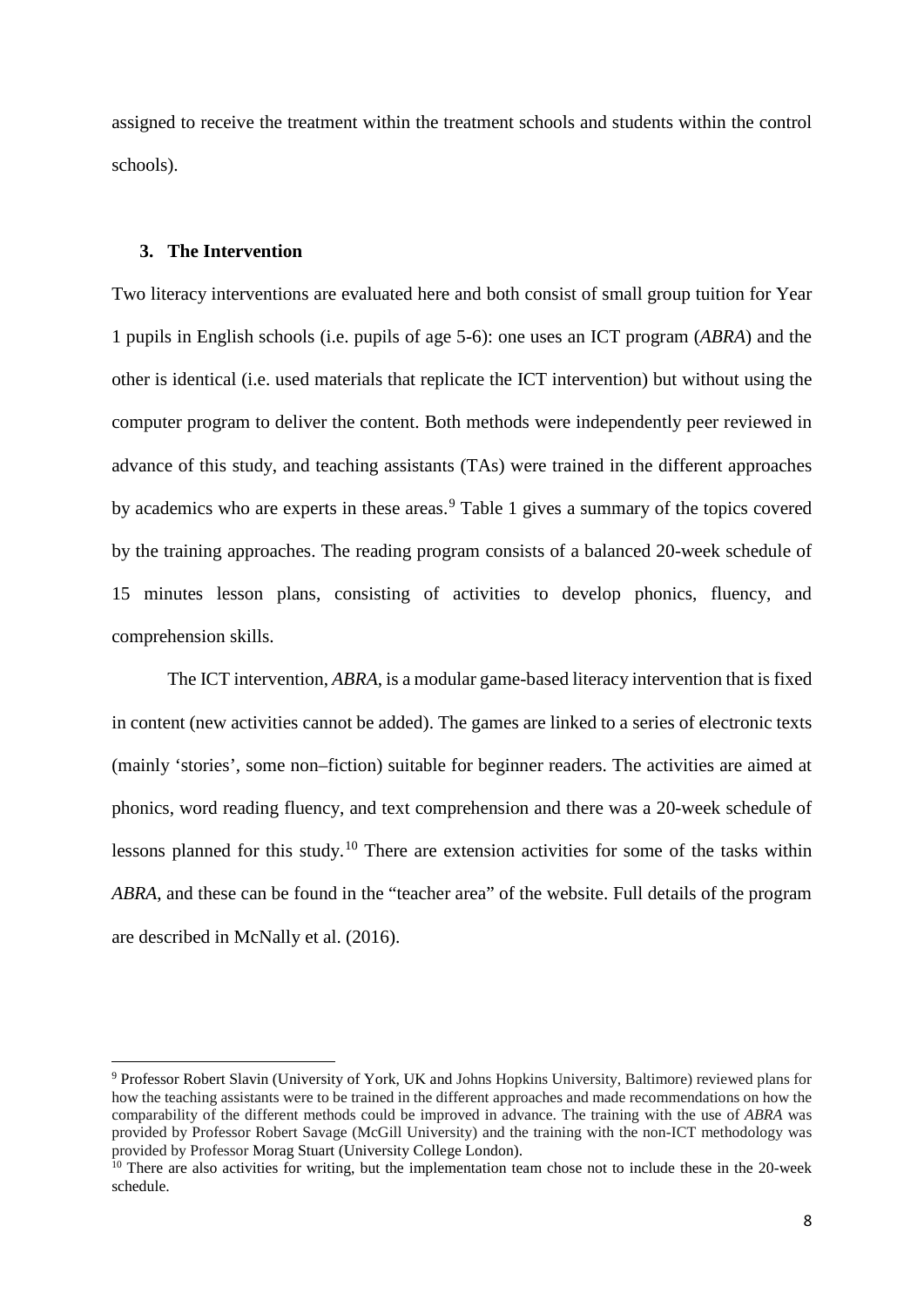The Non-ICT intervention also covered the same 20-week schedule of lesson plans. The paper activities used materials such as magnetic letters and cards and a series of storybooks. To facilitate a clean comparison between the two delivery methods, the Non-ICT activities (especially developed for this study) were matched to each *ABRA* activity using the same stories, vocabulary items, questions, words and letter sounds in all the activities. Thus, the Non-ICT version was identical in content to the ICT version and only differed in terms of the delivery method.

Training occurred after schools had been randomised to the treatment and control conditions (discussed below) and after baseline testing of students in all schools. After school randomisation, treated schools provided the names of the teaching assistants that would participate in the intervention. For each school, a TA was assigned randomly to the ICT and Non-ICT condition before the training event.<sup>11</sup> Training within the ICT and Non-ICT condition was closely matched in terms of content but tailored for each specific mode of treatment delivery. Each TA was trained for 1.5 days (in a given approach) prior to the start of the intervention, in groups of 12-13 people. This consisted of a one-day training, 'homework' practice tasks and a further half-day of consolidation training. On average, each TA also received approximately 0.6 days of further post-training 'just-in-time' support from the project team (a mix of in-person, phone, and email support).

Both the ICT and Non-ICT TAs received detailed training packs after the training sessions, with a description of the activities and why they were useful. The package included the 20-week plan (available on request) that has guided them on the activities to be performed 4 days per week during the 15-minute sessions. The implementation team at Coventry provided just-in-time support to both groups of TAs on request, and they visited the TAs during the first

 $\overline{a}$ 

<span id="page-9-0"></span><sup>&</sup>lt;sup>11</sup> A small number of big schools had two TAs per condition.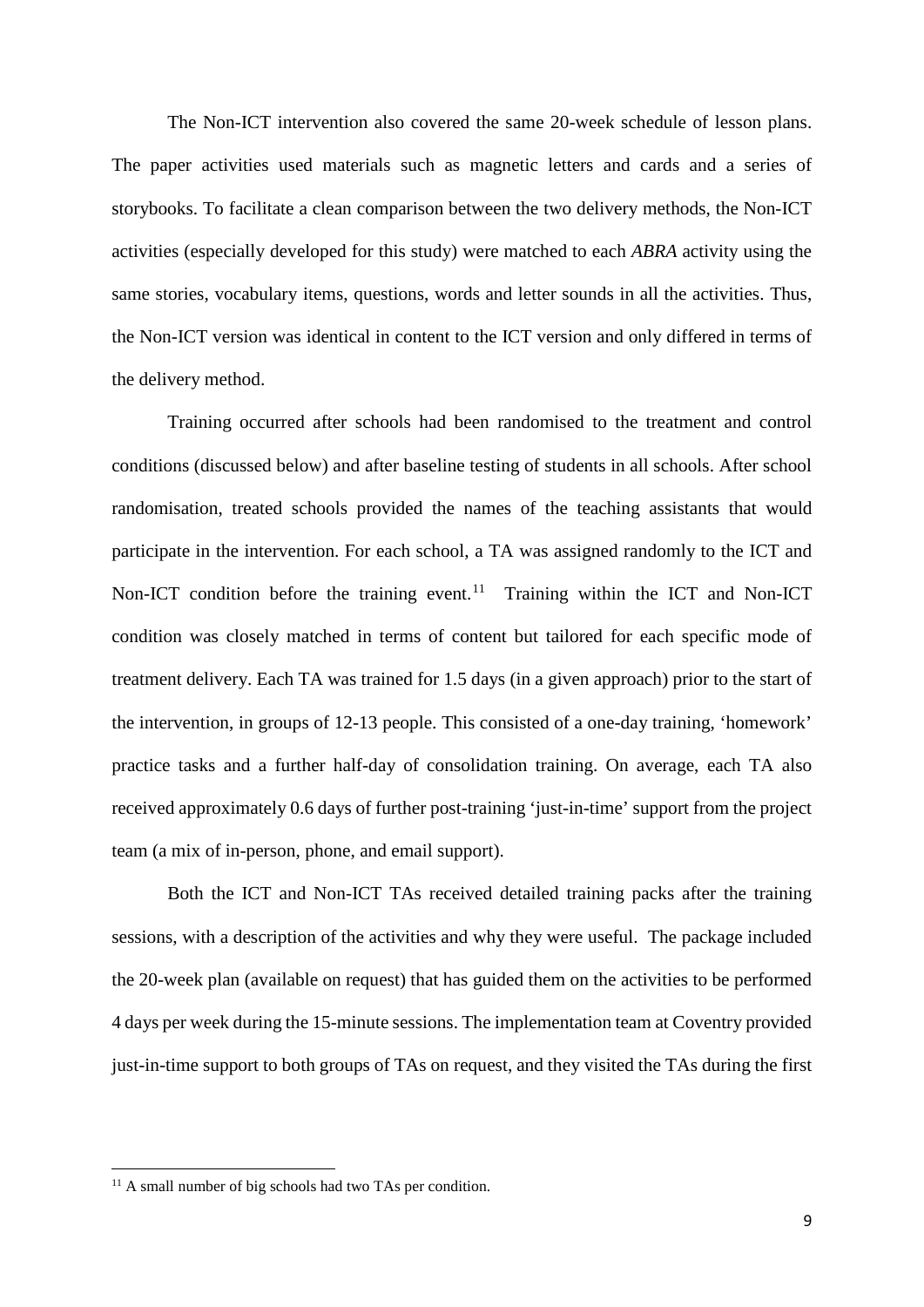weeks of treatment to observe how the intervention was delivered and to provide support for the TAs. The TAs were visited again about half way through the intervention.

During training, TAs received a list of pupils assigned randomly to them. Prior to the start of the intervention, TAs had some flexibility in arranging the small groups of pupils (around 3 to 4 pupils per group). The purpose of doing so was to give them the flexibility to divide pupils into appropriate groups, as they normally would do for any other activity. In practice, TAs grouped pupils into groups of 3-4 pupils according to whether they were likely to be able to work well together. This was guided by ability, behaviour, special needs and personality. The process evaluation revealed no issues of concern over implementation or fidelity in delivery. The intervention was found to be well understood by TAs and implemented as intended. This included aspects such as timing, use of materials, and organisation and practical matters. Schools were asked to deliver the programs during literacy-based lessons but not core literacy instruction, including phonics work. This is because the intervention was designed to complement (and not substitute for) normal classroom delivery of literacy. The process evaluation suggests this was faithfully adhered to by schools.[12](#page-10-0) The broader context of English schools' approach to literacy is very phonics orientated and prescribed (e.g as discussed in Machin and McNally, 2018). If this intervention is found to benefit children's learning, then this shows that there is value in augmenting standard classroom practice with a wider range of reading activities than are currently used.

### **4. Methodology**

The methodology is based on a Randomised Control Trial with two stages: (1) where 50 schools are randomised to treatment and control; (2) where pupils within treated schools are randomly assigned to one of three conditions: ICT, Non-ICT and a control group of students

<span id="page-10-0"></span><sup>&</sup>lt;sup>12</sup> More details on the process evaluation can be found in McNally et al  $(2016)$ .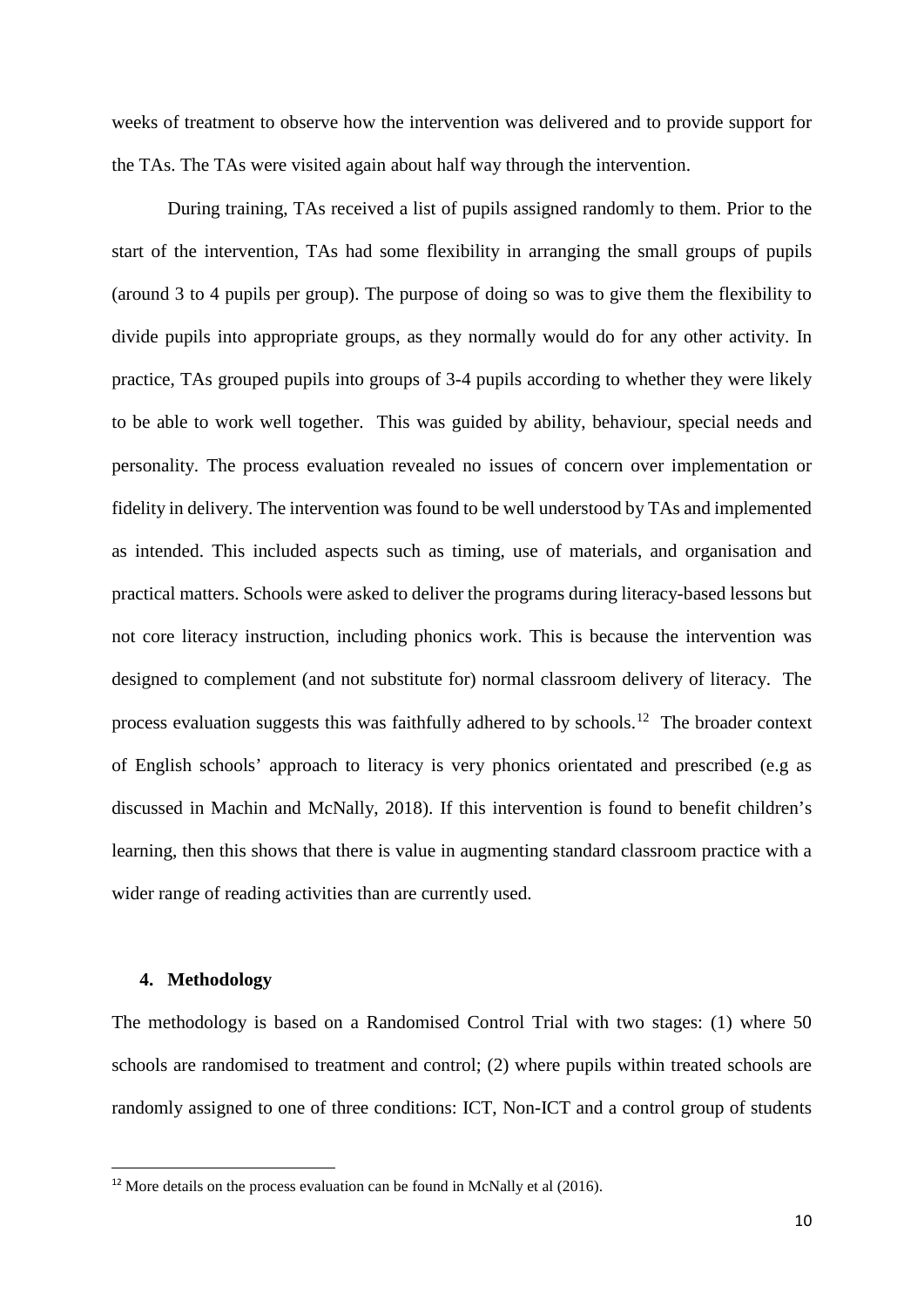within treated schools.<sup>[13](#page-11-0)</sup> The design of the experiment is illustrated in Figure 1 and the detail is explained below. An additional layer of randomisation is given by the random assignment of teaching assistants to either the ICT or Non-ICT condition within treated schools.

### *A. Participant selection*

The implementation team at Coventry University first selected all schools with primary-aged children in the geographical areas near to them, covering schools in the West Midlands. The aim was to recruit about 60 schools, on the basis of power calculations made prior to the evaluation.[14](#page-11-1) They approached all 1682 eligible schools that included a Year 1 group in the school. A particular effort was made to encourage schools with disadvantaged intakes to participate during the recruitment stage.<sup>[15](#page-11-2)</sup> The participant schools are those that signed up for the intervention and actually implemented the baseline test for Year 1 students. Randomisation was conducted only after this baseline test had been completed. This applies to 50 schools.<sup>[16](#page-11-3)</sup>

Five schools subsequently dropped out of the intervention, all of them in the treatment group. Of these, three dropped out immediately after randomisation took place and two dropped out later in the year.<sup>[17](#page-11-4)</sup> However, we were able to collect post-intervention data for 4 of these 5 schools that dropped out, and administrative (Key Stage 1 data) is available for all 50

<span id="page-11-0"></span><sup>&</sup>lt;sup>13</sup> The trial was registered under the title 'An Evaluation of Teaching Assistant-Based Small Group Support for Literacy' [http://www.isrctn.com/ISRCTN18254678.](http://www.isrctn.com/ISRCTN18254678) It was conducted according to a protocol set out before the research was conducted. There were only a few small deviations from this protocol that are explained fully in the EEF report (please see McNally et al (2016) and the protocol description here): [https://v1.educationendowmentfoundation.org.uk/uploads/pdf/Digital\\_-](https://v1.educationendowmentfoundation.org.uk/uploads/pdf/Digital_-_Small_Group_Support_for_Literacy.pdf)

Small Group Support for Literacy.pdf.

<span id="page-11-1"></span> $14$  The calculations to decide on the sample size included in the protocol were performed using the Optimal Design (OD) Software (Spybrook et al, 2011) and is explained further in McNally et al (2016).

<span id="page-11-2"></span><sup>&</sup>lt;sup>15</sup> The remit of the commissioner (the Education Endowment Foundation) is especially focused on raising the attainment of disadvantaged students.

<span id="page-11-3"></span><sup>&</sup>lt;sup>16</sup> A further 7 schools originally agreed to take part, but 6 pulled out before baseline testing due to changed circumstances and 1 pulled out after baseline testing (but before randomisation) because they found the process too disruptive.

<span id="page-11-4"></span><sup>&</sup>lt;sup>17</sup> Two of the schools that dropped out immediately after baseline testing did so because they could not see how to integrate the intervention with their current literacy provision and worried that the children might get confused. One school dropped out during the intervention because of staffing issues and the other because of a change in the head teacher.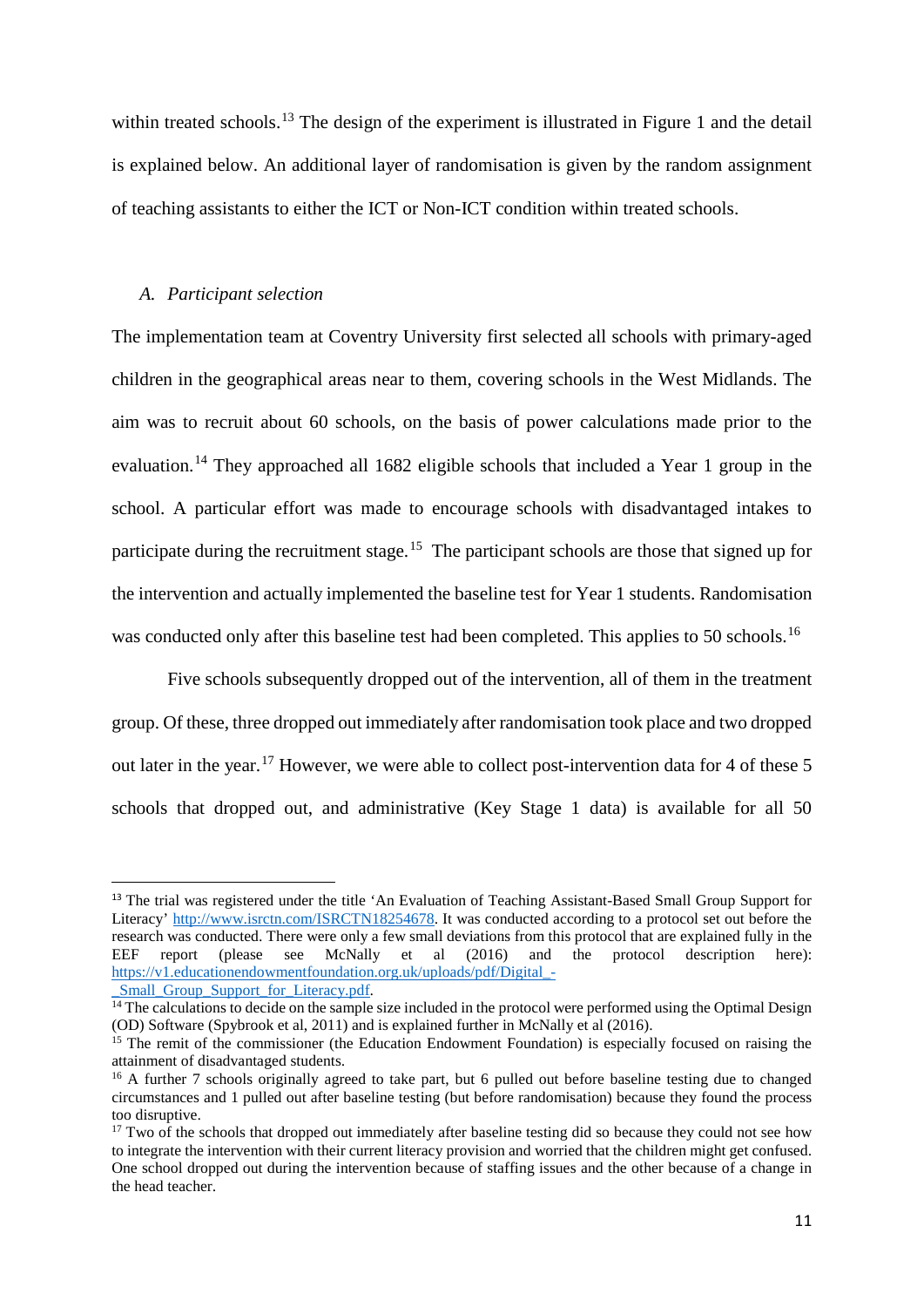participating schools. This enables us to perform an Intention to Treat (ITT) analysis using most of the original randomised schools, though we also show results that estimate the Treatment on the Treated (TOT).<sup>[18](#page-12-0)</sup> Our full sample consists of 48 schools (or 50 when using the outcome variable from administrative data), half of which were randomly assigned to receive the treatment.[19](#page-12-1) Schools were told that they would either receive the treatment in 2014/15 or 2015/16. Thus, the control schools received the treatment in 2015/16. Importantly, the treatment is focused on Year 1 students and thus the cohort of interest to us (i.e. those in Year 1 in [20](#page-12-2)14/15) will never receive the treatment in control schools.<sup>20</sup> This enables us to consider the effects of the intervention one year later.

# *B. Randomisation*

 $\overline{a}$ 

School-level randomisation was conducted within pairs of schools. Initially a number of variables based on administrative data on schools was used to assign each school to its closest pair. These variables included the size of the relevant cohort; the Key Stage 1 average point score (i.e. based on teacher assessment for students at age 7) for the relevant cohort in the preceding academic year (2013), and a measure of the percentage of pupils classified as being eligible to receive free school meals.<sup>[21](#page-12-3)</sup> Within each pair, one of the schools was randomly allocated to be in the treatment group, with the other allocated to the control group. We then randomised students in treated schools to one of three groups: (1) the ICT treatment; (2) the Non-ICT treatment and; (3) control pupils in treatment schools. Finally, and as mentioned above, an additional layer of randomisation is given by the random assignment of the teaching

<span id="page-12-0"></span><sup>&</sup>lt;sup>18</sup> Given that we used paired randomisation, we remove from the main analysis both the school for which we did not get any post-test data and its pair (except when the outcomes are defined using Key Stage 1 administrative data, where we can use the full sample of 50 schools).

<span id="page-12-1"></span> $19$  Results are very similar if we use the 48 schools for all outcome variables.

<span id="page-12-2"></span><sup>&</sup>lt;sup>20</sup> Furthermore, only 10 of the 25 control schools actually elected to take up the treatment for their Year 1 cohort in 2015/16.

<span id="page-12-3"></span><sup>&</sup>lt;sup>21</sup> In addition, infant schools were paired together (i.e. those catering for pupils of age 4-7; the majority of primary schools cater for pupils of age 4-11).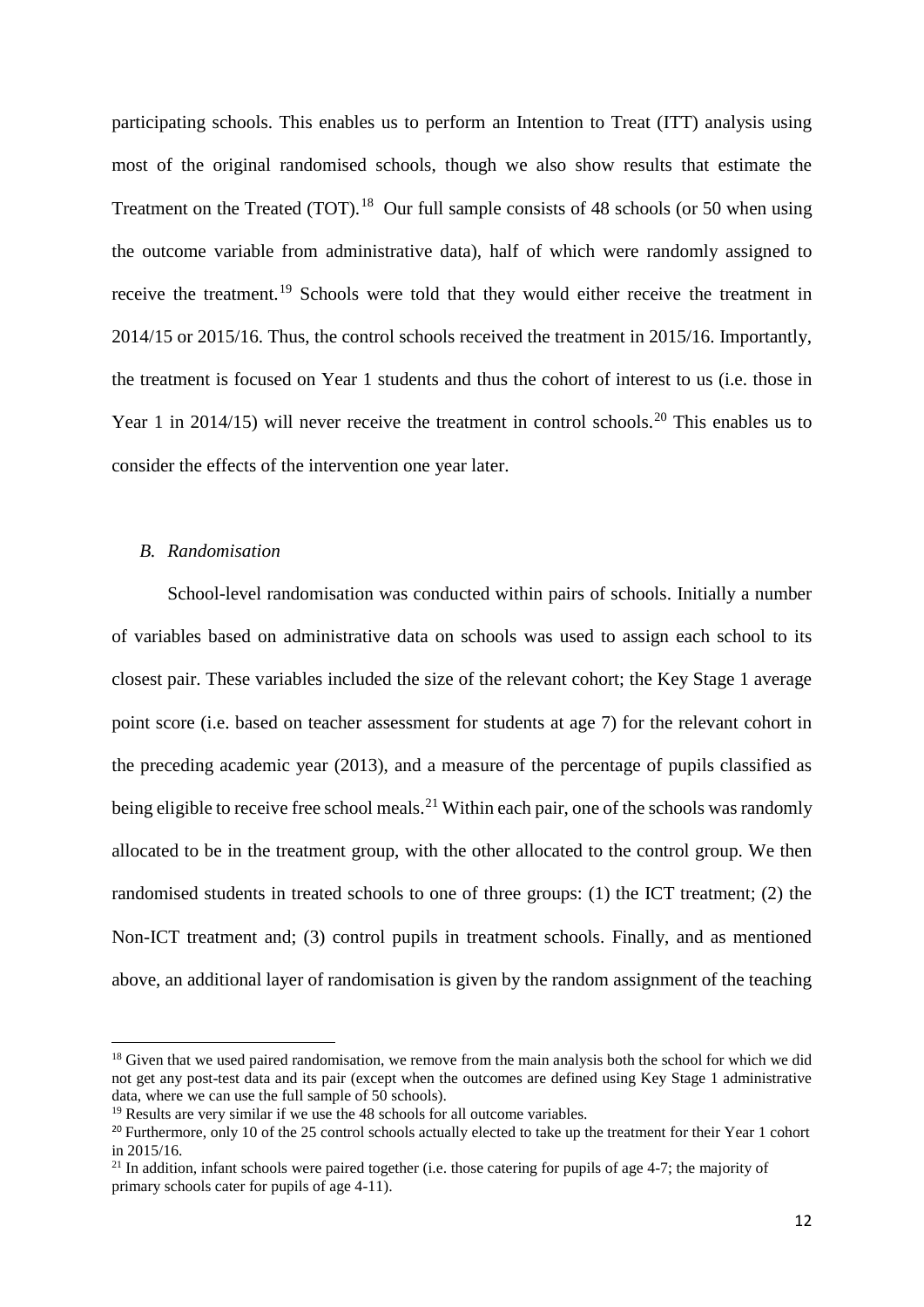assistants participating in the intervention in treated schools, to either the ICT or Non-ICT conditions.

### *C. Data and outcome measures*

The primary outcome was measured (pre and post-treatment) by the Progress in Reading Assessment (PIRA) test. This is an age-standardised test that evaluates the general reading ability of pupils.<sup>[22](#page-13-0)</sup> In particular, it assesses reading ability in the following areas: phonics, literal comprehension and reading for meaning, which are the areas that the intervention targets. The secondary outcomes assess more specific components of reading and are not discussed here (results available on request). These tests took place at the beginning (September 2014, all before randomisation) and end (July 2015) of the academic year 2014-2015. We also analyse the primary outcome one year after the completion of treatment (test administered in July 2016).

Assessments were administered by a team of Research Assistants (RAs) employed by Coventry University who did not know to what condition the children had been allocated to. Furthermore, the RAs were blind to the nature of the study  $-$  i.e. they were not given any details about the project other than it was a reading project. Assessments were administered individually or in small groups, with spot checks by the project team to ensure correct administration. The baseline PIRA assessment has been scored by Hodder Education. All other tests have been scored (and entered) by a group of RAs hired specifically for this purpose (not those who carried out the assessments), with no knowledge of how schools or pupils have been allocated to the treatment and control groups, and no knowledge of the nature of the project other than it was a reading project. Data checking was carried out by the RAs who marked the assessments, and again by the project team.

<span id="page-13-0"></span><sup>&</sup>lt;sup>22</sup> More information on the PIRA test can be found here:<https://www.hoddereducation.co.uk/pira>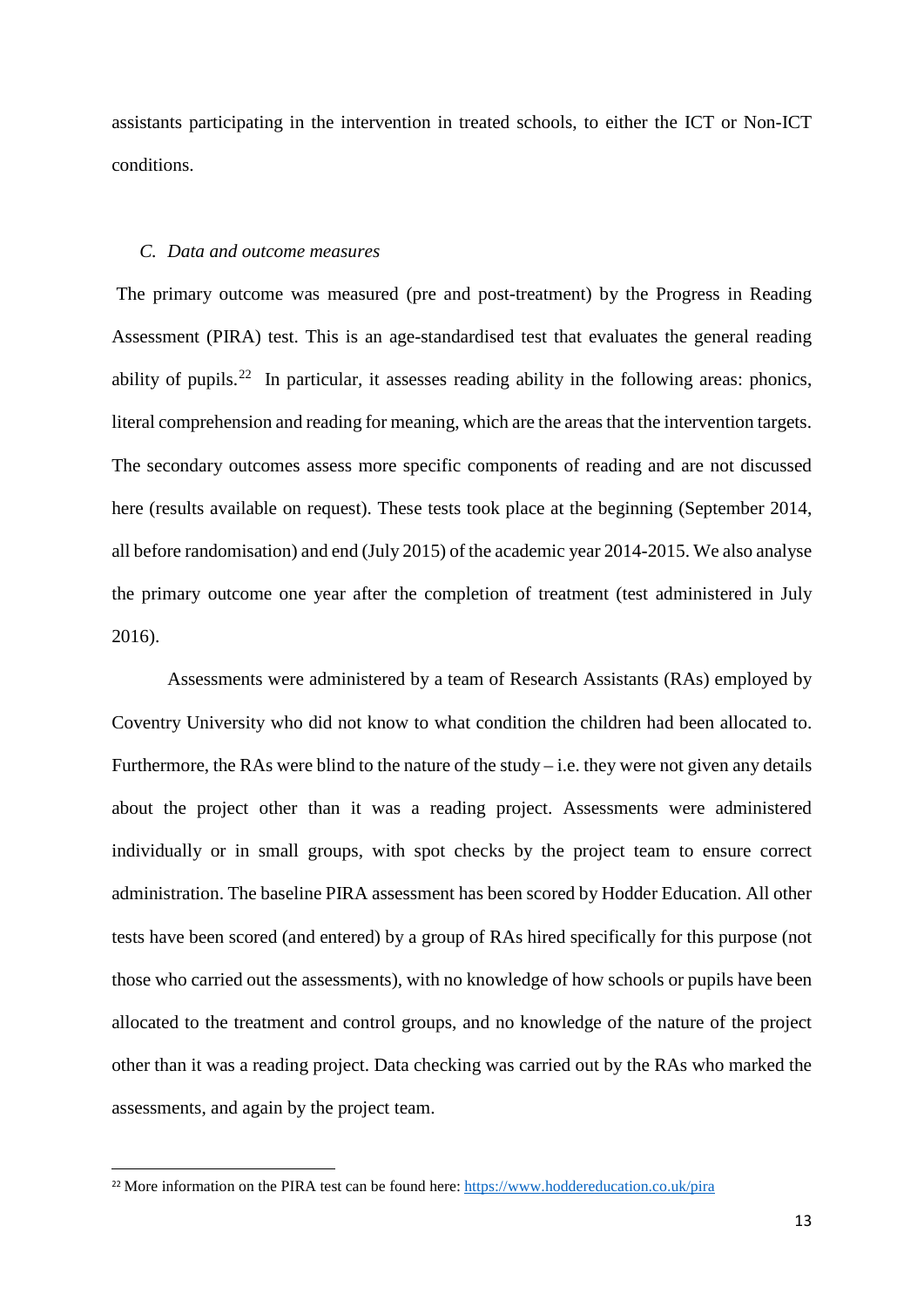One year subsequent to the intervention, pupils get to the end of 'Key Stage 1' and receive teacher assessments. The national curriculum in England is organised around 'Key Stages', within which various goals are made out for children's learning and development and this ends with a formal assessment. Although pupils are assessed by their own teachers at the end of Key Stage 1, there is extensive guidance on how the assessment should be made and it is moderated. As the pupils are in a different school year, the assessment is not made by the same teachers who taught them during the year of this intervention. The results of the teacher assessment are available in administrative data (the National Pupil Database).

The outcome variables are as follows: (1) PIRA test at endline (i.e., July 2015); (2) PIRA test one year later (July 2016) and (3) Key Stage 1 Reading one year later. The last of these measures is a binary variable, which indicates whether students are at or above the expected level as defined by the National Curriculum. We standardize the PIRA test score to have mean zero and standard deviation of one.<sup>[23](#page-14-0)</sup>

We also incorporate administrative data on pupils as additional control variables: eligibility for free school meals, gender and whether the pupil achieved a good level of development in the Foundation Stage Profile (FSP GLD), which is assessed by teachers when children are at age 5 (their first year of school) in all schools across the country according to standardised criteria.<sup>[24](#page-14-1)</sup> In this Foundation Stage Profile, pupils are assessed in relation to 17 early learning goals.

The final distribution of pupils in treatment schools before the start of treatment was as follows: ICT treatment (360 pupils), Non-ICT treatment (350 pupils), and control pupils in

<u>.</u>

<span id="page-14-0"></span><sup>&</sup>lt;sup>23</sup> The raw PIRA test score is a continuous variable that can take values from  $0 - 25$ . The age standardised scores range from  $70 - 130$ .

<span id="page-14-1"></span><sup>&</sup>lt;sup>24</sup> The variable used here is a dummy variable that indicates whether the pupil has achieved a good level of development in the Foundation Stage Profile. This is the case if the pupil achieved a level of 2 or 3 in each of COM (Communication), PHY (Physical development), PSE (Personal, Social and Emotional Development), LIT (Language and Literacy) and MAT (Mathematical development) results.

[https://www.gov.uk/government/uploads/system/uploads/attachment\\_data/file/488745/EYFS\\_handbook\\_2016\\_-](https://www.gov.uk/government/uploads/system/uploads/attachment_data/file/488745/EYFS_handbook_2016_-_FINAL.pdf) FINAL.pdf.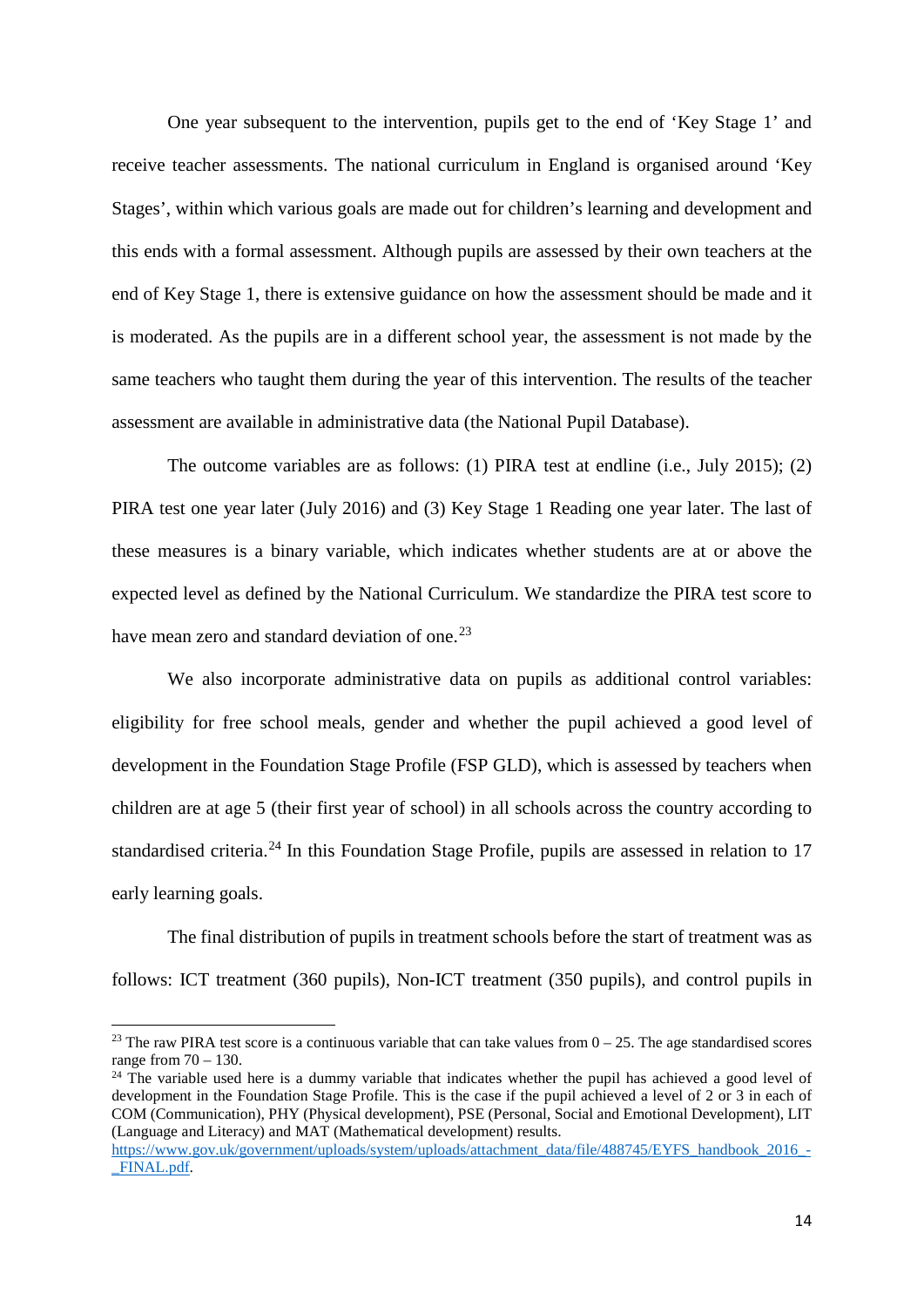treatment schools (373 pupils) (see Appendix Table 1). There were 1158 pupils in the control schools. Because of school and pupil attrition, our analysis is based on 80 to 95% of the originally randomised sample, depending on the outcome measure analysed (see section below and Appendix Table 1 for further details on the level of missing data for the three different outcome variables and across different groups). More details about balance of predetermined characteristics for those observed at endline (for each of the outcome variables) are given in Section 5.

### *D. Empirical Approach*

To estimate the intention-to-treat (ITT) impact, we estimate a regression where the outcome variable is regressed against dummy variables for whether individuals were originally randomised to the ICT or Non-ICT treatment groups (relative to the control group). In our main regression, we also include a dummy for assignment to the control group within treated schools (CT). We control for the school pair in which schools were originally randomised and the baseline test results. We also report results from an augmented regression where we control for predetermined characteristics of students. Given the randomised nature of the intervention, the point estimates should not be greatly affected by the inclusion of additional controls. However, we would expect it to be important for the precision of estimates given a limited number of school clusters. Thus, our most detailed ITT specification can be described as follows:

$$
Y_{ist} = \beta_1 I C T_{ist} + \beta_2 N on I C T_{ist} + \beta_3 C T_{ist} + \beta_4 Y_{ist-1} + \beta_5 X_{ist-1} + \rho_s + \varepsilon_{ist} \tag{1}
$$

Where  $Y_{ist}$  is the test outcome for person *i* in school *s* at time *t*. As discussed above, we also run this regression using outcomes measured one year later. We are interested in the effects of being assigned to the ICT or Non-ICT treatment (i.e.  $\beta_1$  and  $\beta_2$ ) conditional on baseline scores  $(Y_{ist-1})$ , a vector of personal predetermined characteristics described by  $X_{ist-1}$  (which includes gender, eligibility to receive free school meals prior to treatment and whether the pupil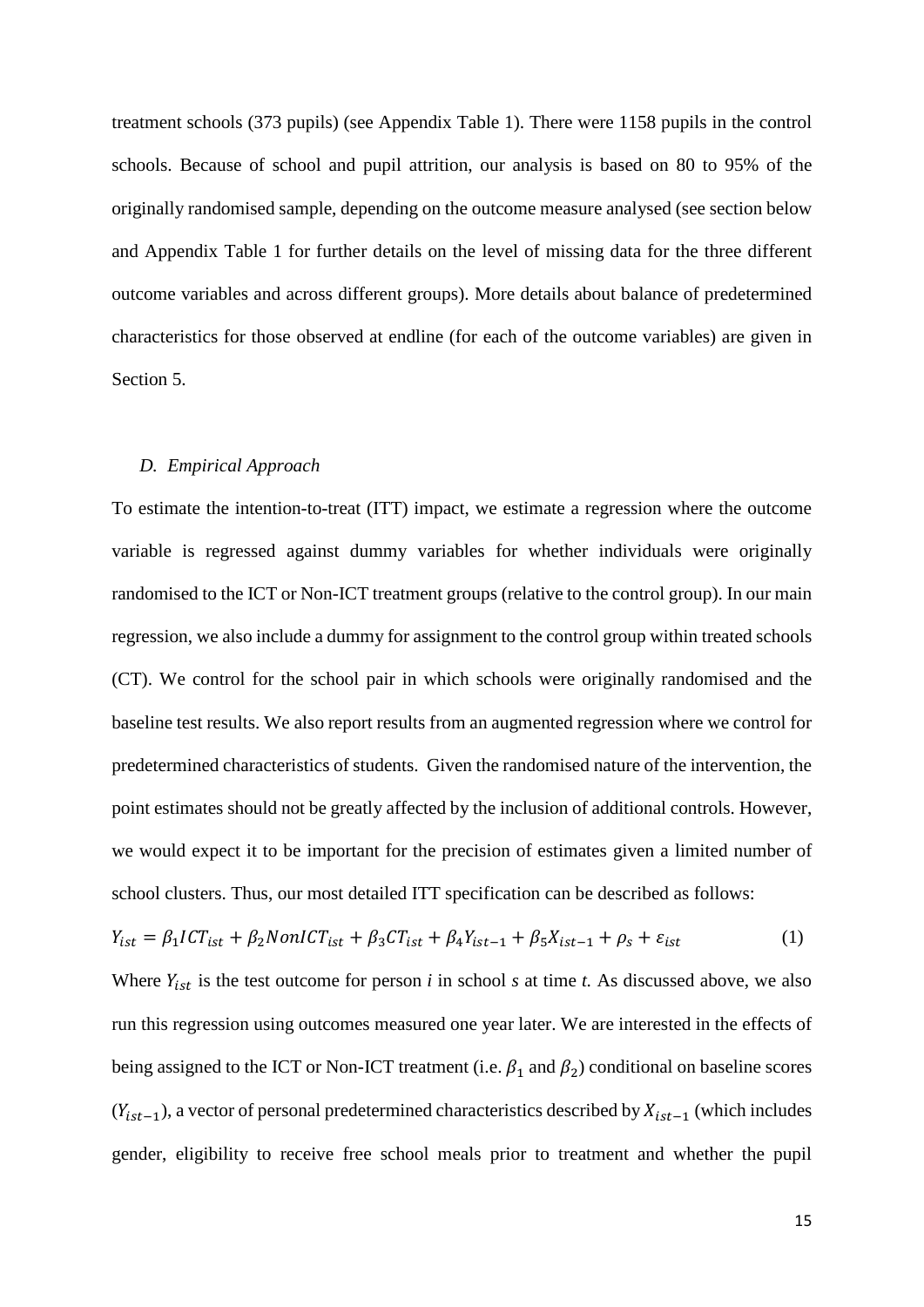achieved a good level of development in the Foundation Stage Profile), and the school pair  $\rho_{\rm s}$ . Standard errors are clustered at the level of the school (i.e. the first stage of randomisation). We are also interested in establishing whether there is any spillover effect of the treatment to control students within treated schools (i.e.  $\beta_3$ ).

We estimate this regression for different subgroups using the 'clean' control group only.[25](#page-16-0) These subgroups are defined on the basis of free school meal status; gender; above median attainment on pre-test (i.e. PIRA test at baseline). This is of interest in that the effects of the treatment may be heterogeneous between pupils with different characteristics.

Given that 5 schools in the treatment group dropped out (3 immediately after randomisation, and 2 during the intervention), we also estimate instrumental variable regressions, using the initial random allocation of students as instruments for the final treatment received. We perform this exercise using the 'clean' control group. See the 'Note on Methodology' in Appendix for further detail.

# **5. Results**

 $\overline{a}$ 

### *A. Balance at baseline*

Table 2 shows characteristics of treatment and control schools in terms of the number of teaching assistants (TAs), teachers, the ratio of TAs to teachers, teacher qualifications, salaries and the size of the Year 1 cohort. There is no difference between those schools assigned to treatment and control in these respects. There are about 50 pupils on average within the Year 1 group, which implies about two classes per school. The ratio of TAs to teachers is very close to the national average and close to 0.8 for both treated and control schools. This implies that on average, there is almost one TA per teacher.

<span id="page-16-0"></span><sup>&</sup>lt;sup>25</sup> The main regressions are shown including and excluding control students in treatment schools. The coefficients on the ICT and Non-ICT treatments are almost the same. Having made the point about spillover effects, we only use the 'clean' control group for subsequent analysis on subgroups etc. (i.e. we exclude control students within treatment schools).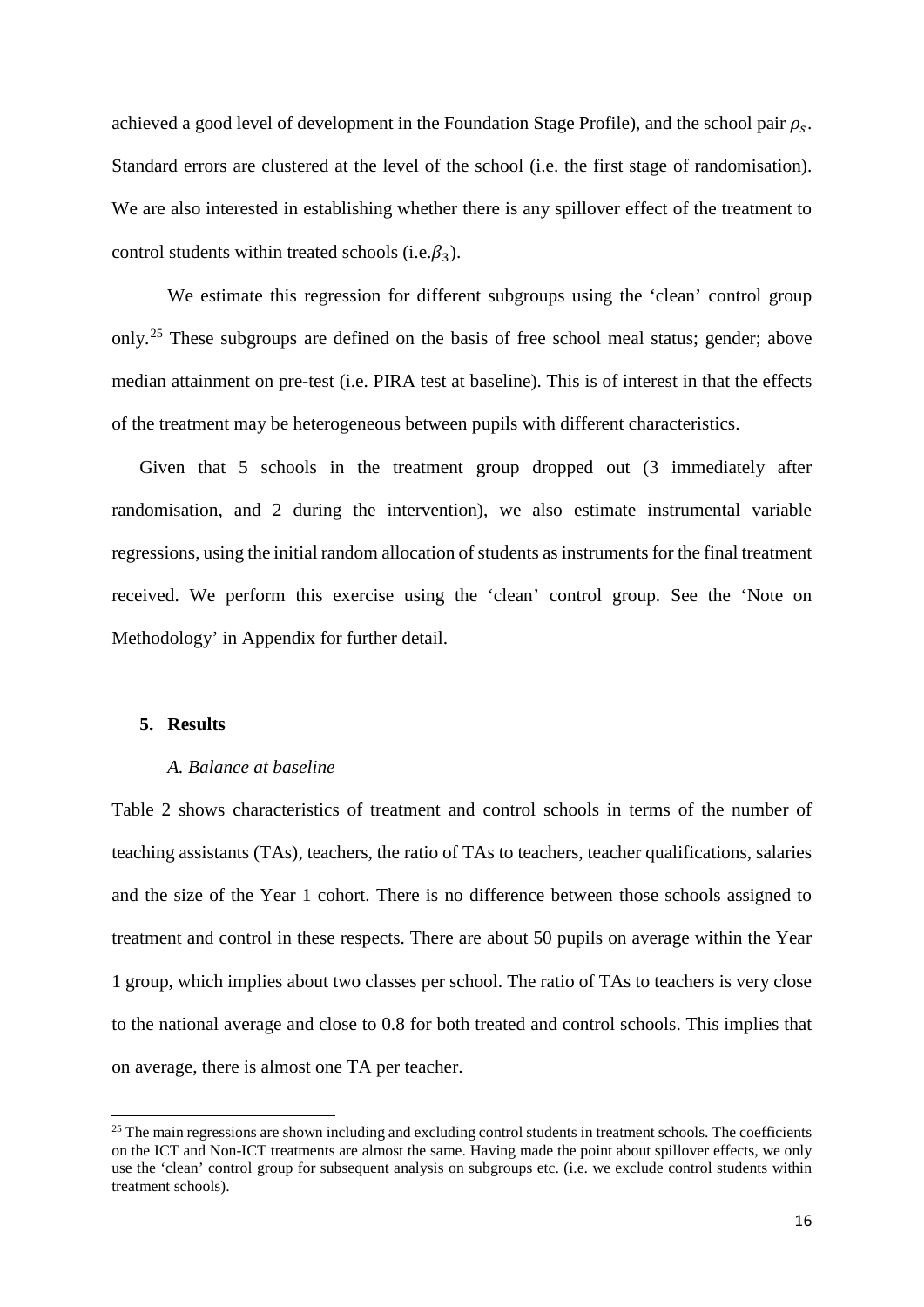Table 3 shows characteristics of TAs within treatment schools that are assigned to the ICT and Non-ICT conditions. The information in Panel A of Table 3 is available for all teaching assistants in treated schools (except for the 3 schools that dropped out immediately after randomisation); and for slightly less TAs in Panel B. As TAs were randomly assigned to the ICT and Non-ICT condition, it is not surprising to see that for the most part, their characteristics are similar on average within each condition. The average TA is in her/his early 40s with about 10 years of experience as a TA.[26](#page-17-0) The percentage with qualifications of 'level 3 or more' (corresponding to at least upper secondary education) is 84 percent for those assigned to the ICT condition and 67 percent for those assigned to the Non-ICT condition.<sup>[27](#page-17-1)</sup> Information from the TA baseline survey shows that most TAs use information technology (IT) professionally both for the teaching of literacy and numeracy and over 40 percent use IT professionally every day or for every lesson. For the most part TAs feel comfortable using IT for teaching. This applies to 68 percent of those TAs assigned to the ICT condition and 47 percent of TAs assigned to the Non-ICT condition.

Table 4 shows characteristics of students assigned to control and treated schools (columns 1 and 2, respectively); and then within treated schools, those assigned to the ICT, Non-ICT or control condition (columns 3, 4 and 5, respectively). The characteristics are those used in the regression analysis: the student's gender; eligibility for free school meals; whether he/she has achieved a 'good' level of development as measured by teachers in the previous year for the Foundation Stage Profile (described above); and the baseline PIRA reading test. There is almost no difference between any of the groups with respect to any of these characteristics. The one exception is whether pupils were assessed as having a 'good level of

**.** 

<span id="page-17-1"></span><span id="page-17-0"></span><sup>&</sup>lt;sup>26</sup> Only 3 out of the 52 TAs are male (1 in the ICT and 2 in the Non-ICT condition).<br><sup>27</sup> In terms of tertiary education, 28% of TAs in the ICT condition have a Higher Education degree; and 8% of the TAs in the Non-ICT condition.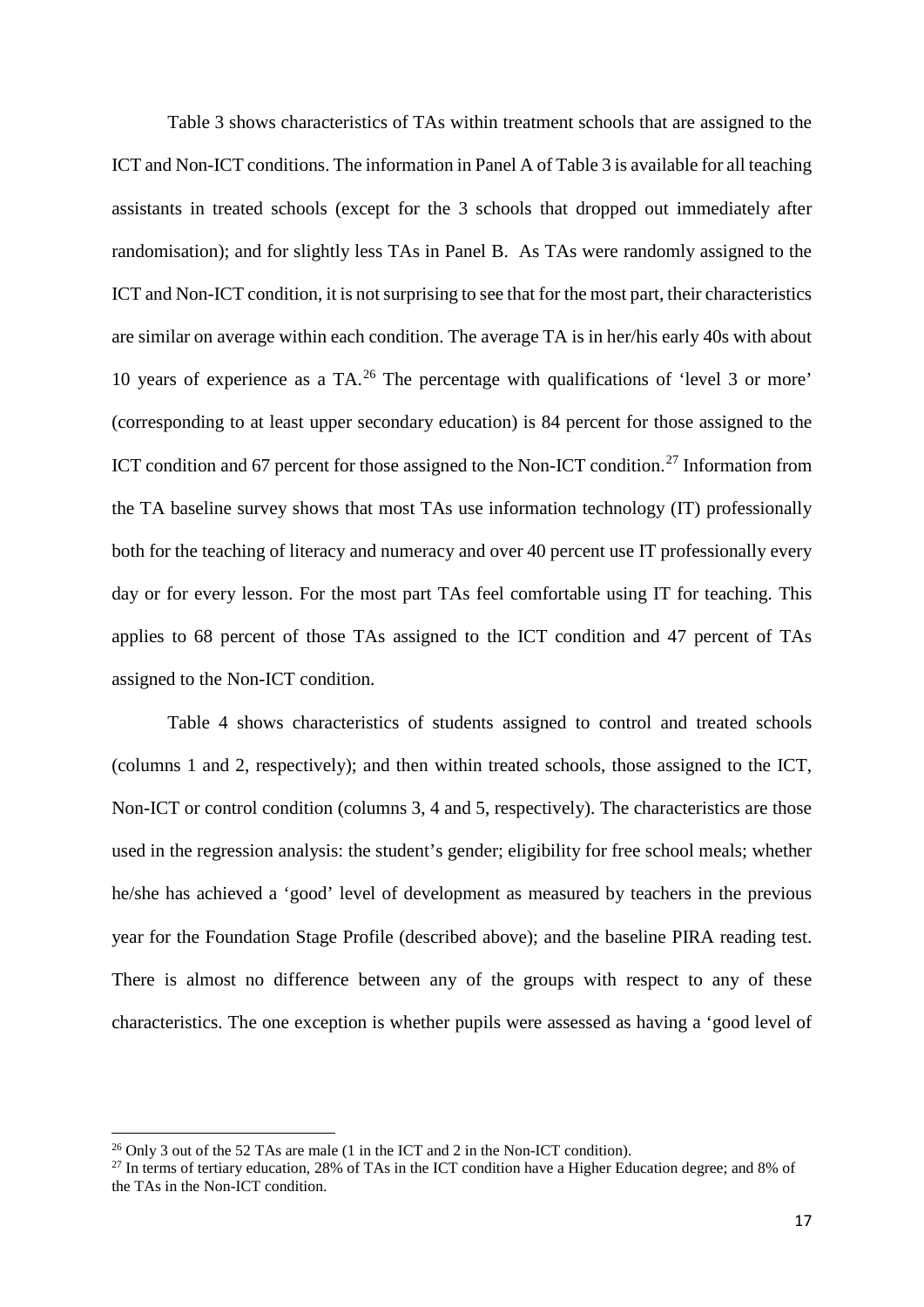development' within the Foundation Stage Profile.<sup>[28](#page-18-0)</sup> On average, this is higher in control schools (at 54 percent) compared to treatment schools (at 48 percent). Otherwise, the groups are fairly well balanced.

We analyse whether attrition is a threat to validity to our estimates by checking balance at endline, for each of the three outcome variables. The results are very similar to those found at baseline and for the three outcomes and are available upon request. Therefore, attrition has not worsened balance on observables across the different conditions. Nonetheless, we show results with and without controlling for baseline characteristics for the main specifications.

# *B. Main results for reading*

**.** 

Estimates of the 'Intention to Treat Effects' are shown in Table 5. Columns (1) and (2) show estimates of equation (1) for all students. Columns (3) and (4) exclude control students within treatment schools. In each case, we show a specification with minimal controls (i.e. the school pair dummies and the baseline reading score) and an augmented version (including controls for gender, eligibility for free school meals and whether the pupil achieved a 'good level of development' in the Foundation Stage Profile at age 5). The simple specification is shown in columns (1) and (3) and the augmented specification is shown in columns (2) and (4). We show three panels of results, with Panel A being the 'intention to treat' effect within the same school year (i.e. about two months after the end of treatment). Panel B shows results when the outcome variable is the same reading test administered one year later. Panel C shows results when the outcome variable is defined as a binary variable indicating whether the student achieves the 'expected level' in the Teacher Assessment that is conducted one year after the intervention (in line with national requirements described above).

<span id="page-18-0"></span><sup>&</sup>lt;sup>28</sup> The p-value is 0.01. There is one other difference where the p-value is less than 0.10 (i.e. 0.09). There are fewer females within the control condition in treated schools compared to the two treatment conditions (i.e. 45% compared to about 51%).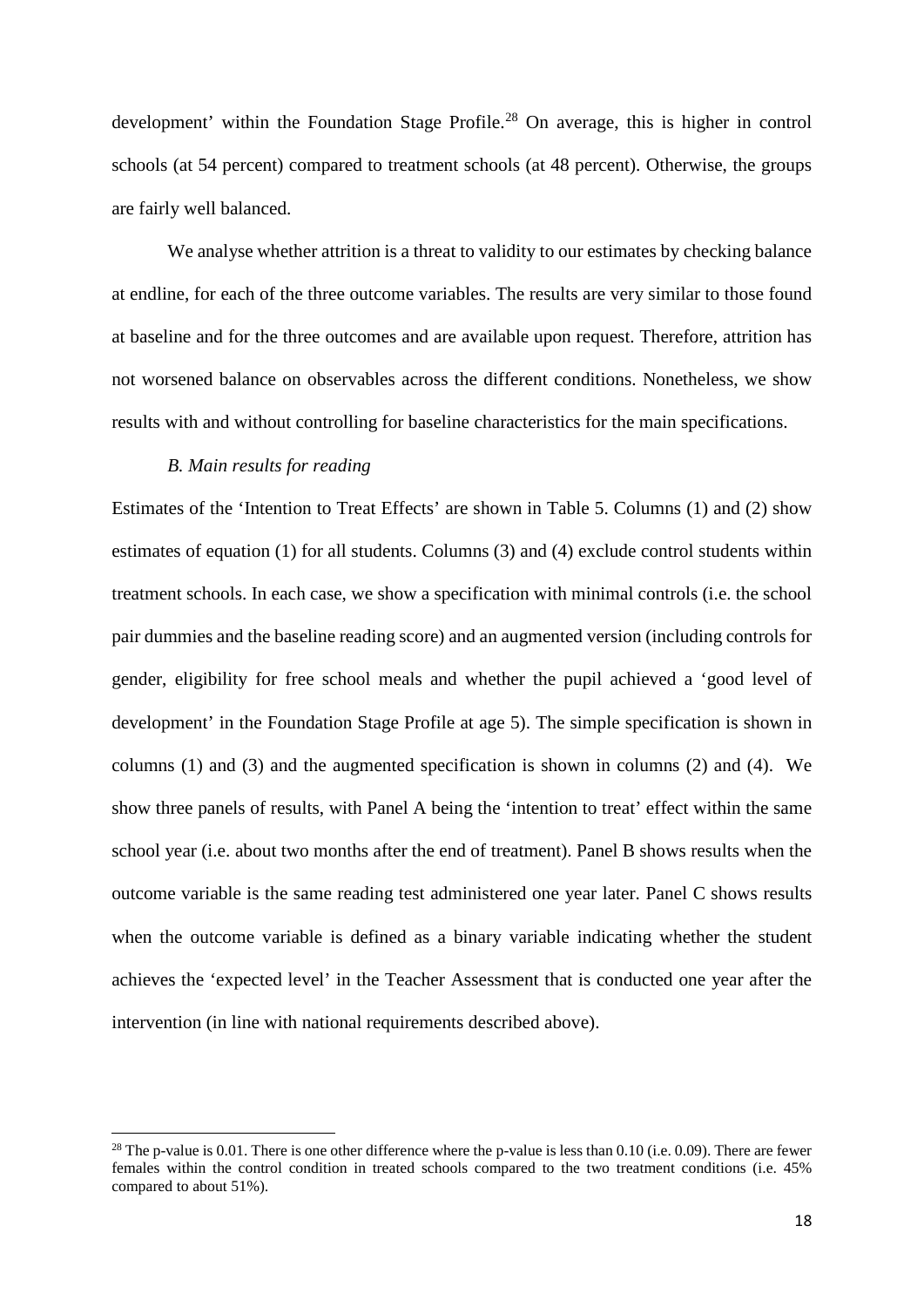In each case, the point estimates of the effects are slightly higher in the augmented specification. Unsurprisingly, the estimated effect of assignment to the ICT and Non-ICT conditions is approximately the same whether or not we exclude control students within treatment schools. This is because we include a binary variable for whether or not students are assigned to that group (in columns 1 and 2).

We first consider the short-term effects of the intervention on the reading test conducted at the end of the same school year (Panel A, Table 5). The effect of being assigned to the ICT condition moves from 0.14σ to 0.18σ from the simple to the augmented specification. The effect of being assigned to the Non-ICT condition moves from 0.25σ to 0.27σ. Both interventions have a significant effect; although the impact of the Non-ICT intervention is about 50% bigger (and the p-value of the difference between assignment to the ICT and Non-ICT intervention is just over 0.10). However, the effect of being assigned to the control condition within treatment schools (captured by the CT dummy in Table 5) is almost the same as being assigned to the ICT condition (and is not significantly different). Thus, there is a substantial spillover effect. We leave possible interpretations of the spillover effects to Section 6 where we discuss mechanisms.

Panels (B) and (C) enable us to consider the effects of the intervention in the next school year. By this time, pupils will have been exposed to another full year of teaching with a different teacher and different teaching assistants. In Panel B, the outcome variable is the PIRA reading test.<sup>[29](#page-19-0)</sup> Any spillover effect disappears as the point estimate is close to zero for being assigned to the control condition within treatment schools. The magnitude of the intention to treat effect of being assigned to the ICT or Non-ICT condition reduces considerably. In the augmented specification, the point estimate is  $0.08\sigma$  and  $0.10\sigma$  for the ICT and non-ICT condition respectively. However, the standard errors remain roughly the same as in Panel A,

<span id="page-19-0"></span><sup>&</sup>lt;sup>29</sup> This is the Year 2 Summer version of the test, to take into account that students are a year older.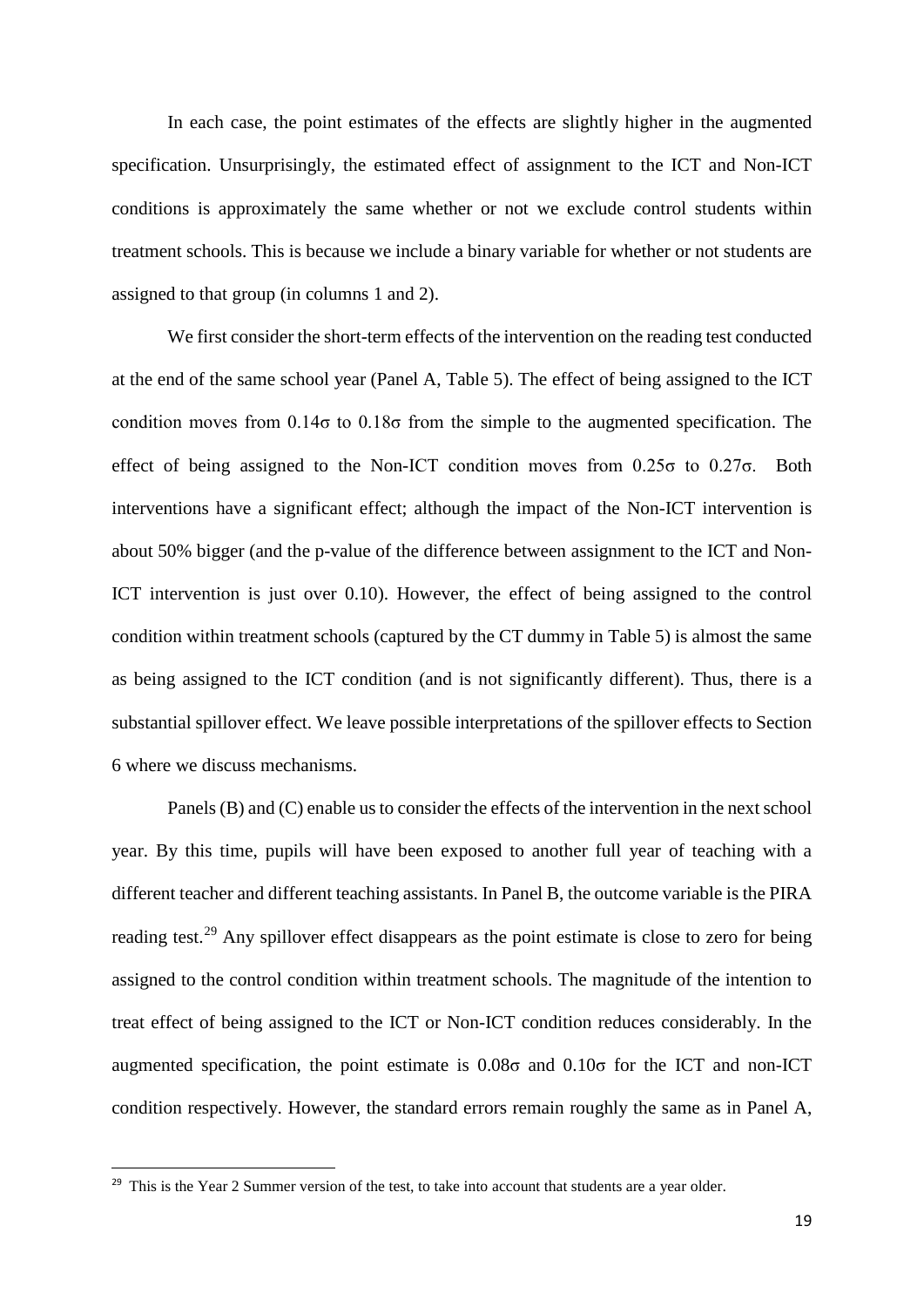which is almost as high as the estimated effects. Thus, at conventional levels of significance, we are unable to say whether or not the intervention continued to have an effect on pupils when using the PIRA test.

In Panel C, we show results where the outcome variable is whether or not the pupil achieved the 'expected reading level' according to the ('Key Stage 1') Teacher Assessment. The baseline (in the control group) is 74 percent. Again, there is no evidence of a *spillover* effect (with the point estimate being close to zero). Estimates of the intention to treat effect are 0.02 and 0.06 (i.e. 2 and 6 percentage points) in the ICT and Non-ICT conditions respectively within the augmented specification. This is significantly different from zero in the case of the Non-ICT condition. Thus, these results give firmer evidence that the effect of the intervention did endure for the Non-ICT condition.

Appendix Table 2 shows the impacts of the ICT and Non-ICT conditions when we scale up the results to show the 'Treatment on the Treated' effects. The regressions in the table use the 'clean' control group.<sup>[30](#page-20-0)</sup> Point estimates increase slightly to  $0.22\sigma$  and  $0.34\sigma$  when using the PIRA at endline outcome variable for the ICT and Non-ICT conditions, respectively (column 1); to  $0.09\sigma$  and  $0.12\sigma$  one year later (though not statistically significant); and to  $0.02$  and  $0.07$ (i.e. 2 and 7 percentage points) when using the binary variable capturing whether the student has achieved the expected reading level at the end of Key Stage 1 (column 3). The estimated impacts are close to the ITT results because the assignment to treatment and the final treatment received were not very different in most cases (as can be seen by the magnitude of the main coefficients in the ICT and Non-ICT first stages in Panels B and C).

It is difficult to compare the reading test to the teacher assessment because the latter is a binary variable and the former is a continuous variable. Of course, they are also different types of assessment and may give different results for that reason. To make results more

<span id="page-20-0"></span><sup>&</sup>lt;sup>30</sup> We exclude control students in treated schools in the remaining tables throughout the paper.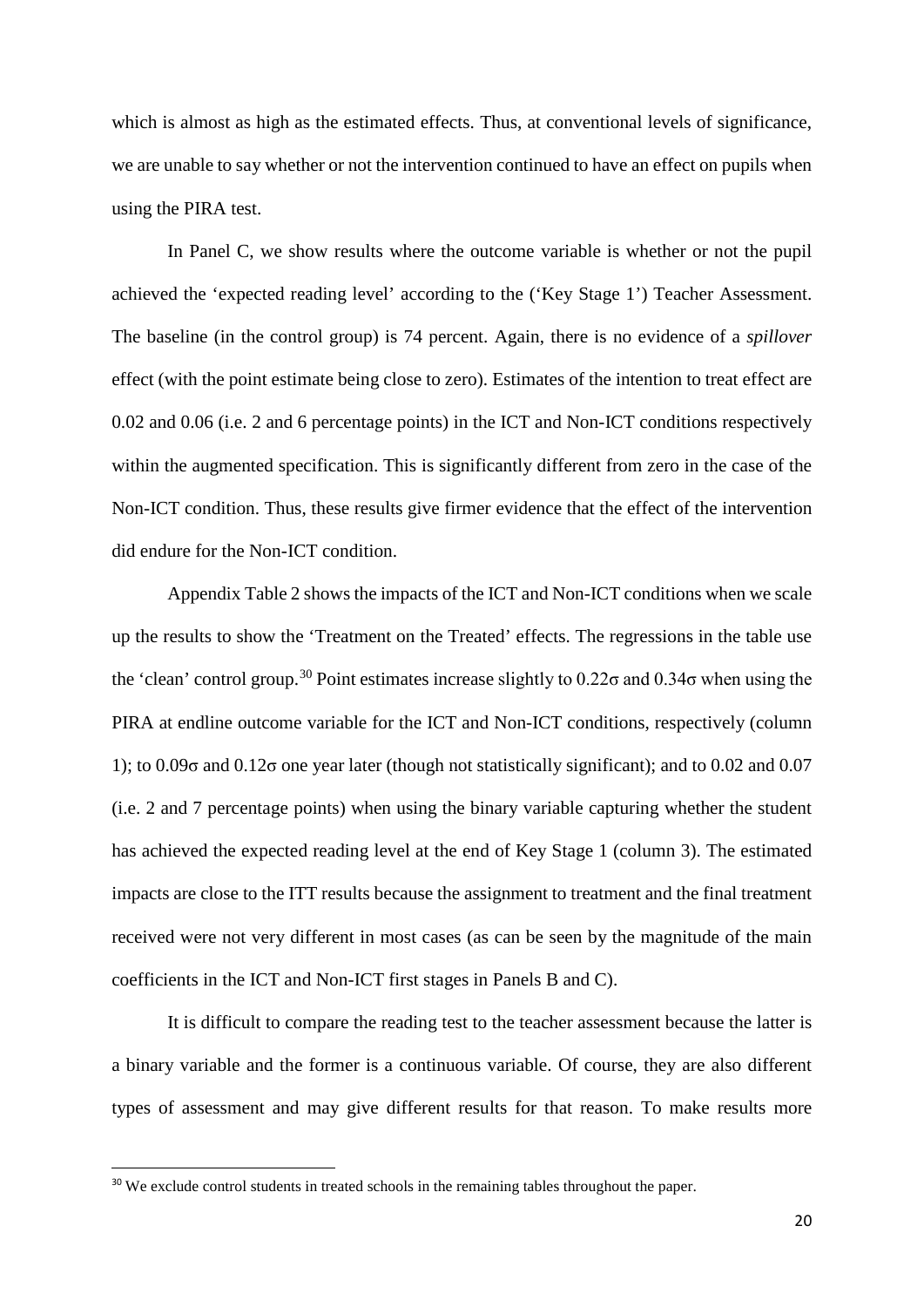comparable, we do two things: (1) we convert the reading test to a binary variable based on how the teacher assessment indicator corresponds to the average reading test score (at endline and endline+1, respectively) within control schools<sup>31</sup>; (2) we convert the teacher assessment indicator to a more continuous measure. The extent to which we can do the latter is limited because there are only 4 possible values.<sup>[32](#page-21-1)</sup> Results are reported in Table 6. Column (1) shows results where the outcome is the PIRA reading test at the end of the same school year. Columns (2) and (3) show results where the outcome is measured one year later either in the same reading test (column 2) or in the teacher assessment (column 3). Here we report coefficients on the other variables because it is interesting to notice how the magnitudes of the coefficients are similar for the two different assessments measured at the same time (i.e. columns 2 and 3). With regard to the main coefficients of interest, a comparison between columns 2 and 3 shows that results are very similar if we try to measure the reading test and the teacher assessment on a comparable scale, whether this is binary (Panel A) or more continuous (Panel B)<sup>[33](#page-21-2)</sup>. Comparing point estimates for the outcome variable in the same year as the intervention (column 1) compared to one year later (columns 2 or 3) suggests that the effect one year later might be around one-third of the original effect.

### *C. Results for other subjects*

**.** 

Although the intervention was targeted on activities particularly important for reading, it might also impact on other subjects. There is an obvious connection between reading and writing. Machin and McNally (2008) show that there is a strong relationship between reading demands of tests in maths and reading. Specifically, an analysis done on the age 11 reading and maths test showed that the reading demand of the maths test (based on text difficulty) is nearly 70

<span id="page-21-0"></span><sup>&</sup>lt;sup>31</sup> We refer the reader to the notes in Table 6 for more detail on how we construct the binary variables at endline and endline+1 (with information from the continuous PIRA at endline and PIRA at endline+1, respectively).

<span id="page-21-1"></span><sup>&</sup>lt;sup>32</sup> The level assigned in the KS1 reading teaching assessment can be transformed into a point score using scales available from the Department for Education. We then standardise this variable using the mean and standard deviation in the whole sample of available students for this outcome.

<span id="page-21-2"></span> $33$  The results are very similar if we use probit/logit regressions for binary outcome variables.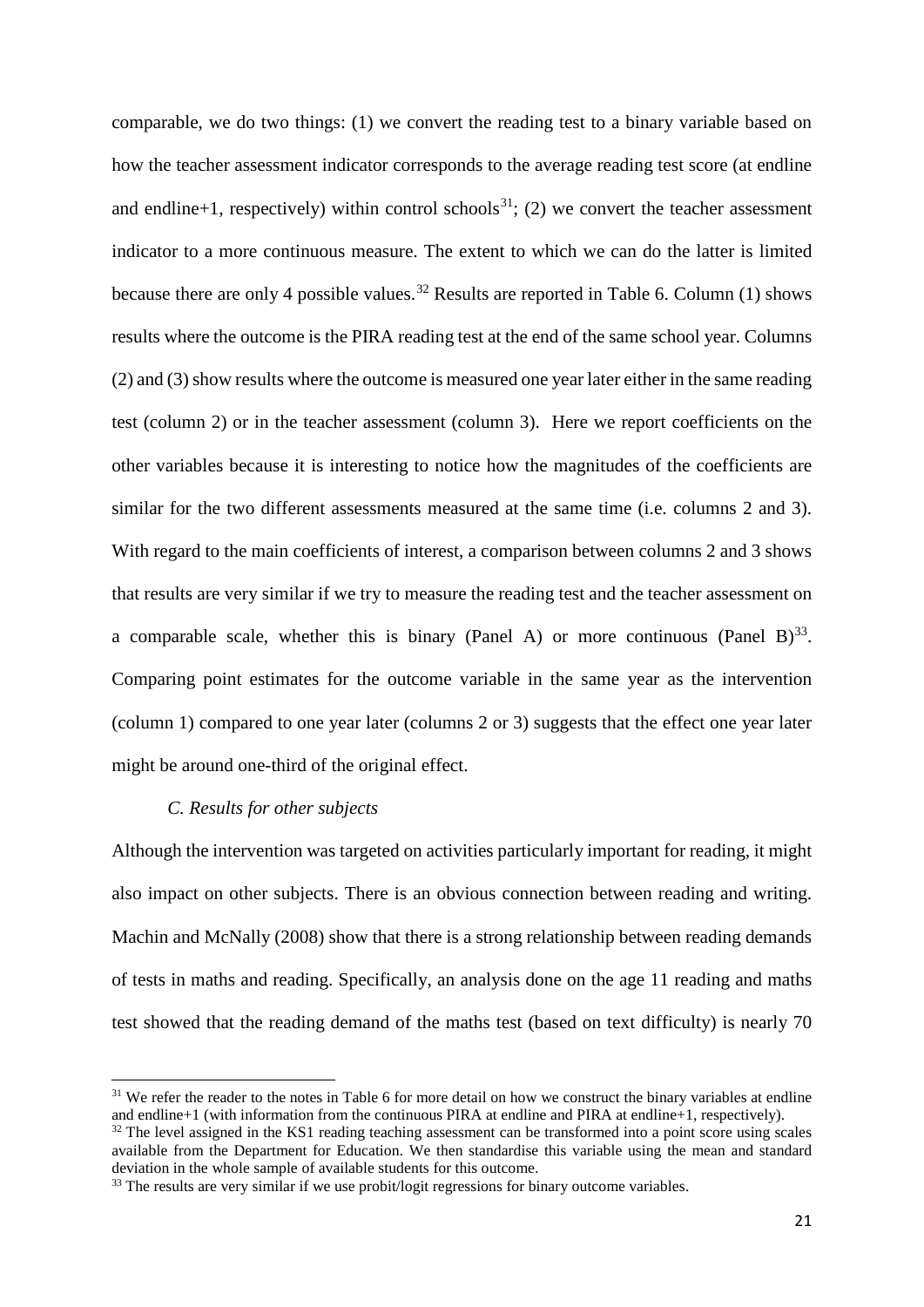percent of what it is in the reading assessment. We do not have test outcomes for other subjects immediately after the intervention but we do have Teacher Assessments for reading, writing and maths in administrative data at the end of the subsequent year when pupils are age 7.

Table 7 shows results for reading, writing and maths respectively where the outcome variable is one if the pupil achieves at least the 'expected level' in these subjects. The effect is only statistically significant in the case of reading and writing and for the Non-ICT treatment only. Specifically, the effect of assignment to the Non-ICT condition increases the probability of achieving the 'expected level' in reading and writing by 0.06 and 0.08 (i.e. 6 and 8 percentage points respectively). The point estimate for maths is also positive (0.05) but not statistically significant. Assignment to the ICT condition does not show effects that are statistically significant. However, point estimates are 0.02, 0.04 and 0 for reading, writing and maths, respectively, and thus show a pattern of results that is consistent with estimates for the Non-ICT condition, and with the overall short-term results.

### *D. Results across the distribution*

It may be that effects vary across the distribution as some students may benefit more than others from this additional help from teaching assistants. In Table 8, we show results from quantile regressions using the reading test administered at the end of the intervention and one year later. These results show that the Non-ICT intervention has an effect throughout the distribution and a stronger effect above the median, when the outcome variable is measured at endline (Panel A). In contrast, the effect of the ICT intervention is more pronounced in the bottom  $25<sup>th</sup>$ percentile of the distribution, both in terms of size and precision, particularly when measured one year after the end of the intervention. These are the only students for whom an effect seems to significantly endure beyond the first year for the ICT condition. The patterns found in Panel B for the Non-ICT condition suggest that, a year after the end of treatment, there is still a sizable impact throughout the distribution, especially at the median and the 75<sup>th</sup> percentile (although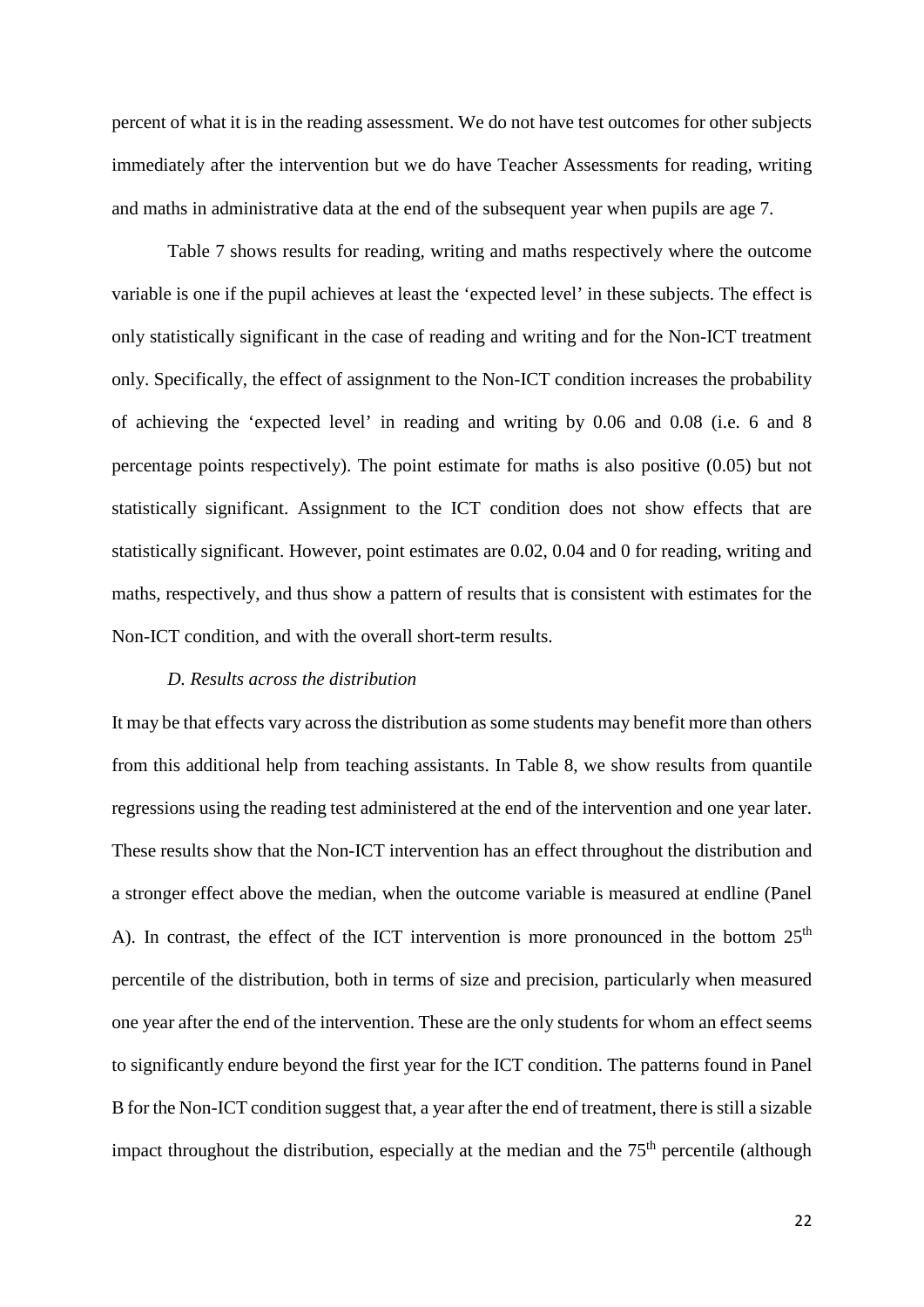most of these effects are not statistically significant). Some of these findings also resonate with the heterogeneous impacts discussed below.

### *E. Heterogeneity*

In Table 9, we show results where each treatment dummy is interacted by an individual characteristic: whether the pupil is eligible to receive free school meals (FSM) (panel A); gender (panel B); and whether he/she is above or below the median of the baseline test (panel C). In each case, we include four "treatment" variables defined according to the ICT/Non-ICT treatment status and the characteristic under study. We exclude students in treatment schools who were assigned to the control condition. We show three columns of results: the reading test at the end of the intervention year (column 1), the same reading test at the end of the subsequent year (column 2) and a binary variable for whether the pupil achieved the 'expected level' in the Key Stage 1 teacher assessment (also one year after the intervention).

The short-term effect of the intervention was much stronger for FSM pupils compared to non-FSM pupils. For FSM students, the effect was about half of a standard deviation for both the ICT and non-ICT conditions. This would close the gap between FSM and non-FSM students (as this is about 0.27σ whereas the effect of the non-ICT intervention was 0.22σ for non-FSM pupils). The group for whom the intervention was least effective was non-FSM students assigned to the ICT condition (where the point estimate is  $0.11\sigma$  and not statistically significant). However, these effects all diminish one year after the intervention. The point estimates suggest that the group least likely to benefit are still the non-FSM students assigned to the ICT condition whereas effects are more likely to endure for FSM students.

In panel B, we show effects by gender. Although point estimates for the short-term effect suggest a slightly bigger effect for girls than boys, the difference is not statistically significant. There is fade-out for all groups. However, the point estimates suggest that girls assigned to the Non-ICT condition benefit most in the short-term (column 1) and also in the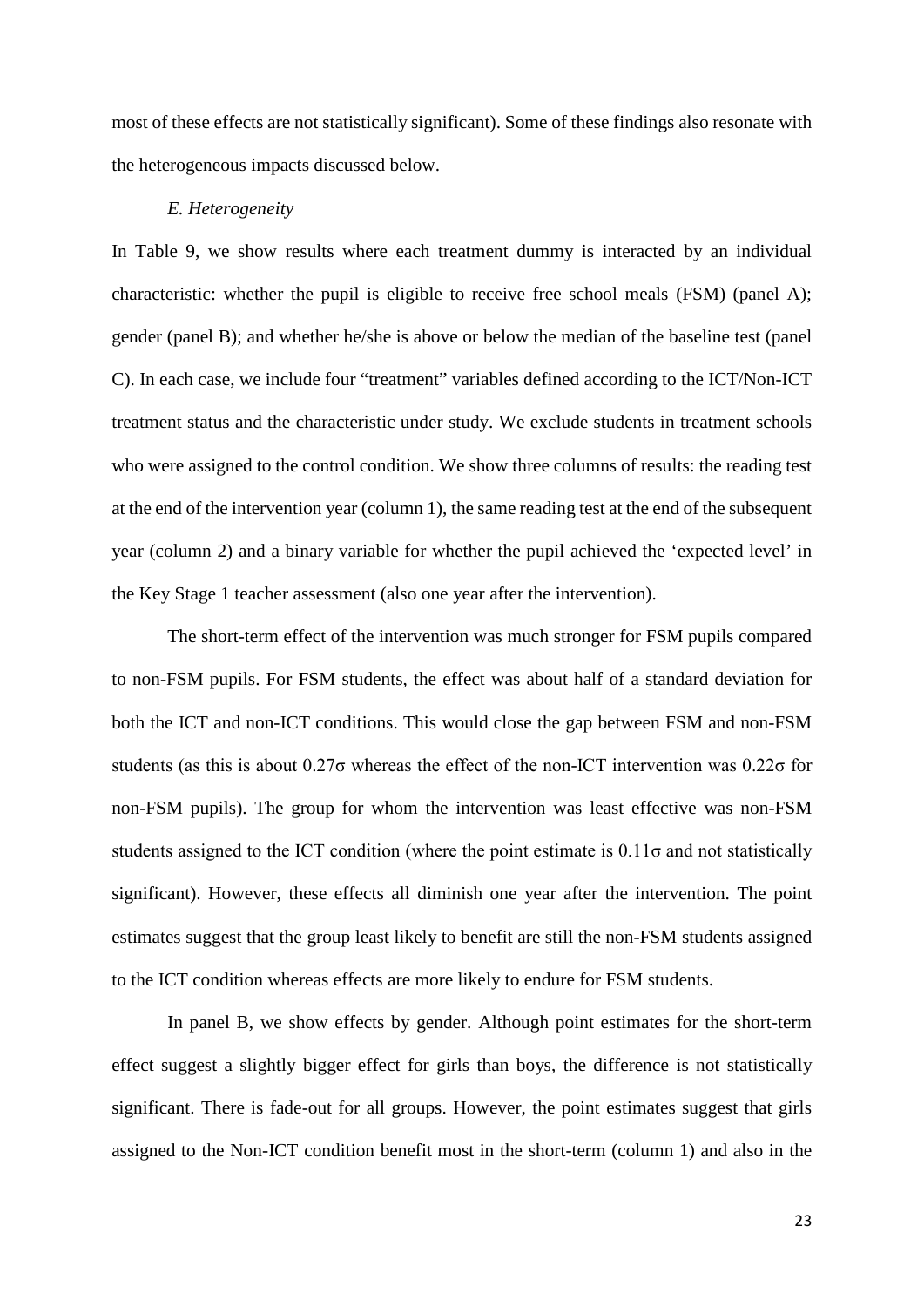longer term if we consider the indicator variable for whether pupils achieve the expected level in reading (column 3). Girls assigned to the Non-ICT condition are more likely to achieve this standard by 9 percentage points whereas the point estimates are smaller and not statistically significant for girls assigned to the ICT condition or for boys assigned to either condition.

Finally, in panel C, we show results according to whether the pupil scored above or below the median of the baseline PIRA test. The first column suggests that the short-term effect of the Non-ICT intervention was about the same, regardless whether the pupil was above or below the median. The magnitude of the effect is also similar to those assigned to the ICT intervention if they scored below the median in the baseline test. A lower point estimate (which is not statistically significant) is found for pupils above the median who were assigned to the ICT intervention. Although these effects fade out in the subsequent year, the same pattern of effects is observed for the reading test (column 2). The teacher assessment outcome (column 3) suggests a somewhat different pattern because in this case the point estimates are higher (and statistically significant) only for those students who scored above the median in the baseline test. However, differences are not strong enough to generate a statistically different effect compared to students who scored below the median. In further investigation (not reported), we find that the significant effects found in Panel C, Column 3 (for both the ICT and Non-ICT condition) are driven by students scoring above the median who are also eligible to receive free school meals.

### **6. Mechanisms**

The training of teaching assistants both for the ICT and Non-ICT condition had a positive effect on the educational outcomes of pupils in the short-term. There is some evidence that effects endure, particularly in the case of the Non-ICT intervention. It would appear that the latter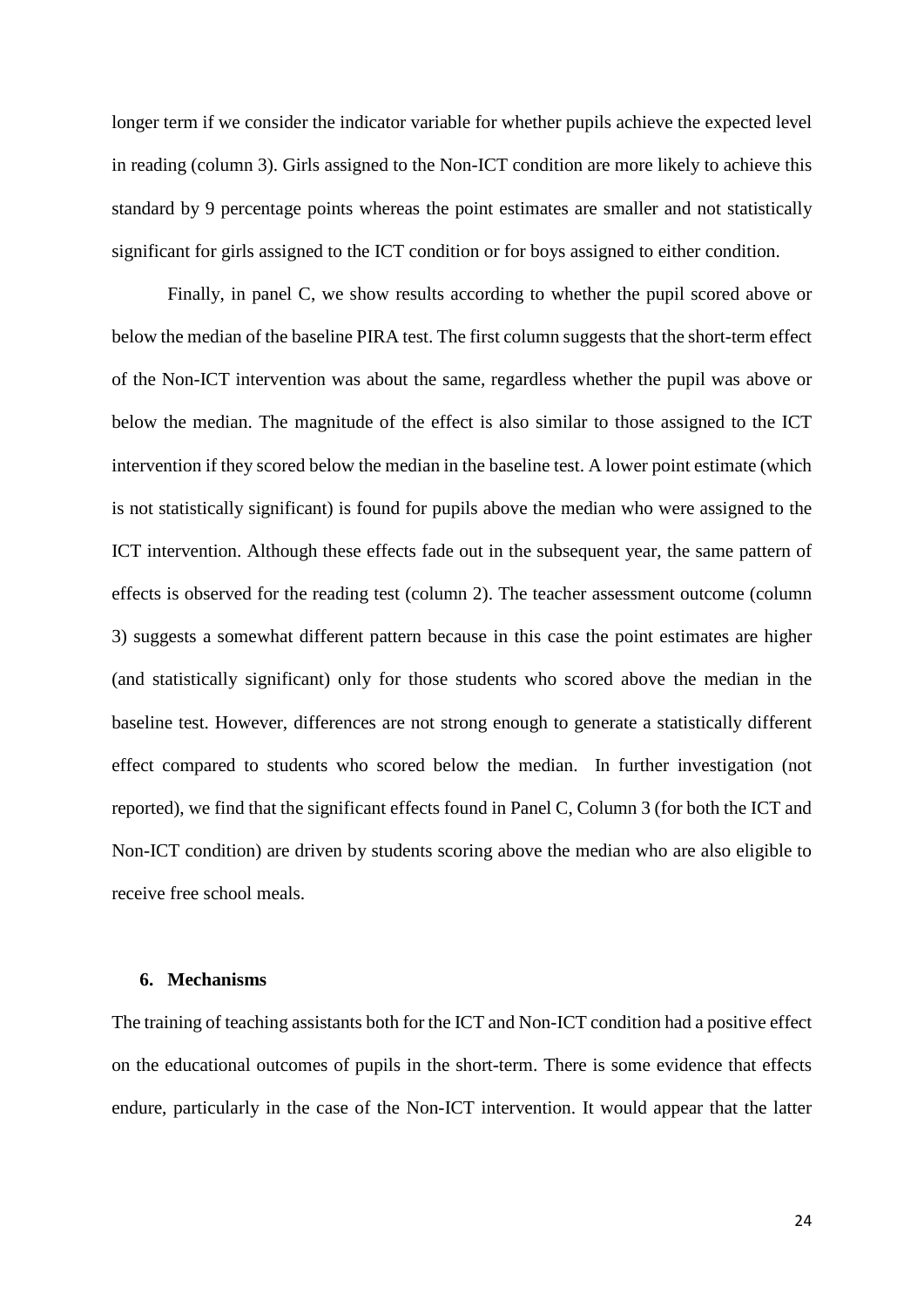intervention is effective for most groups of students whereas the ICT intervention is more selective in who it benefits.

In considering mechanisms, we first discuss how to interpret differences between the treatment and control group. Then we discuss how we might interpret the spillover effect (evident in the short-term but not one year later). Finally, we discuss possible reasons for why the Non-ICT version of this intervention appears to be more effective than the ICT version.

The intended interpretation of this RCT is that differences between the treatment and control group of schools can only be attributed to the effect of training teaching assistants in the use of the pedagogy applied here. A threat to this interpretation would exist if treatment schools actually increased the hours devoted to literacy as a result of the intervention (potentially at the cost of other activities for which we have no measure of outcomes). Table 10 shows results from a survey of treatment and control schools that was undertaken at the end of the school year in which the intervention took place.<sup>[34](#page-25-0)</sup> This shows that the hours devoted to literacy instruction was approximately the same in treatment and control schools and that schools were also similar to each other with regard to the use of computers and other forms of IT to support teaching.

Another threat to the interpretation of findings would be if there was a 'Hawthorne effect', whereby treatment schools improve relative to the control group simply because the fact of there being *any* intervention is an impetus to increase effort. This would certainly be a potential explanation for a large spillover effect within treatment schools. While one cannot rule out some effect from being put under the spotlight, the strongly heterogeneous effects of the interventions would move against such an interpretation. For example, the effects of the intervention are much stronger for pupils from disadvantaged backgrounds compared to others.

 $\overline{a}$ 

<span id="page-25-0"></span> $34$  The results of this exercise are informative but need to be taken with caution since the data is only available for 29 schools (out of 50 schools that were randomised).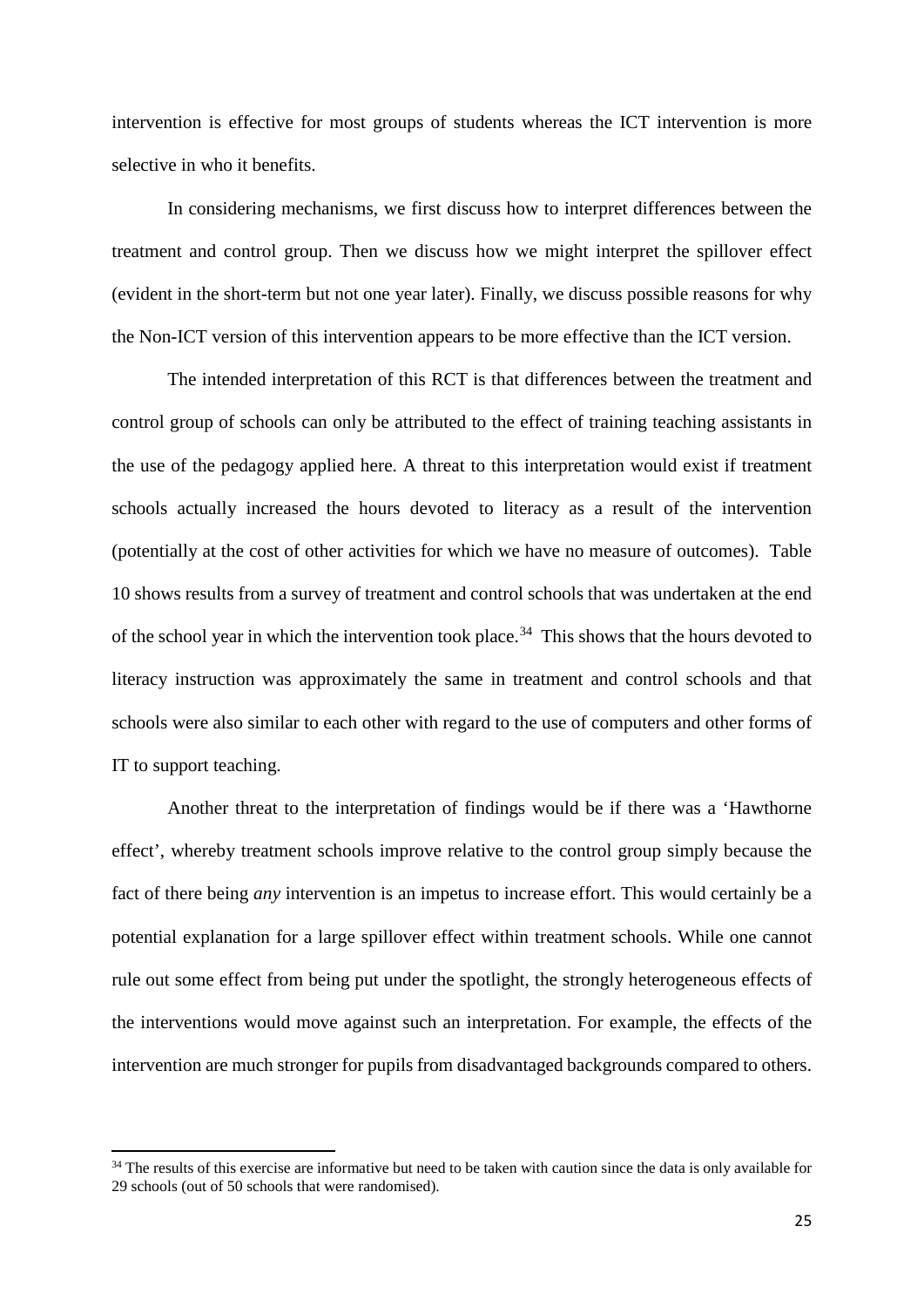This is particularly evident in the results after the first year of the intervention. Thus, the most obvious interpretation of the intervention is that the training of teaching assistants in the use of this particular pedagogy, along with its practical implementation, was effective for students.

However, the results show a strong spillover effect to control students within treatment schools. Even though this does not last beyond the year of the intervention itself, the strong magnitude of this spillover effect in the short term is something of a puzzle. A suspicion might be that the parents or teachers of students in the control condition might have found out about the methods used by the teaching assistants and started using the resources more broadly. However, the (independently conducted) process evaluation suggests that this is extremely unlikely. Firstly, it was not straightforward even to apply the intervention to the treatment groups. Logistical issues that affected the majority of TAs included taking pupils to and from sessions; space within the school and the short length of sessions. Secondly, the external process evaluation did not find that schools were compensating for the program by delivering additional help to pupils in the control group. Finally, the identity of the computer program was supressed throughout the evaluation and known only to TAs and students that saw the name of the program when actually using it.<sup>[35](#page-26-0)</sup>

It seems more likely that the spillover effect arises from the training to TAs, which might have affected their other activities with the Year 1 group as a whole. Most TAs on the project were drawn from those working with Year 1 pupils. As the pupils did plenty of other literacy activities outside the intervention time, there would have been opportunity for TAs to use any new skills they had learnt to help pupils informally at other times. Feedback from TAs given in the context of the process evaluation was that they perceived it to have improved their

**.** 

<span id="page-26-0"></span><sup>&</sup>lt;sup>35</sup> The intervention was closely monitored by the implementation team throughout (with TAs receiving visits) and fidelity to the design was strongly emphasised. TAs were asked to keep the interventions distinct by not sharing information about the content and delivery of the two programs. Process evaluators found only a low level of awareness among TAs for the training program that they were not trained to implement (in a post-treatment survey answered by 35 TAs, only 17% of the TAs answered that they saw the intervention of the other TA within their school).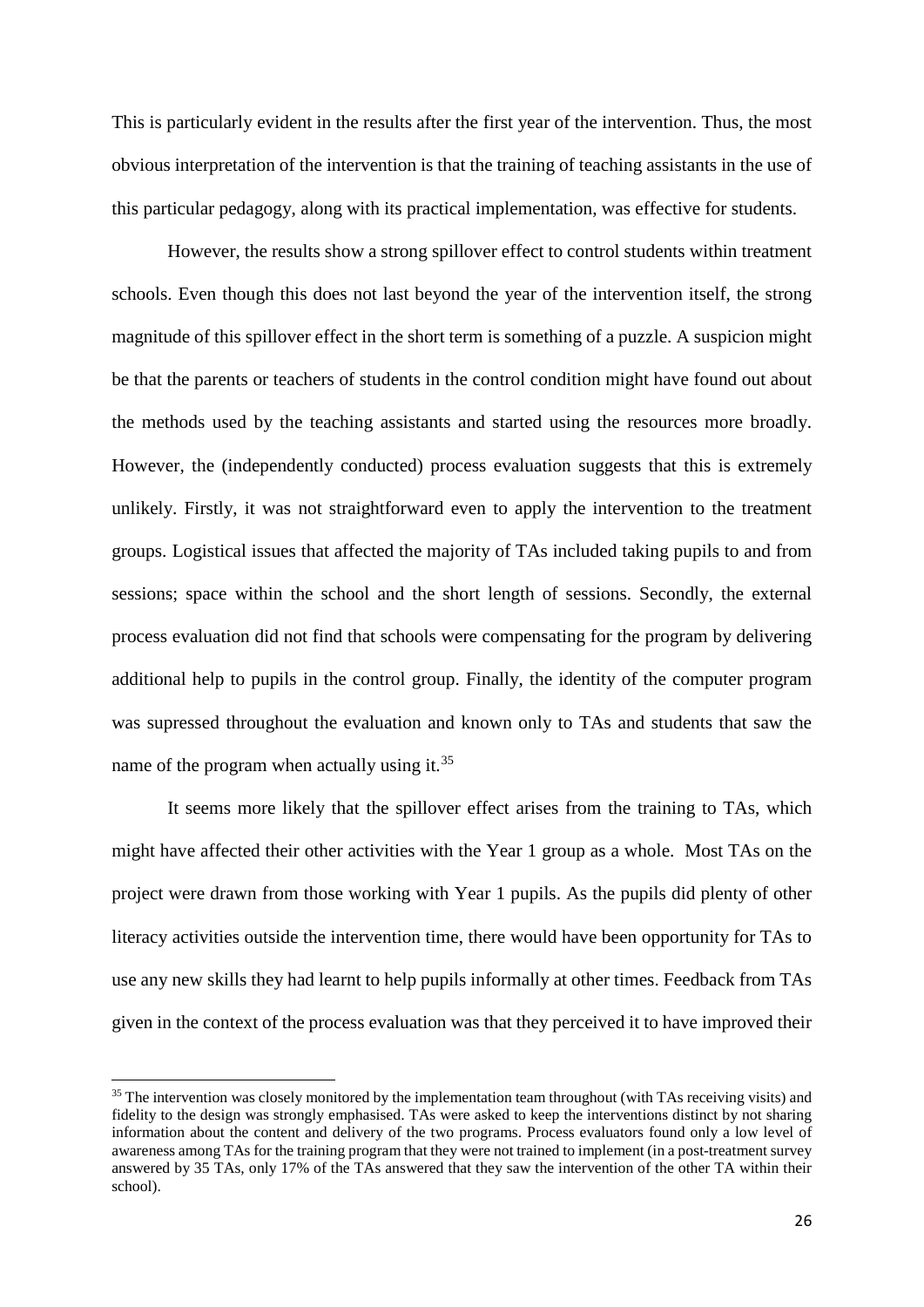skills in small group tuition. Moreover, data from a post-treatment survey (answered by more than 70% of the TAs) shows that 74% of TAs had a better or much better understanding of phonics after the intervention, and 69% of TAs were confident or very confident to deliver small group teaching after the intervention.

Also, it is possible that the reduced number of students in the class (albeit for short periods) might have helped the class teachers with other students. Or it might be the case that the teacher was able to advance the whole class more quickly on account of the fact that twothirds of the year group were exposed to this intervention, which complemented core literacy instruction. In any case, the spillover effect does not last into the subsequent year and the Non-ICT intervention has a more enduring impact than the ICT intervention (at least on average). So why might the Non-ICT intervention have been more effective?

We first consider whether compliance was different for teaching assistants assigned to either type of intervention. Table 11 shows scores for daily record keeping and the use of levels (which indicates the extent to which TAs were moving pupils through different layers of the program adequately). These measures suggest a high level of compliance for TAs assigned to both treatments. Even though those assigned to the Non-ICT condition perform slightly better on daily record keeping, it would be hard to believe that this could explain the stronger and more enduring effect for pupils being assigned to the Non-ICT treatment. Also, although TAs were allowed to decide how to group pupils assigned to each condition, there was no difference in the size of groups or their composition between the ICT and Non-ICT condition. This is shown in Table 12.

Although one might think that technical problems could jeopardise the ICT intervention, in practice any technical problems with implementing the ICT intervention were minor and occasional. Furthermore, the process evaluation found that both interventions were extremely popular with TAs and with pupils. The training for interventions was also equally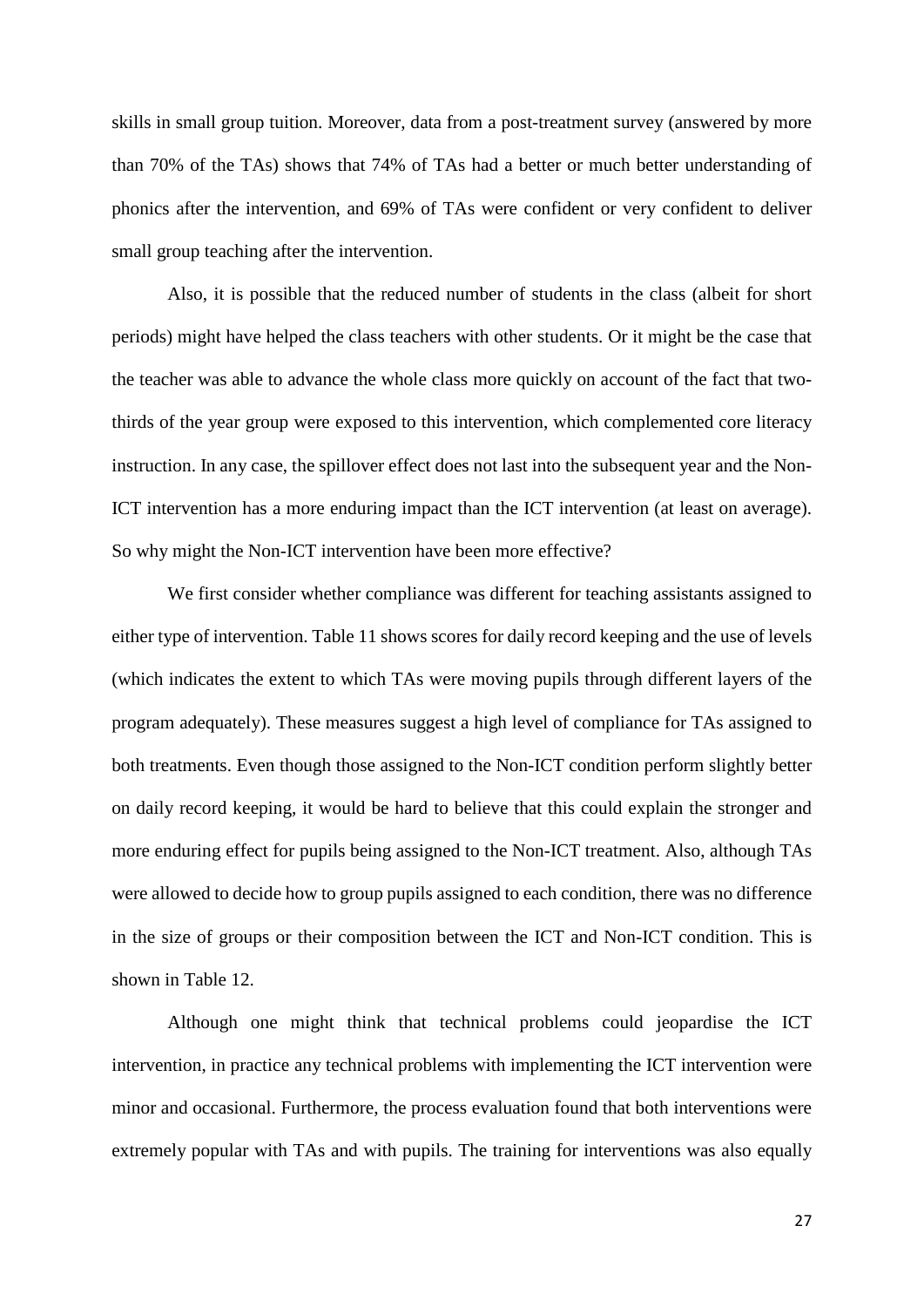well received.<sup>[36](#page-28-0)</sup> The process evaluation found that the Non-ICT intervention was perceived to have greater adaptability to different ability levels by TAs. This may lie at the heart of the differential effectiveness because it is consistent with the fact that the Non-ICT intervention shows stronger effects throughout the ability distribution. Thus, it might be that when confronted with different levels of ability and progression, the TAs and pupils found it easier to use books and magnetic letters to advance learning rather than the medium of a computer screen. This is consistent with the large body of research (cited above) suggesting that computer-aided instruction is not in and of itself any better than what it replaces.<sup>37</sup>

This study shows that teaching assistants can be deployed very effectively to supplement classroom teaching with small, short tutorial sessions, using a highly structured evidence-based approach. Most of the TAs already had some experience of using literacy programmes with small children, but their feedback suggested that this intervention was unlike anything most had used before. The main difference was in the complete and packaged nature of the intervention and the requirement to follow it closely, including through time allocation of components within the delivery. The TAs in this study reported feeling well prepared for the intervention in terms of training and well supported throughout by the implementation team.

# **7. Conclusion**

**.** 

In this study, we get inside the 'black-box' of the education production function from within the classroom. The experiment provides an opportunity to evaluate whether teaching assistants can be effectively deployed to complement the work of the teacher. This study shows a context of how teaching assistants (who are employed by most primary schools) can be used to better

<span id="page-28-0"></span> $36$  The qualitative methods used in the process evaluation are documented in McNally et al. (2016).

<span id="page-28-1"></span><sup>&</sup>lt;sup>37</sup> An additional disadvantage of the computer program in this particular context is that there were Canadian English pronunciations, which might have affected the learning experience of students.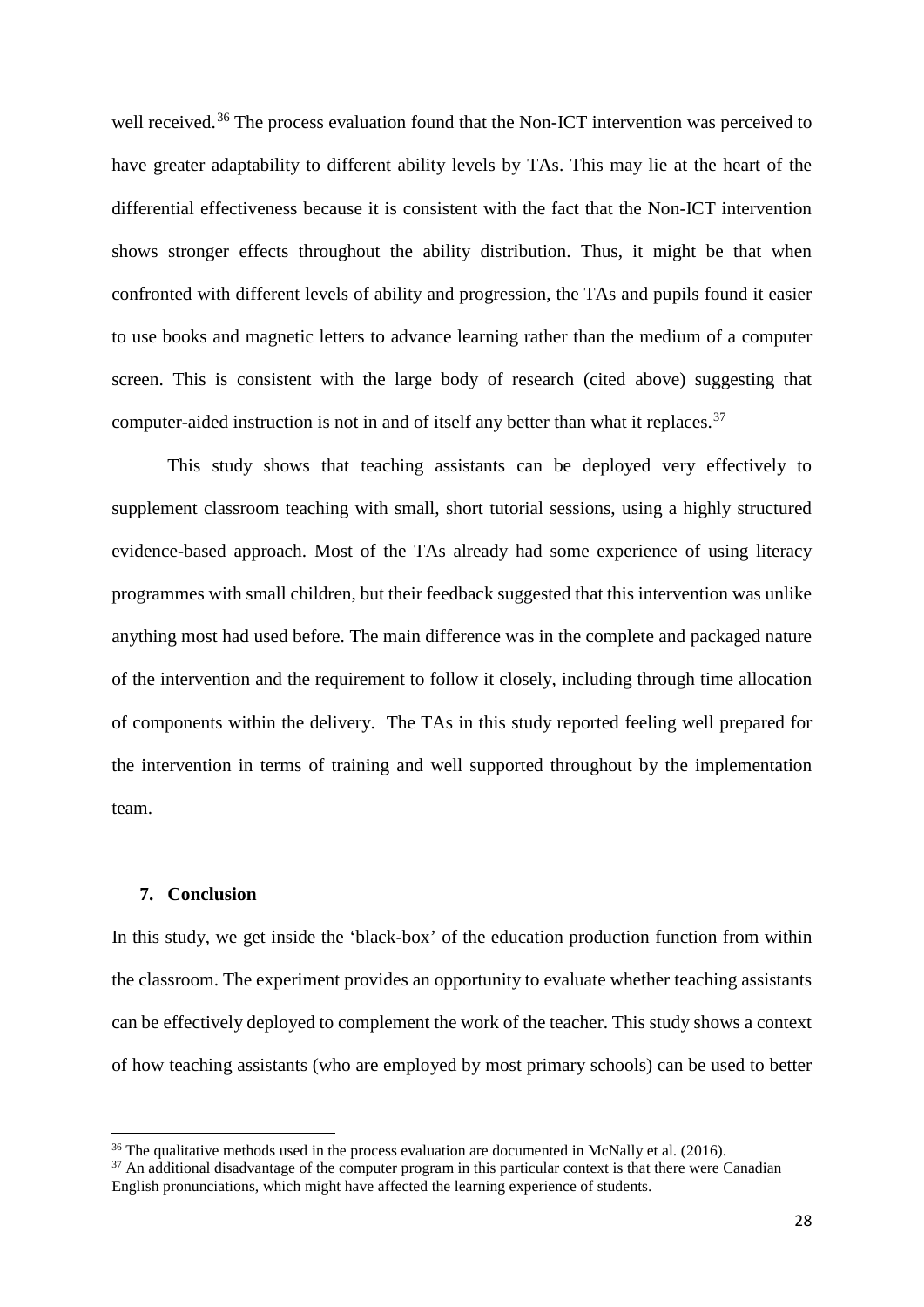effect to improve the literacy of young children. Teaching training has been shown to be important in other contexts (e.g. Angrist and Lavy, 2001). Here we show that training of teaching assistants can also be an effective way to improve student outcomes.

Further, we are able to distinguish the effects of the training of TAs and pedagogy from the effect of the medium of delivery of the intervention (whether ICT or Non-ICT). Although both modes of delivery show positive effects on pupil outcomes, the Non-ICT mode of delivery has a stronger and more enduring effect. This shows that although computer-aided instruction can be useful, it does not (in and of itself) add value to such pedagogical approaches.

Given that both interventions were delivered by TAs, who are not very highly qualified (or highly paid), the per-pupil costs of delivering this intervention were modest. We estimated that the per-pupil cost (including the training of TAs; support provided during the project etc.) was about £25. This low per pupil cost implies that effects do not have to be very large before the intervention becomes cost effective. Although there is some evidence of fade-out, the one year follow up does suggest that effects endure (at least beyond the year of the intervention). This is most evident with respect to the effect of the Non-ICT intervention on the probability of being at or above the 'expected level' at age 7 in teacher assessments of reading and writing. Finally, this is an intervention that disproportionately benefits students from a lower socioeconomic background. Although this is most evident for short-term outcomes, it is also true for outcomes measured one year later. Thus, such an intervention helps to level the playing field between pupils from different socio-economic groups.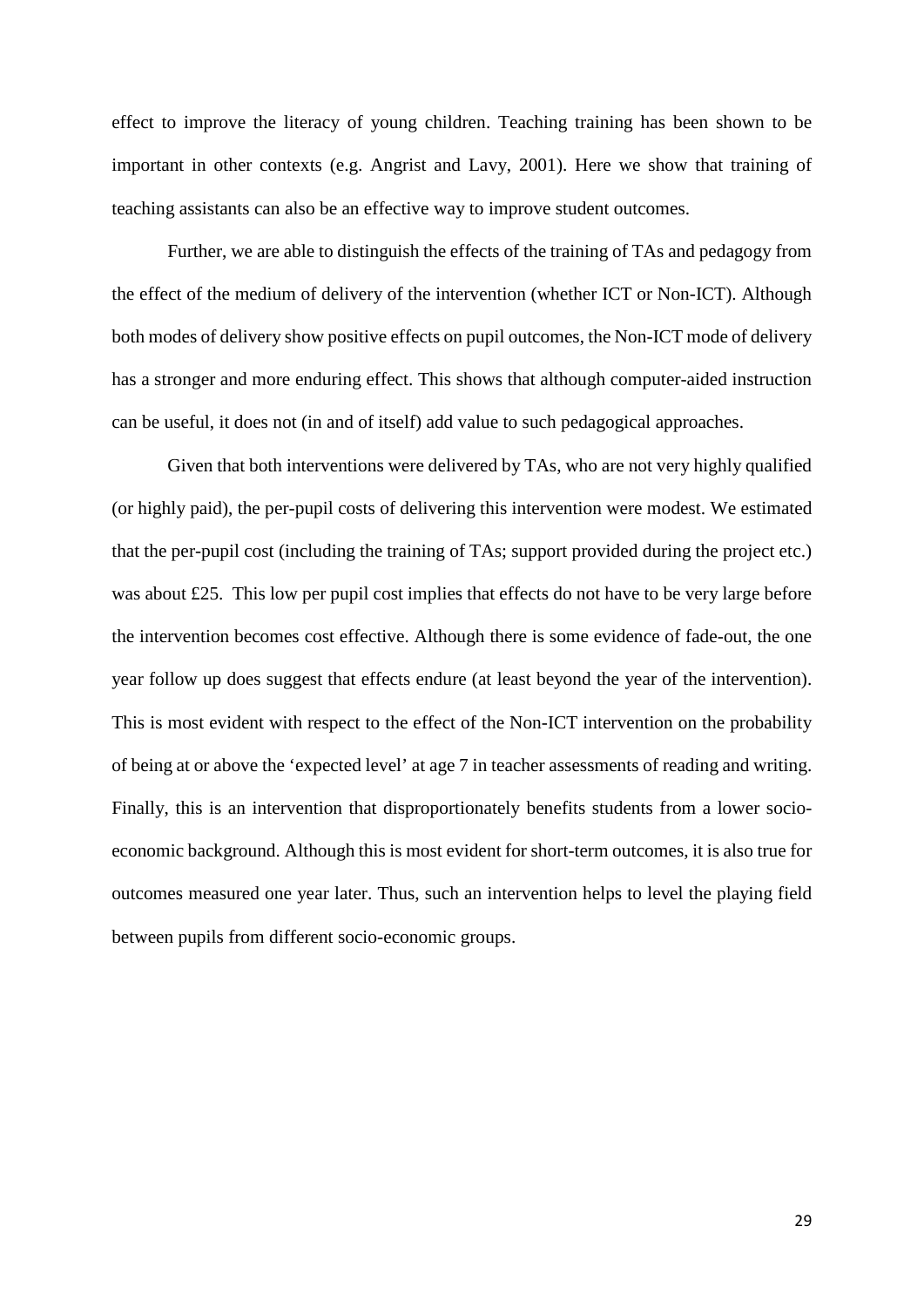# **References**

- Aaronson D., Barrow, L., and Sander, W. 2007. "Teachers and Student Achievement in the Chicago Public High Schools", Journal of Labor Economics, 25: 95–135
- Abrami, P.C., Savage, R.S., Deleveaux, G., Wade, A., Meyer, E. & Lebel, C. 2010. The Learning Toolkit: The design, development, testing and dissemination of evidencebased educational software. In P. Zemliansky & D.M. Wilcox (Eds.), Design and implementation of educational games: Theoretical and practical perspectives (pp. 168- 187). Hershey, PA: IGI Global. http://dx.doi.org/10.4018/978-1-61520-781-7.ch012
- Angrist, J., and Lavy, V. 2001. Does Teacher Training Affect Pupil Learning? Evidence from Matched Comparisons in Jerusalem Public Schools. Journal of Labour Economics 19(2): 343-369
- Angrist, J., and Lavy, V. 2002. "New Evidence on Classroom Computers and Pupil Learning", Economic Journal, 112: 735-765
- Araujo, M., Carneiro, P., Cruz-Aguayo, Y., and Schady, N. 2016. "Teacher Quality and Learning Outcomes in Kindergarten", Quarterly Journal of Economics, 131: 1415-53
- Archer, K., Savage, R.S., Sanghera-Sidhu, S., Wood, E., Gottardo, A., and Chen, V. 2014. "Examining the effectiveness of technology use in classrooms: A tertiary metaanalysis", Computers and Education, 78:140-149
- Berlinski, S. and Busso, M. 2017. "Challenges in Educational Reform: An Experiment on Active Learning in Mathematics", Economics Letters, 156:172-175
- Bulman, R., and R.W. Fairlie. 2016. "Technology and Education: computers, software and the Internet". In E. A. Hanushek, S. J. Machin and L. Woessmann (Eds.). *Handbook of the Economics of Education*. Volume 5: 239-280
- Chetty, R., Friedman, J.N., and Rockoff, J. 2014a. "Measuring the Impacts of Teachers I: Evaluating Bias in Teacher Value-Added Estimates", American Economic Review, 104: 2593-632
- Chetty, R., Friedman, J.N., and Rockoff, J. 2014b. "Measuring the Impacts of Teachers II: Teacher Value-Added and Student Outcomes in Adulthood", American Economic Review, 104: 2633-79
- Comaskey, E. M., Savage, R. S., & Abrami, P. C. 2009. "A randomised efficacy study of Webbased synthetic and analytic programmes among disadvantaged urban kindergarten children", Journal of Research in Reading, 32: 92–108
- Cunha, F., J. Heckman, L. Lochner and D. Masterov 2006. "Interpreting the evidence on life cycle skill formation" in E. Hanushek and F. Welch, *Handbook of the Economics of Education*, Vol 1. North Holland.
- Hanushek, E., Rivkin S., and Kain, J. 2005. "Teachers, Schools and Academic Achievement", Econometrica, 73: 415–58
- Jacob, B. 2017. "When Evidence is Not Enough: Findings From a Randomized Evaluation of Evidence-Based Literary Instruction (EBLI)", Labour Economics, 45: 5-16
- Kuczera, M., Field, S. and Windisch, H. 2016. Building Skills for All: A Review of England. OECD.
- Machin, S. and S. McNally. 2008. "The Literacy Hour", Journal of Public Economics, 92: 1441-62
- Machin, S., S. McNally and Viarengo, M. 2018. "Changing How Literacy is Taught: Evidence on Synthetic Phonics"*,* American Economic Journal: Economic Policy, 10(2): 217-41
- McNally, S., Rolfe, H., and Ruiz-Valenzuela, J. 2016. "ABRA: Online Reading Support Evaluation report and executive summary". Report for the Education Endowment Foundation.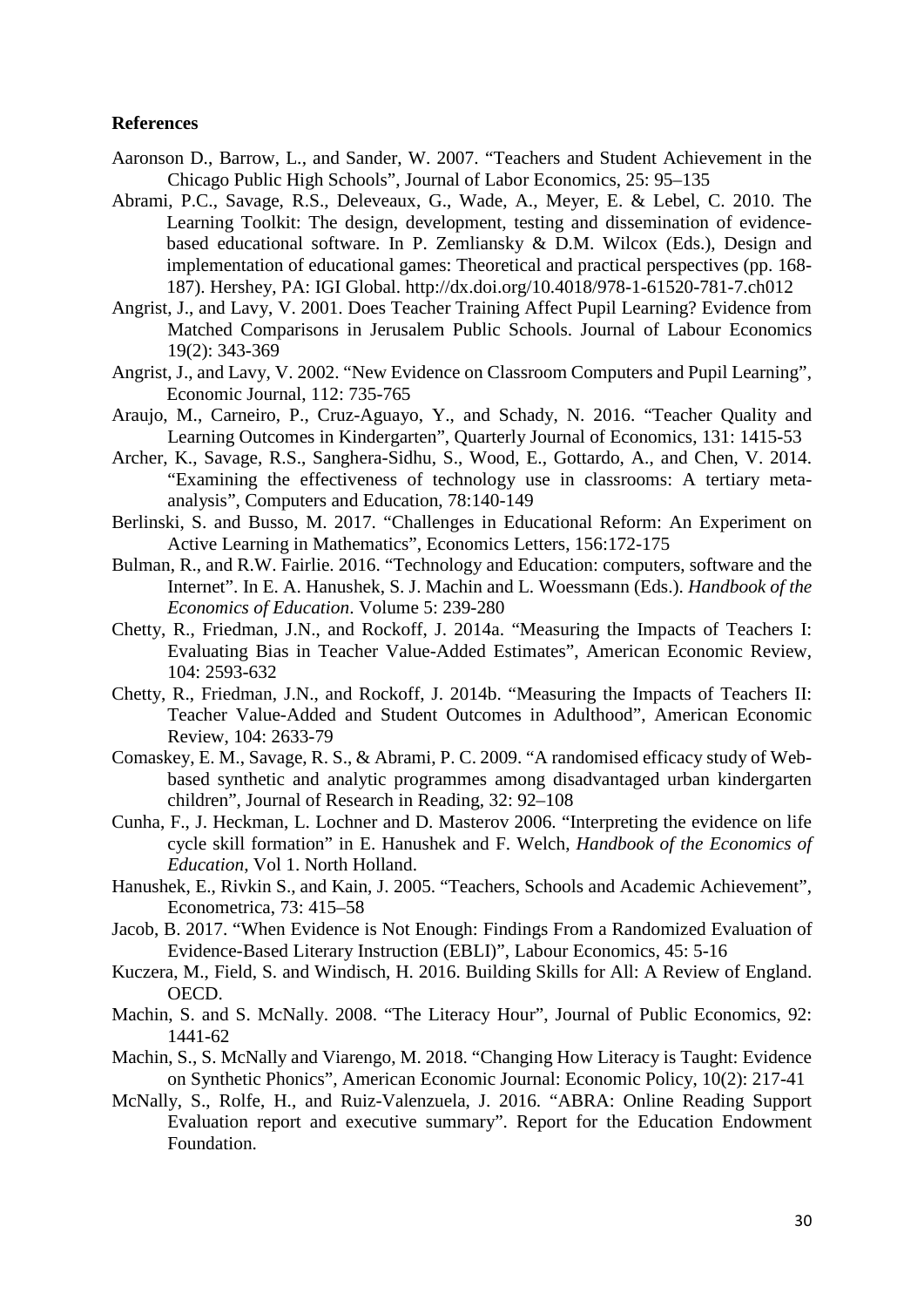https://educationendowmentfoundation.org.uk/public/files/Projects/Evaluation\_Report s/EEF\_Project\_Report\_ABRA.pdf

- Rouse, C., Krueger, A., and Markman, L. 2004. "Putting Computerized Instruction to the Test: A Randomized Evaluation of a `Scientifically-Based' Reading Program", NBER Working Paper, 10315.
- Savage, R. S., Abrami, P., Hipps, G., & Deault, L. 2009. "A randomized controlled trial study of the ABRACADABRA reading intervention program in grade 1", Journal of Educational Psychology, 101(3): 590
- Savage, R., Abrami, P. C., Piquette, N., Wood, E., Deleveaux, G., Sanghera-Sidhu, S., & Burgos, G., 2013. "A (Pan-Canadian) cluster randomized control effectiveness trial of the ABRACADABRA web-based literacy program", Journal of Educational Psychology, 105(2): 310
- Slavin, R.E., C. Lake, S. Davis, Madden, N.A. 2011. "Effective Programs for Struggling Readers: A Best-evidence Synthesis", Educational Research Review, 6: 1-26
- Spybrook, J.,Bloom, H., Congdon, R., Hill, C., Martinez, A., Raudenbush, S. 2011. Optimal Design Plus Empirical Evidence: Documentation for the "Optimal Design" Software. [http://sitemaker.umich.edu/group-based/optimal\\_design\\_software](http://sitemaker.umich.edu/group-based/optimal_design_software)
- Taylor, E.S., and Tyler, J.H. 2012. "The Effect of Evaluation on Teacher Performance", American Economic Review*,* 102(7): 3628-51
- Vignoles, A. 2016. "What is the Economic Value of Literacy and Numeracy? Basic Skills in Literacy and Numeracy are Essential for Success in the Labor Market", IZA World of Labor, 229.
- Wolgemuth, J. R., Savage, R. S., Helmer, J., Lea, T., Harper, H., Chalkiti, K., Bottrell, C., & Abrami, P. 2011. "Using computer-based instruction to improve indigenous early literacy in Northern Australia: A quasi-experimental study", Australasian Journal of Educational Technolog*y*, 27: 727–750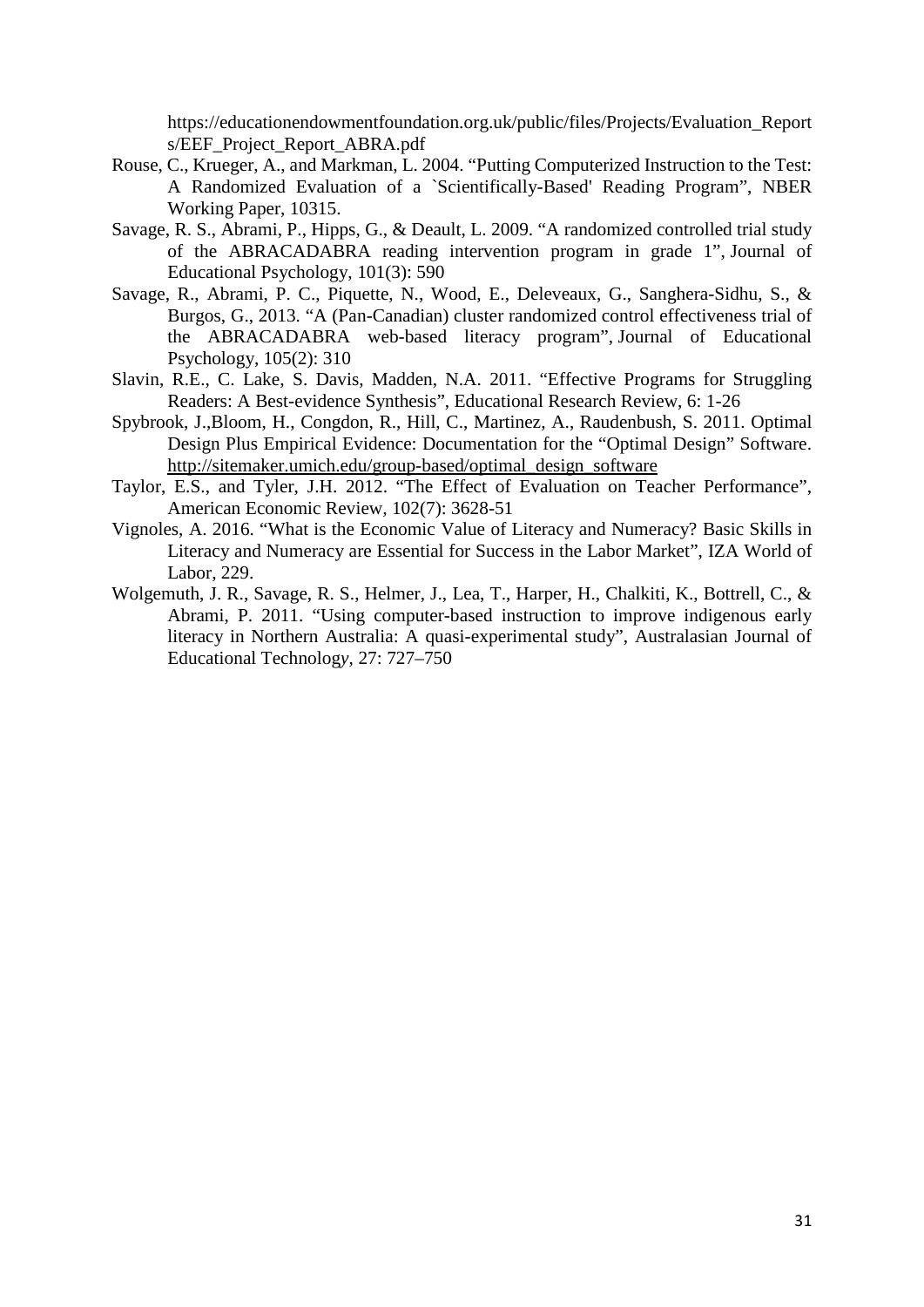# **Tables and Figures**



# **Figure 1: Design of the Experiment**

*Note*. The focus of the analysis is on state schools. Within each school, teacher assistants were also randomised to the ICT and Non-ICT condition, respectively.

# **Table 1. Content of Training**

### **Introduction to teaching reading:**

• how to use the interventions as a tool to teach children skills to maximise their reading outcomes in the broadest sense

- basic reading skills decoding, fluency, and comprehension
- why the basic reading skills are important to reading outcomes
- teaching multi-ability groups
- managing behaviour in groups/setting group rules

### **The training on the 20 week intervention:**

- the length and number of sessions to deliver
- the aims of each of the activities and how to deliver them
- how to keep records of pupils' progress and attendance
- how to set (and track) the level of each activity to match that of the pupils
- how to access help on each of the activities (in print for Non-ICT, on the laptop for ICT)
- how to access (just in time) support during delivery of the intervention

### **Hands-on practice:**

- free time to explore the activities and resources
- group time to deliver/role play individual activities
- group time to deliver/role play a whole session (i.e. 3 or 4 activities)
- structured sessions to feedback experience of delivering sessions and activities
- structured sessions to trouble-shoot and share good practice

*Note*. An in-depth description of the content of both interventions can be found in Appendix A and B in McNally et al (2016).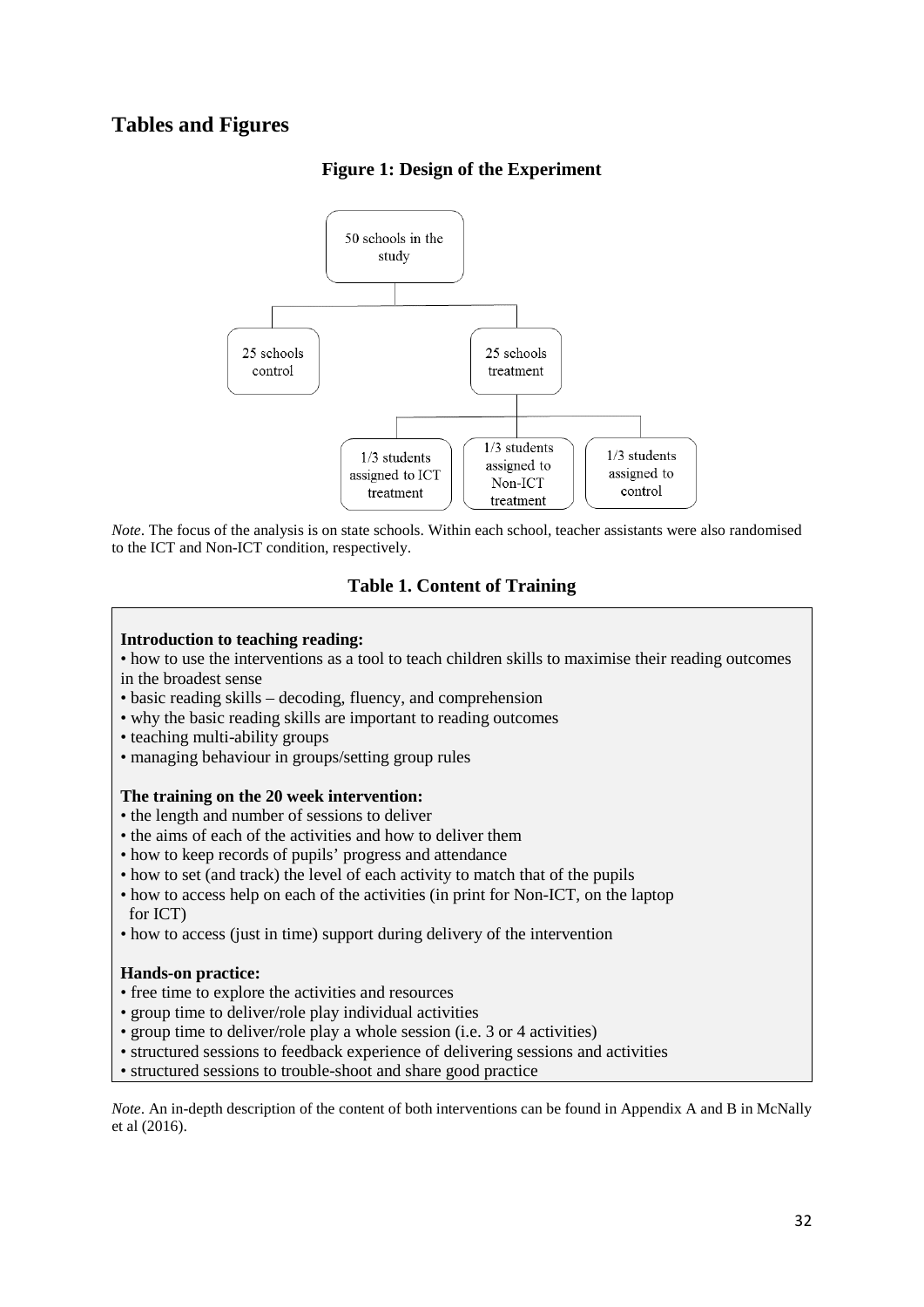|                                                 | Control<br><b>Schools</b><br>(1) | <b>Treatment</b><br>schools<br>(2) | Difference in Means<br>$(P-Values &$<br>Observations)<br>(3) |
|-------------------------------------------------|----------------------------------|------------------------------------|--------------------------------------------------------------|
| Total number of teaching assistants (Full-time  |                                  |                                    |                                                              |
| equivalent)                                     | 12.40                            | 12.31                              | 0.960                                                        |
|                                                 | (6.848)                          | (7.743)                            | (50)                                                         |
| Total number of teachers (Full-time equivalent) | 15.65                            | 16.31                              | 0.759                                                        |
|                                                 | (6.899)                          | (10.13)                            | (50)                                                         |
| Ratio of teaching assistants to all teachers    | 0.772                            | 0.758                              | 0.695                                                        |
|                                                 | (0.223)                          | (0.262)                            | (49)                                                         |
| Teachers with Qualified Teacher Status (%)      | 97.34                            | 98.22                              | 0.455                                                        |
|                                                 | (4.643)                          | (3.378)                            | (50)                                                         |
| Mean Gross Salary of all Teachers (in 000s)     | 36.28                            | 35.59                              | 0.248                                                        |
|                                                 | (1.890)                          | (2.133)                            | (50)                                                         |
| Size of the Year 1 cohort                       | 51.44                            | 52.76                              | 0.712                                                        |
|                                                 | (20.02)                          | (27.33)                            | (50)                                                         |

# **Table 2: Baseline Characteristics – characteristics of treatment and control schools**

*Note*. Data comes from the School Workforce Dataset (November 2014), except data on the size of the year 1 cohort, that was collected from the implementation team directly from the school records. Columns 1 and 2 show means (first row) and standard deviations (in parentheses). P-values are calculated using pairing fixed effects and robust standard errors (column 3).

|                                                                   | <b>ICT</b><br>(1) | Non-ICT<br>(2) | Difference in Means<br>(P-Values $&$<br>Observations)<br>(3) |  |  |  |  |
|-------------------------------------------------------------------|-------------------|----------------|--------------------------------------------------------------|--|--|--|--|
| Panel A. Information from Curriculum Vitae of Teaching Assistants |                   |                |                                                              |  |  |  |  |
| Age TA in first term academic year 2014-2015                      | 42.46             | 42.57          | 0.970                                                        |  |  |  |  |
|                                                                   | (11.76)           | (8.417)        | (49)                                                         |  |  |  |  |
| Years of teaching assistant experience                            | 9.800             | 10.46          | 0.747                                                        |  |  |  |  |
|                                                                   | (7.331)           | (7.271)        | (52)                                                         |  |  |  |  |
| TA has any qualification of level 3 or more                       | 0.840             | 0.667          | 0.154                                                        |  |  |  |  |
|                                                                   | (0.374)           | (0.480)        | (52)                                                         |  |  |  |  |
| Panel B. Information from TA baseline surveys                     |                   |                |                                                              |  |  |  |  |
| Use of IT (professionally) for literacy                           | 0.955             | 0.868          | 0.336                                                        |  |  |  |  |
|                                                                   | (0.213)           | (0.347)        | (42)                                                         |  |  |  |  |
| Use of IT (professionally) for numeracy                           | 0.955             | 0.816          | 0.17                                                         |  |  |  |  |
|                                                                   | (0.213)           | (0.398)        | (42)                                                         |  |  |  |  |
| Use IT professionally every day or lesson                         | 0.409             | 0.457          | 0.769                                                        |  |  |  |  |
|                                                                   | (0.503)           | (0.513)        | (40)                                                         |  |  |  |  |
| TA feels comfortable or very comf. using IT for teaching          | 0.682             | 0.474          | 0.185                                                        |  |  |  |  |
|                                                                   | (0.477)           | (0.512)        | (42)                                                         |  |  |  |  |

# **Table 3: Characteristics of TAs assigned to each condition**

*Note*. The information in this table comes from data collected via standardised curriculum vitae sheets and other pre-information survey. Columns 1 and 2 show means (first row) and standard deviations (in parentheses). Pvalues are calculated using robust standard errors (column 3). [Results are very similar when we also include school fixed effects or when we cluster the standard errors at the school level. Due to the low number of observations and clusters, and the fact that in the second panel we miss information for some of the TAs in some categories, we show the results without including school fixed effects and without clustering standard errors at the school level]. Observations have a weight of 1 if there is only one teaching assistant per group; and 0.5 when there are two teaching assistants per group (due to replacements or TA sharing in a very small number of cases).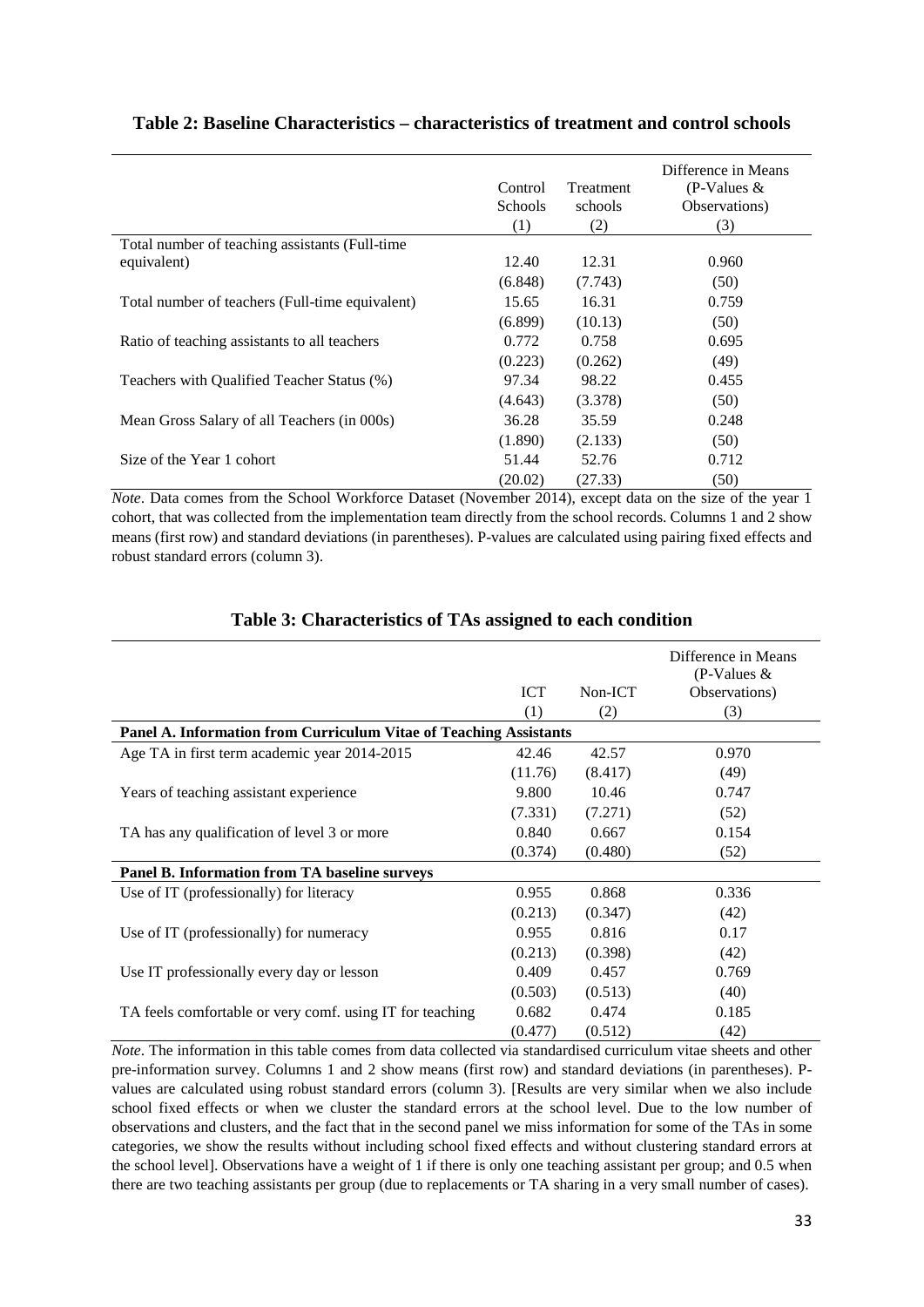| Table 4. Balance checks at baseline: students |                                                |           |            |           |                                                 |              |              |                |                |                |                |
|-----------------------------------------------|------------------------------------------------|-----------|------------|-----------|-------------------------------------------------|--------------|--------------|----------------|----------------|----------------|----------------|
|                                               | Baseline Variable Means and Standard Deviation |           |            |           | Difference in Means (P-values $&$ Observations) |              |              |                |                |                |                |
|                                               | Control                                        | Treatment |            |           | Control in<br>Treatment                         |              |              |                |                |                |                |
|                                               | Schools                                        | schools   | <b>ICT</b> | Non-ICT   | schools                                         | [2] vs $[1]$ | [3] vs $[1]$ | $[4]$ vs $[1]$ | $[4]$ vs $[3]$ | $[5]$ vs $[3]$ | $[5]$ vs $[4]$ |
|                                               | (1)                                            | (2)       | (3)        | (4)       | (5)                                             | (6)          | (7)          | (8)            | (9)            | (10)           | (11)           |
| Panel A. Individual characteristics           |                                                |           |            |           |                                                 |              |              |                |                |                |                |
| Female                                        | 0.498                                          | 0.494     | 0.516      | 0.513     | 0.455                                           | 0.555        | 0.466        | 0.677          | 0.963          | 0.087          | 0.106          |
|                                               | (0.500)                                        | (0.500)   | (0.500)    | (0.501)   | (0.499)                                         | (2221)       | (1511)       | (1501)         | (696)          | (720)          | (710)          |
| <b>FSM</b>                                    | 0.216                                          | 0.229     | 0.219      | 0.232     | 0.236                                           | 0.527        | 0.665        | 0.587          | 0.779          | 0.8            | 0.952          |
|                                               | (0.411)                                        | (0.420)   | (0.414)    | (0.423)   | (0.425)                                         | (2203)       | (1498)       | (1486)         | (692)          | (717)          | (705)          |
| <b>FSP GLD</b>                                | 0.543                                          | 0.482     | 0.482      | 0.500     | 0.466                                           | 0.010        | 0.057        | 0.27           | 0.605          | 0.633          | 0.381          |
|                                               | (0.498)                                        | (0.500)   | (0.500)    | (0.501)   | (0.500)                                         | (2210)       | (1505)       | (1492)         | (693)          | (718)          | (705)          |
| Panel B. Baseline test                        |                                                |           |            |           |                                                 |              |              |                |                |                |                |
| <b>Std PIRA</b>                               | 0.0328                                         | $-0.0513$ | $-0.0510$  | $-0.0412$ | $-0.0609$                                       | 0.233        | 0.230        | 0.155          | 0.661          | 0.710          | 0.923          |
|                                               | (1.000)                                        | (0.998)   | (1.019)    | (0.959)   | (1.015)                                         | (2160)       | (1464)       | (1459)         | (677)          | (701)          | (696)          |

*Note*. The sample for variables in Panel A includes all available observations in the National Pupil Dataset/survey records. The sample for the variable in Panel B includes all students sitting the baseline PIRA test. The variable in Panel B is standardised using the mean and standard deviation of all available observations at baseline. FSM eligibility: pupil recorded as eligible for free school meals on Census day. FSP GLD: pupil has achieved a good level of development—achieved level of 2 or 3 in each of COM, PHY, PSE, LIT and MAT results. PIRA is the progress in Reading Assessment test, our primary outcome. Standard deviations are in parentheses in columns 1-5 and the available observations for the respective samples are in parentheses in columns 6-11. P-values are calculated using pairing fixed effects (columns 6-8) and school fixed effects (columns 9-11). Standard errors are clustered at the unit of randomisation: i.e., at the school level in columns 6-8, and at the student level in the within school comparisons (i.e. robust standard errors are used in columns 9-11).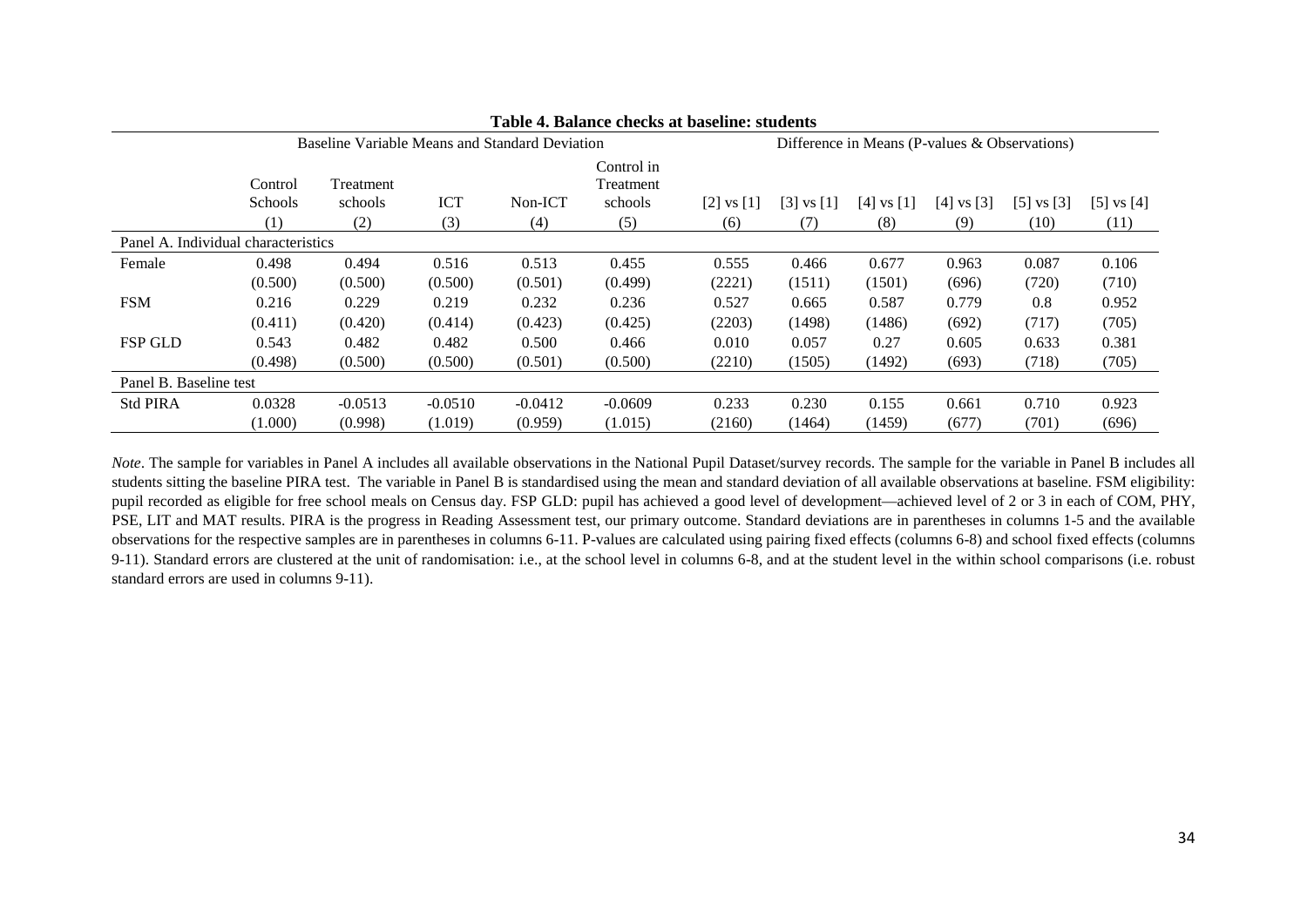|                                                                                                 | Excluding control students in treated |              |            |            |
|-------------------------------------------------------------------------------------------------|---------------------------------------|--------------|------------|------------|
|                                                                                                 |                                       | All students |            | schools    |
|                                                                                                 | (1)                                   | (2)          | (3)        | (4)        |
| A. Outcome: PIRA test at endline                                                                |                                       |              |            |            |
| <b>ICT</b>                                                                                      | 0.144                                 | $0.179**$    | 0.150      | $0.186**$  |
|                                                                                                 | (0.087)                               | (0.079)      | (0.090)    | (0.081)    |
| <b>NONICT</b>                                                                                   | $0.246***$                            | $0.272***$   | $0.259***$ | $0.284***$ |
|                                                                                                 | (0.082)                               | (0.075)      | (0.083)    | (0.076)    |
| CT                                                                                              | 0.116                                 | $0.167**$    |            |            |
|                                                                                                 | (0.082)                               | (0.074)      |            |            |
| Students                                                                                        | 1901                                  | 1884         | 1591       | 1576       |
| Schools                                                                                         |                                       |              | 48         |            |
| P value: ICT=NONICT                                                                             | 0.104                                 | 0.102        | 0.086      | 0.092      |
| P value: ICT=CT                                                                                 | 0.579                                 | 0.821        |            |            |
| P value: NONICT=CT                                                                              | 0.017                                 | 0.039        |            |            |
| <b>B.</b> Outcome: PIRA test at endline $+1$                                                    |                                       |              |            |            |
| ICT                                                                                             | 0.053                                 | 0.077        | 0.055      | 0.078      |
|                                                                                                 | (0.073)                               | (0.072)      | (0.075)    | (0.073)    |
| <b>NONICT</b>                                                                                   | 0.072                                 | 0.094        | 0.081      | 0.101      |
|                                                                                                 | (0.084)                               | (0.079)      | (0.086)    | (0.082)    |
| <b>CT</b>                                                                                       | $-0.021$                              | 0.015        |            |            |
|                                                                                                 | (0.078)                               | (0.073)      |            |            |
| Students                                                                                        | 1799                                  | 1785         | 1501       | 1488       |
| Schools                                                                                         |                                       |              | 48         |            |
| P value: ICT=NONICT                                                                             | 0.752                                 | 0.789        | 0.650      | 0.703      |
| P value: ICT=CT                                                                                 | 0.16                                  | 0.271        |            |            |
| P value: NONICT=CT                                                                              | 0.113                                 | 0.156        |            |            |
| C. Outcome: Key Stage 1 Reading at <i>endline</i> $+1$ (at or above the expected reading level) |                                       |              |            |            |
| <b>ICT</b>                                                                                      | 0.008                                 | 0.019        | 0.008      | 0.018      |
|                                                                                                 | (0.025)                               | (0.025)      | (0.024)    | (0.025)    |
| <b>NONICT</b>                                                                                   | $0.048*$                              | $0.055**$    | $0.048*$   | $0.055*$   |
|                                                                                                 | (0.027)                               | (0.027)      | (0.028)    | (0.028)    |
| <b>CT</b>                                                                                       | $-0.021$                              | $-0.006$     |            |            |
|                                                                                                 | (0.024)                               | (0.025)      |            |            |
| Students                                                                                        | 2129                                  | 2111         | 1770       | 1756       |
| Schools                                                                                         |                                       |              | 50         |            |
| P value: ICT=NONICT                                                                             | 0.163                                 | 0.146        | 0.160      | 0.148      |
| P value: ICT=CT                                                                                 | 0.217                                 | 0.335        |            |            |
| P value: NONICT=CT                                                                              | 0.001                                 | 0.007        |            |            |
| Mean outcome in control schools                                                                 | 0.739                                 | 0.741        | 0.739      | 0.741      |
| Controls variables:                                                                             |                                       |              |            |            |
| <b>Baseline PIRA test</b>                                                                       | ✓                                     | ✓            | ✓          | ✓          |
| Gender, FSM, FSP GLD                                                                            |                                       | $\checkmark$ |            | ✓          |

# **Table 5: Intention to Treat effects: Main results**

*Note*. Outcome variables: PIRA test at endline is the standardised score of the PIRA test taken at the end of treatment. PIRA test at endline +1 is the standardised score of the PIRA test taken a year after the end of treatment. KS1 reading at endline  $+1$  is a dummy variable that equals 1 if the student is at or above the expected reading level at the end of Key Stage 1. ICT and NONICT are the treatment dummies. CT is a dummy that equals 1 for pupils in the control group of treatment schools. All available students are used in columns 1 and 2. In columns 3 and 4, students that were in the control group of treated schools are excluded. All regressions control for randomisation pair dummies. FSM eligibility: pupil recorded as eligible for free school meals on Census day. FSP GLD: pupil has achieved a good level of development—achieved level of 2 or 3 in each of COM, PHY, PSE, LIT and MAT results. Standard errors are clustered at the school level.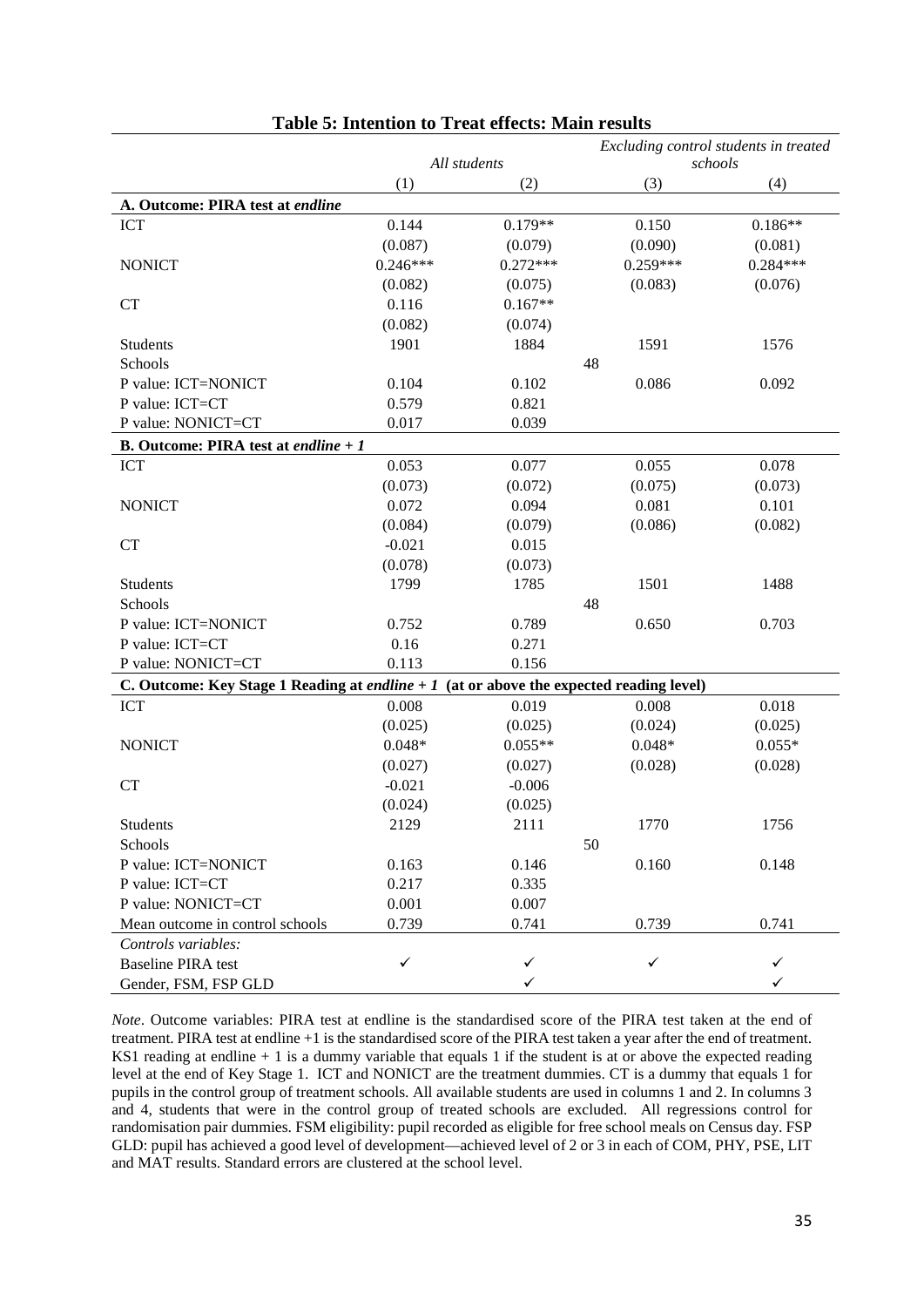|                                        | PIRA endline | PIRA endline+1 | KS1 read<br>endline+1 |
|----------------------------------------|--------------|----------------|-----------------------|
|                                        | (1)          | (2)            | (3)                   |
| A. Binary outcome variables            |              |                |                       |
| <b>ICT</b>                             | $0.070*$     | 0.037          | 0.018                 |
|                                        | (0.038)      | (0.038)        | (0.025)               |
| <b>NONICT</b>                          | $0.127***$   | 0.046          | $0.055*$              |
|                                        | (0.040)      | (0.036)        | (0.028)               |
| <b>Std PIRA baseline</b>               | $0.210***$   | $0.191***$     | $0.160***$            |
|                                        | (0.013)      | (0.016)        | (0.015)               |
| Female                                 | $-0.042*$    | $-0.006$       | $-0.037*$             |
|                                        | (0.024)      | (0.020)        | (0.021)               |
| <b>FSM</b>                             | $-0.046$     | $-0.043$       | $-0.071**$            |
|                                        | (0.029)      | (0.034)        | (0.028)               |
| <b>FSP GLD</b>                         | $0.223***$   | $0.148***$     | $0.224***$            |
|                                        | (0.030)      | (0.034)        | (0.027)               |
| P value: ICT=NONICT                    | 0.152        | 0.801          | 0.148                 |
| Mean outcome in control schools        | 0.453        | 0.535          | 0.741                 |
| <b>B. Continuous outcome variables</b> |              |                |                       |
| <b>ICT</b>                             | $0.186**$    | 0.078          | 0.042                 |
|                                        | (0.081)      | (0.073)        | (0.061)               |
| <b>NONICT</b>                          | $0.284***$   | 0.101          | 0.087                 |
|                                        | (0.076)      | (0.082)        | (0.070)               |
| Std PIRA baseline                      | $0.478***$   | $0.468***$     | $0.472***$            |
|                                        | (0.024)      | (0.028)        | (0.031)               |
| Female                                 | $-0.044$     | 0.011          | $-0.055$              |
|                                        | (0.039)      | (0.045)        | (0.043)               |
| <b>FSM</b>                             | $-0.161***$  | $-0.188***$    | $-0.184***$           |
|                                        | (0.056)      | (0.053)        | (0.049)               |
| <b>FSP GLD</b>                         | $0.517***$   | $0.367***$     | $0.457***$            |
|                                        | (0.052)      | (0.068)        | (0.062)               |
| P value: ICT=NONICT                    | 0.092        | 0.703          | 0.360                 |
| <b>Students</b>                        | 1576         | 1488           | 1756                  |
| Schools                                | 48           | 48             | 50                    |

# **Table 6: Intention to Treat effects: Binary versus Continuous outcome measures**

*Note*. *Binary outcome variables*: PIRA dummy: equals 1 if the student has a PIRA endline score equal or bigger than the mean PIRA endline score observed for students in control schools working at the KS1 expected reading level. PIRA+1 dummy: equals 1 if the student has a PIRA endline+1 score equal or bigger than the mean PIRA endline+1 score observed for students in control schools working at the KS1 expected reading level. KS1 reading at endline  $+1$  is a dummy variable that equals 1 if the student is at or above the expected reading level at the end of Key Stage 1. ICT and NONICT are the treatment dummies. *Continuous outcome variables*: PIRA test at endline is the standardised score of the PIRA test taken at the end of treatment. PIRA test at endline +1 is the standardised score of the PIRA test taken a year after the end of treatment. Continuous KS1 endline+1 is the standardised score of the KS1 read variable transformed into a continuous measure (please refer to the main text for more details on this transformation). ICT and NONICT are the treatment dummies. We exclude from the regressions those students that were in the control group of treated schools. All regressions control for randomisation pair dummies. FSM eligibility: pupil recorded as eligible for free school meals on Census day. FSP GLD: pupil has achieved a good level of development—achieved level of 2 or 3 in each of COM, PHY, PSE, LIT and MAT results. Standard errors are clustered at the school level.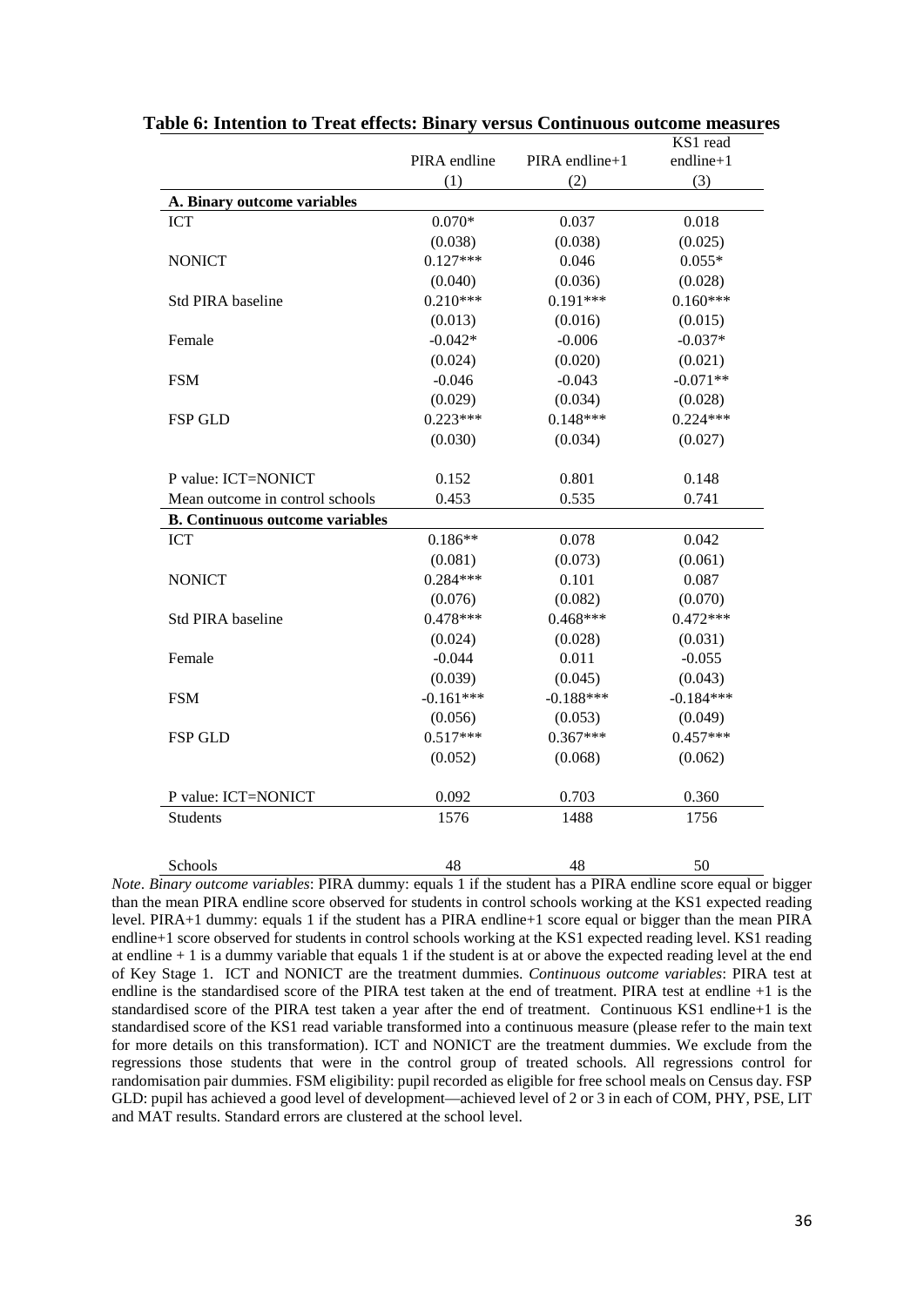| Table 7: Results for Other Subjects, one year later |                        |                        |                             |  |  |
|-----------------------------------------------------|------------------------|------------------------|-----------------------------|--|--|
|                                                     | Key Stage 1<br>Reading | Key Stage 1<br>Writing | Key Stage 1<br><b>Maths</b> |  |  |
|                                                     | (1)                    | (2)                    | (3)                         |  |  |
| <b>ICT</b>                                          | 0.018                  | 0.042                  | 0.004                       |  |  |
|                                                     | (0.025)                | (0.033)                | (0.032)                     |  |  |
| <b>NONICT</b>                                       | $0.055*$               | $0.082**$              | 0.048                       |  |  |
|                                                     | (0.028)                | (0.036)                | (0.032)                     |  |  |
| P value: ICT=NONICT                                 | 0.148                  | 0.050                  | 0.035                       |  |  |
| Control mean                                        | 0.741                  | 0.625                  | 0.715                       |  |  |
| <b>Students</b>                                     |                        | 1756                   |                             |  |  |
| <b>Schools</b>                                      |                        | 50                     |                             |  |  |

*Note*. Outcome variables: Key Stage 1 Reading(Writing/maths) is a dummy variable that equals 1 if the student is at or above the expected reading (writing/maths) level at the end of Key Stage 1. ICT and NONICT are the treatment dummies. The control group is formed by control students in control schools only. All regressions control for FSM and female dummy, FSP GLD, standardised baseline PIRA tests, and the randomisation pairs. Standard errors clustered at the school level.

|                                                                           | 0.1Q      | 0.25Q     | 0.50Q     | 0.75Q      | 0.90Q      |
|---------------------------------------------------------------------------|-----------|-----------|-----------|------------|------------|
|                                                                           | (1)       | (2)       | (3)       | (4)        | (5)        |
| A. Outcome variables defined at endline (i.e., using PIRA at endline)     |           |           |           |            |            |
| <b>ICT</b>                                                                | 0.038     | $0.214**$ | $0.184*$  | $0.199**$  | 0.188      |
|                                                                           | (0.111)   | (0.107)   | (0.094)   | (0.087)    | (0.147)    |
| <b>NONICT</b>                                                             | $0.188**$ | $0.220**$ | $0.228**$ | $0.273***$ | $0.462***$ |
|                                                                           | (0.085)   | (0.098)   | (0.089)   | (0.101)    | (0.111)    |
| <b>Students</b>                                                           | 1576      | 1576      | 1576      | 1576       | 1576       |
| Schools                                                                   | 48        | 48        | 48        | 48         | 48         |
| P-value Parente-Santos<br>Silva test for intra-cluster                    |           |           |           |            |            |
| correlation                                                               | 0.009     | 0.000     | 0.000     | 0.003      | 0.602      |
| A. Outcome variables defined at endline+1 (i.e., using PIRA at endline+1) |           |           |           |            |            |
| <b>ICT</b>                                                                | $0.097**$ | $0.124*$  | 0.047     | 0.079      | 0.001      |
|                                                                           | (0.049)   | (0.073)   | (0.088)   | (0.051)    | (0.028)    |
| <b>NONICT</b>                                                             | 0.081     | 0.080     | 0.128     | $0.139*$   | 0.073      |
|                                                                           | (0.055)   | (0.089)   | (0.092)   | (0.077)    | (0.098)    |
| <b>Students</b>                                                           | 1488      | 1488      | 1488      | 1488       | 1488       |
| <b>Schools</b>                                                            | 48        | 48        | 48        | 48         | 48         |
| P-value Parente-Santos                                                    |           |           |           |            |            |
| Silva test                                                                | 0.639     | 0.093     | 0.001     | 0.246      | 0.269      |

### **Table 8: Distributional Effects - Reading**

*Note*. Outcome variables: PIRA test at endline is the standardised score of the PIRA test taken at the end of treatment. PIRA test at endline +1 is the standardised score of the PIRA test taken a year after the end of treatment. ICT and NONICT are the treatment dummies. All regressions control for FSM and female dummy, FSP GLD, standardised baseline PIRA tests, and the randomisation pairs. We exclude from the regressions those students that were in the control group of treated schools. Standard errors clustered at the school level, except when the Parente-Santos Silva test for intra-cluster correlation cannot reject the null of no intra-cluster correlation. In the latter case, we show robust standard errors.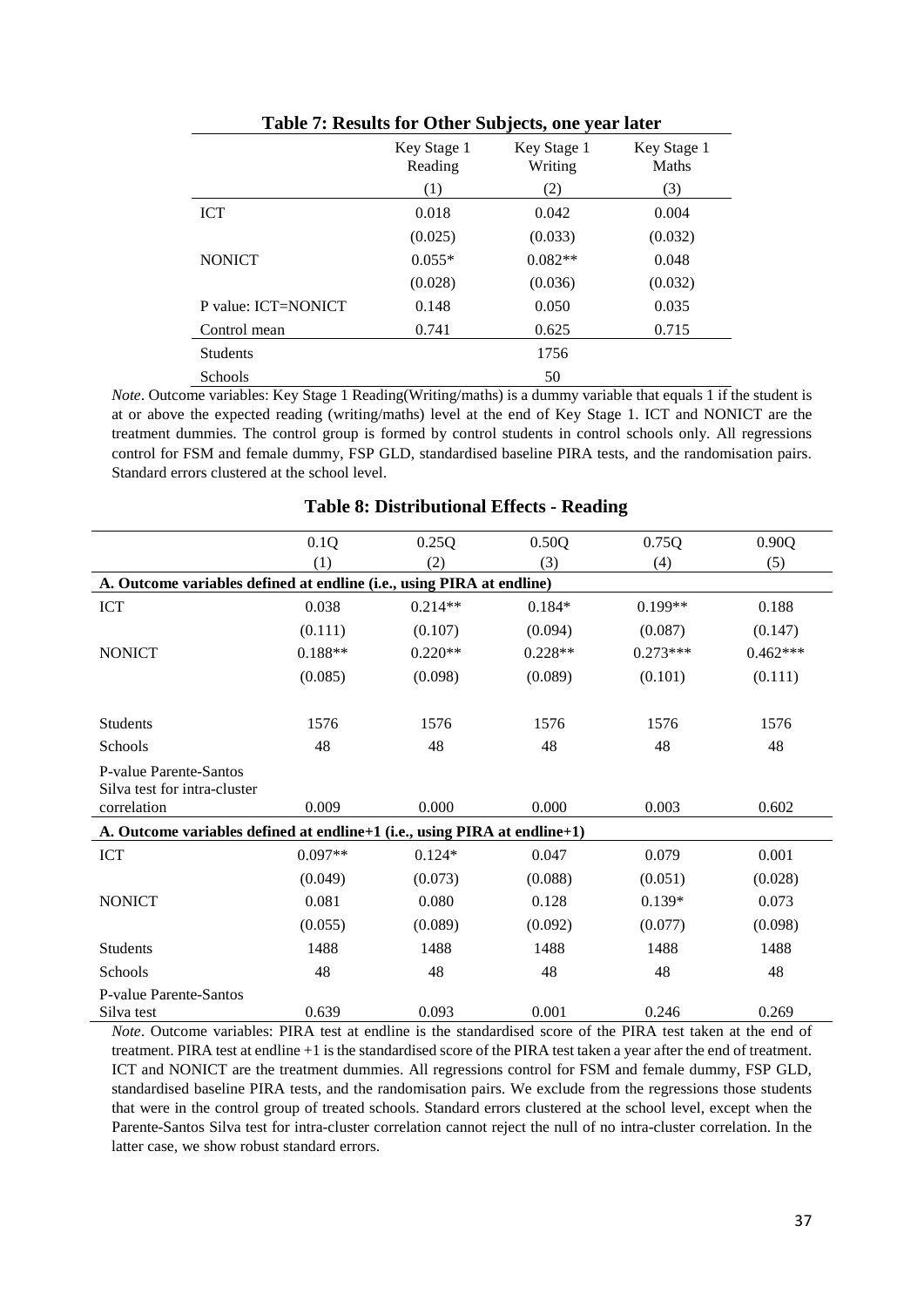| <b>Outcome: Standardised PIRA</b>                                    | PIRA at endline | PIRA at endline +1 | KS1 reading at<br>endline $+1$ |
|----------------------------------------------------------------------|-----------------|--------------------|--------------------------------|
|                                                                      | (1)             | (2)                | (3)                            |
| A. FSM                                                               |                 |                    |                                |
| ICT*FSM                                                              | $0.464***$      | $0.216*$           | 0.044                          |
|                                                                      | (0.138)         | (0.117)            | (0.060)                        |
| ICT*NOFSM                                                            | 0.117           | 0.045              | 0.011                          |
|                                                                      | (0.081)         | (0.078)            | (0.025)                        |
| NONICT*FSM                                                           | $0.505***$      | 0.126              | $0.094**$                      |
|                                                                      | (0.102)         | (0.091)            | (0.045)                        |
| NONICT*NOFSM                                                         | $0.219***$      | 0.095              | 0.044                          |
|                                                                      | (0.080)         | (0.096)            | (0.034)                        |
| <b>FSM</b>                                                           | $-0.275***$     | $-0.225***$        | $-0.087**$                     |
|                                                                      | (0.077)         | (0.067)            | (0.040)                        |
| Ho: ICT (FSM-NOFSM)=0                                                | 0.006           | 0.19               | 0.722                          |
| Ho: NONICT (FSM-NOFSM)=0                                             | 0.000           | 0.317              | 0.063                          |
| <b>B.</b> Gender                                                     |                 |                    |                                |
| ICT*Female                                                           | $0.211**$       | 0.018              | 0.014                          |
|                                                                      | (0.092)         | (0.083)            | (0.026)                        |
| ICT*Male                                                             | $0.159*$        | 0.146              | 0.023                          |
|                                                                      | (0.092)         | (0.095)            | (0.040)                        |
| NONICT*Female                                                        | $0.345***$      | 0.097              | $0.093**$                      |
|                                                                      | (0.094)         | (0.087)            | (0.035)                        |
| NONICT*Male                                                          | $0.219**$       | 0.105              | 0.013                          |
|                                                                      | (0.092)         | (0.124)            | (0.043)                        |
| Female                                                               | $-0.075$        | 0.036              | $-0.045$                       |
|                                                                      | (0.045)         | (0.049)            | (0.032)                        |
| Ho: ICT (Fem-Male)=0                                                 | 0.561           | 0.216              | 0.831                          |
| Ho: NONICT (Fem-Male)=0                                              | 0.243           | 0.957              | 0.156                          |
| C. Above/below median prior attainment (based on PIRA baseline test) |                 |                    |                                |
| $ICT*(>median)$                                                      | 0.078           | 0.046              | $0.053**$                      |
|                                                                      | (0.077)         | (0.087)            | (0.025)                        |
| $ICT*(< median)$                                                     | $0.288***$      | 0.108              | $-0.015$                       |
|                                                                      | (0.105)         | (0.088)            | (0.040)                        |
| NONICT*(> median)                                                    | $0.272***$      | 0.127              | $0.066**$                      |
|                                                                      | (0.075)         | (0.089)            | (0.029)                        |
| NONICT*(< median)                                                    | $0.301**$       | 0.076              | 0.040                          |
|                                                                      | (0.117)         | (0.104)            | (0.048)                        |
| Std Pira baseline                                                    | $0.498***$      | $0.469***$         | $0.153***$                     |
|                                                                      | (0.026)         | (0.034)            | (0.017)                        |
| Ho: ICT (Above-Below)=0                                              | 0.034           | 0.523              | 0.153                          |
| Ho: NONICT (Above-Below)=0                                           | 0.816           | 0.609              | 0.644                          |

### **Table 9: Heterogeneous effects**

*Note*. Number of students (schools) in columns 1, 2 and 3, respectively is: 1576 (48), 1756 (50) and 1488 (48). Outcome variables: PIRA at endline is the standardised score of the PIRA test taken at the end of treatment. PIRA at endline +1 is the standardised score of the PIRA test taken a year after the end of treatment. KS1 reading at endline + 1 is a dummy variable that equals 1 if the student is at or above the expected reading level at the end of Key Stage 1. The control group is formed by control students in control schools only (i.e., control students in treatment schools are excluded from the regressions). All regressions control for FSM and female dummy, FSP GLD, standardised baseline PIRA tests, and the randomisation pairs. Standard errors are clustered at the school level.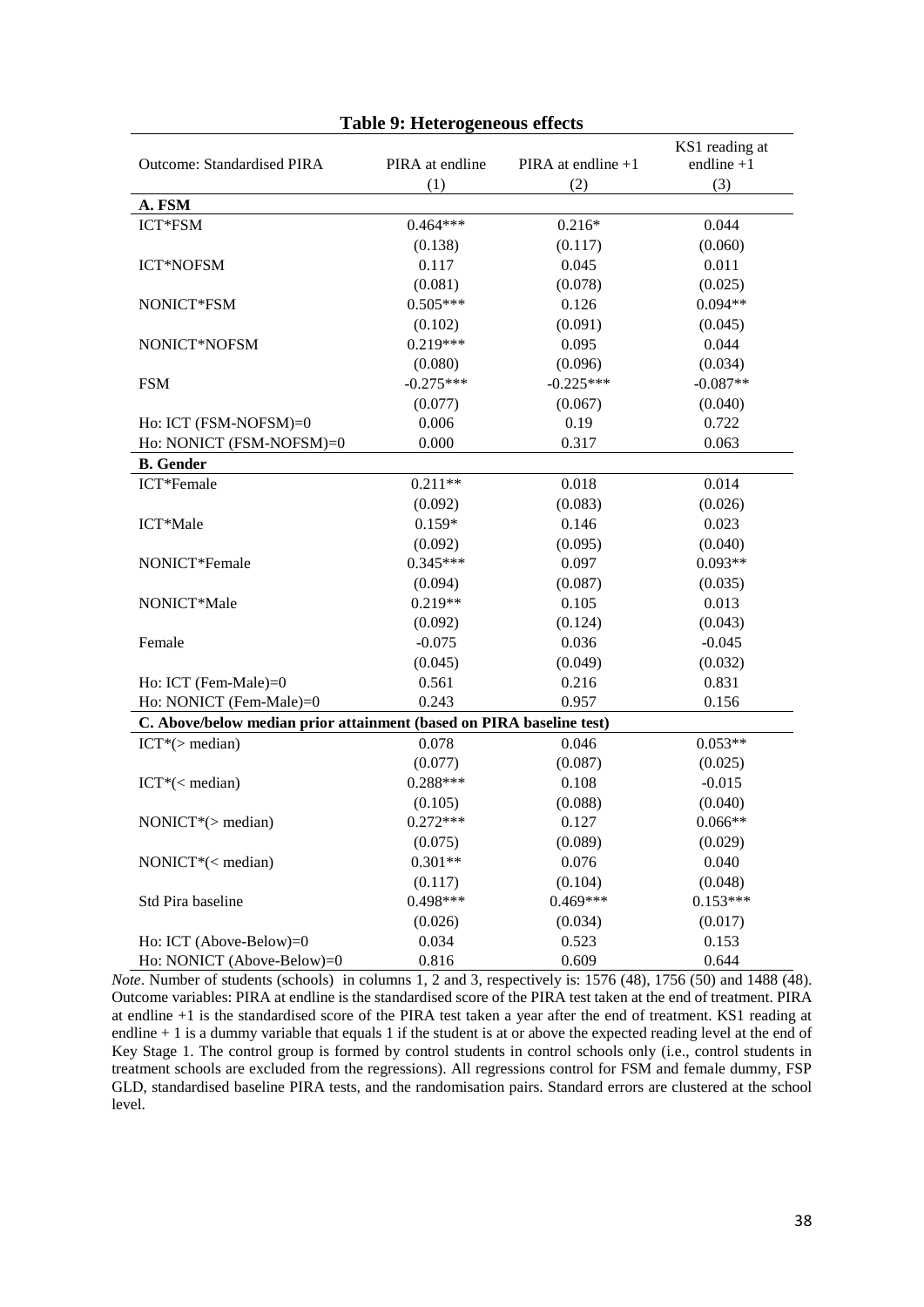|                                                   |                    |                      | Difference in                           |
|---------------------------------------------------|--------------------|----------------------|-----------------------------------------|
|                                                   | Control<br>Schools | Treatment<br>schools | Means<br>(P-Values $&$<br>Observations) |
|                                                   | (1)                | (2)                  | (3)                                     |
| Hours of literacy instruction per week            | 7.372              | 8.049                | 0.39                                    |
|                                                   | (1.697)            | (2.790)              | (48)                                    |
|                                                   |                    |                      |                                         |
| Computers are used to support literacy teaching   | 0.750              | 0.726                | 0.863                                   |
|                                                   | (0.442)            | (0.456)              | (48)                                    |
|                                                   |                    |                      |                                         |
| Smartboards are used to support literacy teaching | 0.967              | 0.964                | 0.962                                   |
|                                                   | (0.183)            | (0.190)              | (48)                                    |
|                                                   |                    |                      |                                         |
| Projectors are used to support literacy teaching  | 0.467              | 0.393                | 0.651                                   |
|                                                   | (0.509)            | (0.500)              | (48)                                    |
|                                                   |                    |                      |                                         |
| Tablets are used to support literacy teaching     | 0.628              | 0.750                | 0.413                                   |
|                                                   | (0.493)            | (0.443)              | (48)                                    |

**Table 10: A comparison between treatment and control schools, post-intervention**

Note. The information in this table comes from data collected via surveys at endline (i.e., end of Year 1). Columns 1 and 2 show means (first row) and standard deviations (in parentheses). P-values are calculated using robust standard errors (column 3). [Results are very similar when we also include randomisation-pairing dummies to calculate p-values; or when we calculate them using standard errors clustered at the school level. Due to the low number of observations and clusters, we show the results without including pairing dummies and without clustering standard errors at the school level]. Observations have a weight of 1 if there is only one Year 1 teacher replying to the questionnaire per school; and 0.5 when there are two Year 1 teachers replying to the questionnaire per school.

|                                                         | <b>ICT</b> | Non-ICT | Difference in Means<br>(P-Values $&$<br>Observations) |
|---------------------------------------------------------|------------|---------|-------------------------------------------------------|
|                                                         | (1)        | (2)     | (3)                                                   |
| Score based on daily record keeping by the TA (1 to 10) | 8.130      | 9.478   | 0.047                                                 |
|                                                         | (2.916)    | (1.229) | (46)                                                  |
| Score based on TA use of the levels (1 to 10)           | 6.457      | 7.022   | 0.347                                                 |
|                                                         | (2.147)    | (1.880) | (46)                                                  |
| Number of weeks the TA kept records (maximum=20)        | 18.28      | 19.42   | 0.158                                                 |
|                                                         | (3.304)    | (1.865) | (46)                                                  |

### **Table 11: Compliance according to intervention type**

*Note*. The information in this table comes from data collected by the implementation team. Researchers at the implementation team gave scores for daily record keeping and use of levels at the end of the implementation. Columns 1 and 2 show means (first row) and standard deviations (in parentheses). P-values are calculated using robust standard errors (column 3). Results are very similar when we also include school fixed effects or when we cluster the standard errors at the school level. Due to the low number of observations and clusters, and the fact that in the second panel we miss information for some of the TAs in some categories, we show the results without including school fixed effects and without clustering standard errors at the school level. There is only one case with two teaching assistants per group in this data. For this particular case, we consider the average score among the two teaching assistants (all the other cases have 1 observation per teaching assistant or group of teaching assistants).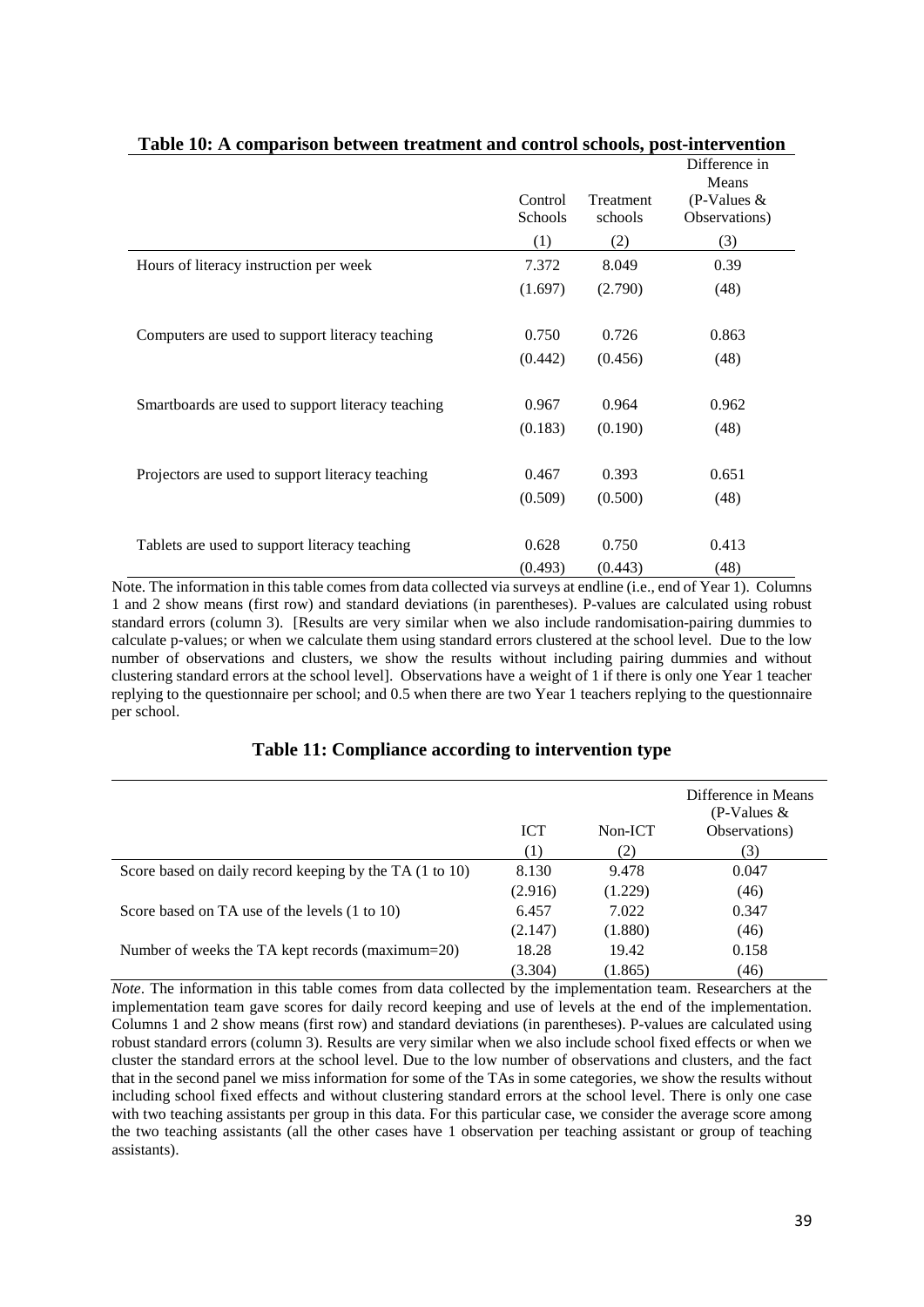|                                       |            |         | Difference in Means<br>(P-Values $&$       |
|---------------------------------------|------------|---------|--------------------------------------------|
|                                       | <b>ICT</b> | Non-ICT | Observations)                              |
|                                       | (1)        | (2)     | (3)                                        |
| Average group size                    | 3.597      | 3.69    | 0.35                                       |
|                                       | (0.520)    | (0.667) | (148)                                      |
|                                       |            |         | Difference in SD by<br>group and treatment |
| Within group standard deviations for: | <b>ICT</b> | Non-ICT | conditions (P-values)                      |
| <b>FSM</b>                            | 0.316      | 0.34    | 0.59                                       |
| Female                                | 0.425      | 0.426   | 0.988                                      |
| Standardised baseline PIRA            | 0.592      | 0.566   | 0.649                                      |

# **Table 12. Group size and composition by treatment condition**

*Note*. P-values calculated by regressing the average group size in each small group (or the SD for each small group for the variables FSM, Female and Standardised baseline PIRA) on a dummy for the NON-ICT group, with robust standard errors. Results are very similar when we also include school fixed effects or when we cluster the standard errors at the school level. Due to the low number of observations and clusters, we show the results without including school fixed effects and without clustering standard errors at the school level. The number of observations in these regressions is 148, which corresponds to the number of small groups formed by the teaching assistants overall (i.e., in both ICT and NON-ICT conditions). There is no information on the groups for the 3 schools in the treatment group that dropped out immediately after randomisation.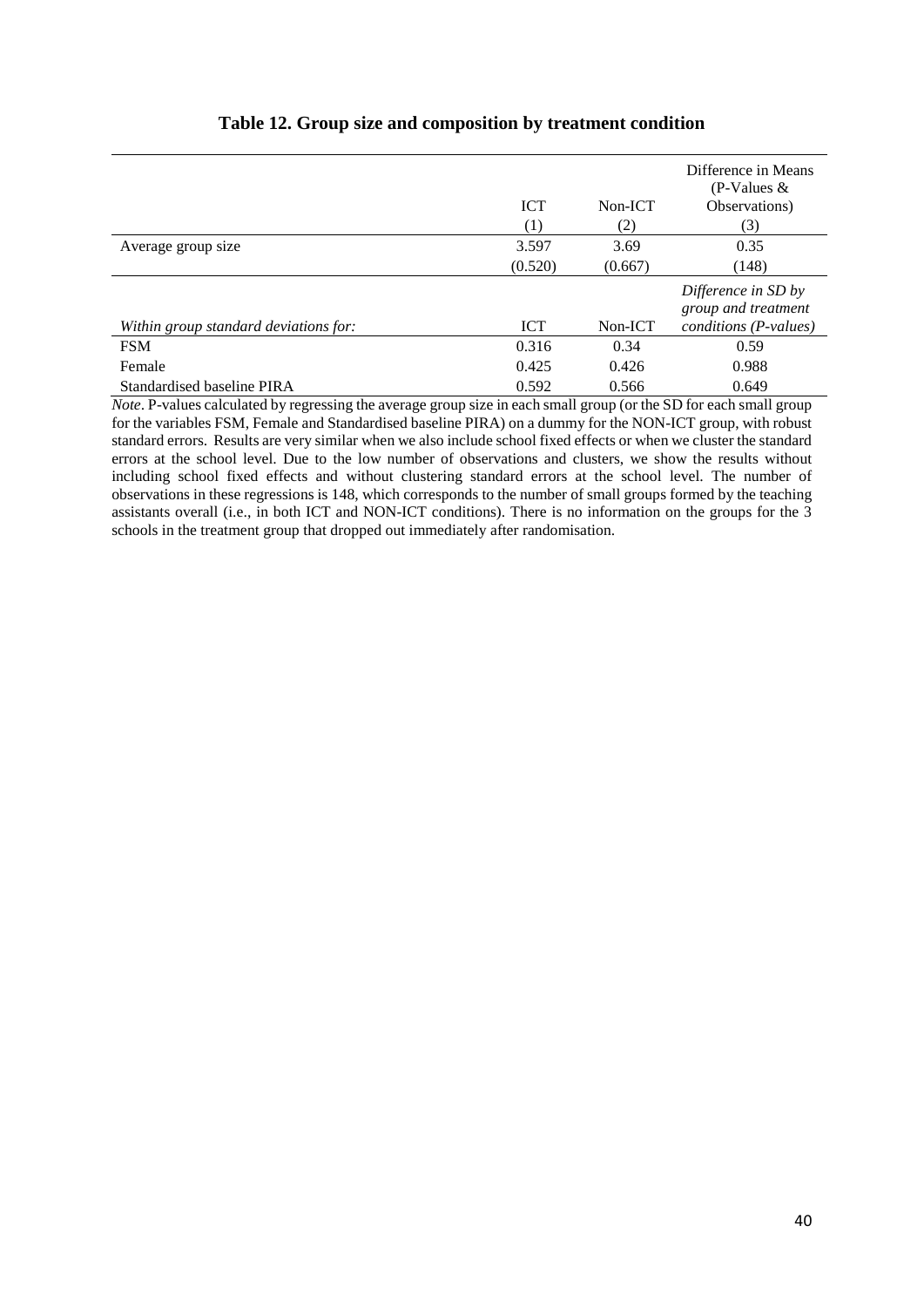# **APPENDIX**

# **Table A1: Attrition**

|                                            | Control<br><b>Schools</b><br>(1) | Treatment<br>schools<br>(2) | <b>ICT</b><br>(3) | Non-ICT<br>(4) | Control in<br><b>Treatment</b><br>schools<br>(5) |
|--------------------------------------------|----------------------------------|-----------------------------|-------------------|----------------|--------------------------------------------------|
| Students initially allocated to            | 1158                             | 1083                        | 360               | 350            | 373                                              |
| Fraction students in each group with       |                                  |                             |                   |                |                                                  |
| Missing baseline PIRA                      | 0.030                            | 0.024                       | 0.033             | 0.020          | 0.019                                            |
| Missing endline PIRA                       | 0.047                            | 0.153                       | 0.150             | 0.171          | 0.139                                            |
| Missing endline Key Stage 1 Reading at t+1 | 0.020                            | 0.028                       | 0.028             | 0.034          | 0.021                                            |
| Missing endline PIRA at $t+1$              | 0.108                            | 0.189                       | 0.186             | 0.211          | 0.172                                            |

*Note*. Key Stage 1 data is available for all schools that were included in the randomisation. Five schools in the treatment group dropped out after randomisation (3 right after randomisation, 2 during the intervention). Postintervention tests right at the end of the intervention and at t+1 were conducted in all schools but 1.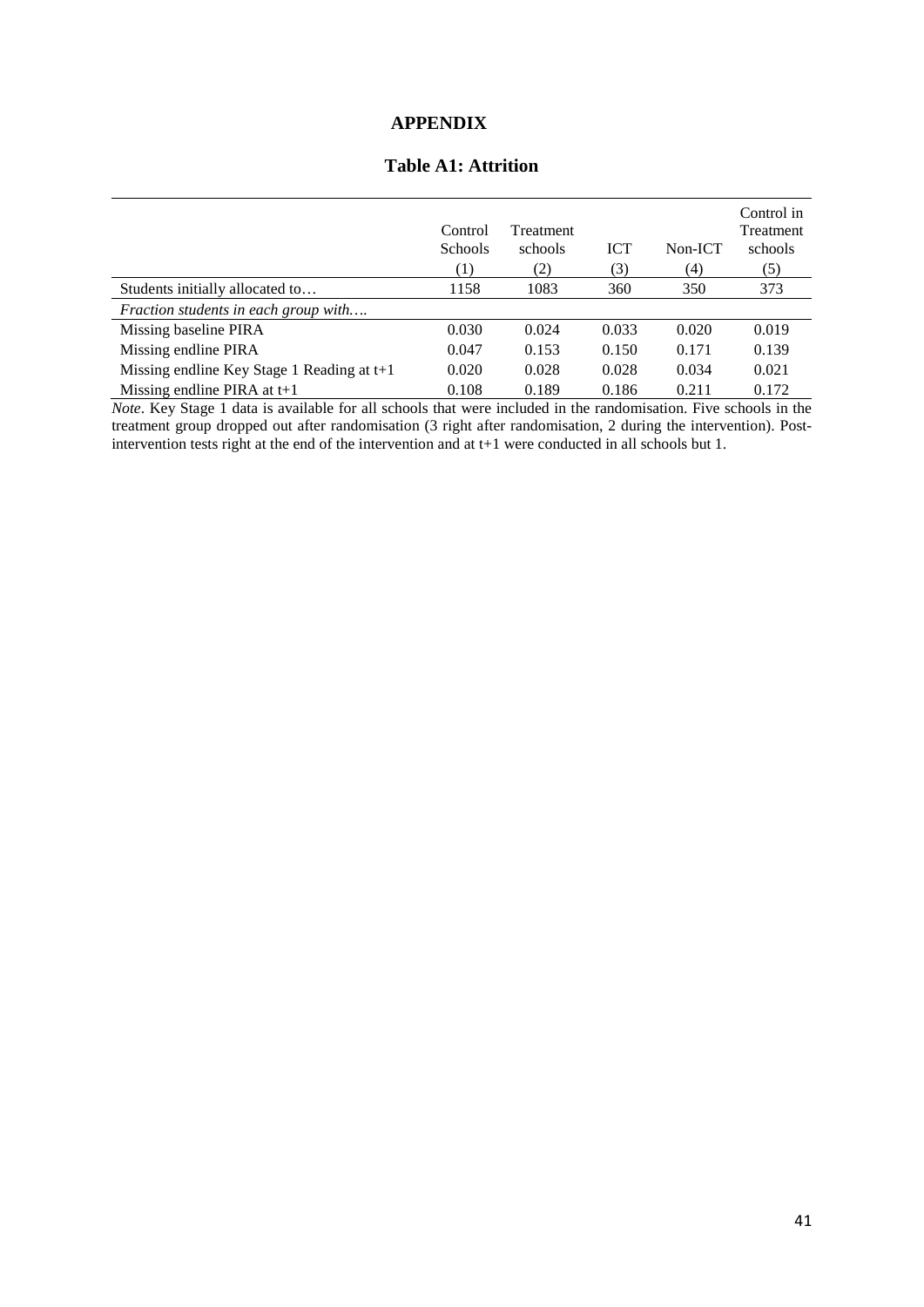| A. Outcome:                                | PIRA at endline | $PIRA$ at endline + 1 | KS1 read at endline + $1$ |  |
|--------------------------------------------|-----------------|-----------------------|---------------------------|--|
|                                            | (1)             | (2)                   | (3)                       |  |
| <b>ICT</b>                                 | $0.224**$       | 0.094                 | 0.023                     |  |
|                                            | (0.094)         | (0.084)               | (0.031)                   |  |
| <b>NONICT</b>                              | $0.343***$      | 0.121                 | $0.072**$                 |  |
|                                            | (0.090)         | (0.094)               | (0.035)                   |  |
|                                            |                 |                       |                           |  |
| Students                                   | 1576            | 1488                  | 1756                      |  |
| Schools                                    | 48              | 48                    | 50                        |  |
| B. Main coefficient in ICT first stage     |                 |                       |                           |  |
| Randomised to ICT                          | $0.842***$      | $0.842***$            | $0.760***$                |  |
|                                            | (0.066)         | (0.066)               | (0.084)                   |  |
| F-test of excluded instruments             | 104.340         | 103.380               | 60.900                    |  |
| C. Main coefficient in NON-ICT first stage |                 |                       |                           |  |
| Randomised to NONICT                       | $0.830***$      | $0.834***$            | $0.753***$                |  |
|                                            | 0.069           | (0.067)               | (0.040)                   |  |
| F-test of excluded instruments             | 89.520          | 93.930                | 57.380                    |  |

# **Table A2. IV estimates**

*Note*. Outcome variables: PIRA at endline is the standardised score of the PIRA test taken at the end of treatment. PIRA at endline +1 is the standardised score of the PIRA test taken a year after the end of treatment. KS1 reading at endline + 1 is a dummy variable that equals 1 if the student is at or above the expected reading level at the end of Key Stage 1. ICT and NONICT are the treatment dummies. The control group is formed by control students in control schools only (i.e., control students in treatment schools are excluded from the regressions). All regressions control for FSM and female dummy, FSP GLD, standardised baseline PIRA tests, and the randomisation pairs. Standard errors are clustered at the school level.

### **Note on Methodology**

The first stages for whether students are in the final ICT or final Non-ICT treatments are as follows:

$$
ICT\ Final_{ist} = \gamma_1 ICT_{ist} + \gamma_2 NonICT_{ist} + \gamma_3 Y_{ist-1} + \gamma_4 X_{ist-1} + \rho_s + \varepsilon_{ist}
$$
 (A1)

$$
NonICT\ Final_{ist} = \pi_1 ICT_{ist} + \pi_2 NonICT_{ist} + \pi_3 Y_{ist-1} + \pi_4 X_{ist-1} + \rho_s + \varepsilon_{ist} \quad (A2)
$$

Where *ICT Final<sub>ist</sub>* (*NonICT Final<sub>ist</sub>*) is a dummy variable equal to 1 if students received the *complete* 20-week ICT (Non-ICT) intervention, and equal to 0 otherwise. The second stage equation is then given by:

$$
Y_{ist} = \theta_1 ICT \text{ Final}_{ist} + \theta_2 \text{NonICT Final}_{ist} + \theta_3 Y_{ist-1} + \theta_4 X_{ist-1} + \rho_s + \varepsilon_{ist} \quad (A3)
$$

We estimate (A3) by two stage least squares, using the initial random allocations,  $ICT_{ist}$  and NonICT<sub>ist</sub>, respectively, as instruments for ICT Final<sub>ist</sub> and NonICT Final<sub>ist</sub>, and the other variables as instruments for themselves.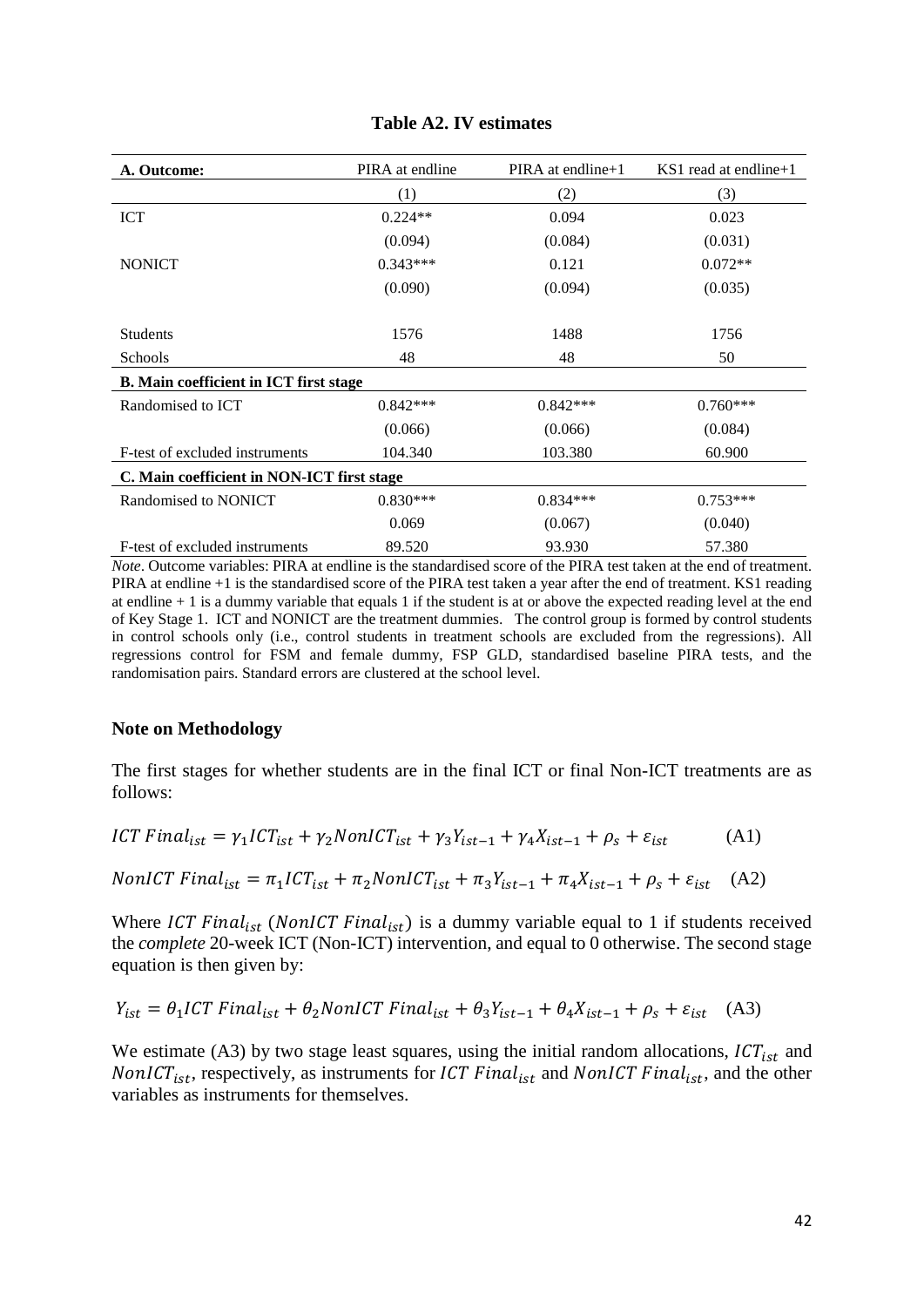# **CENTRE FOR ECONOMIC PERFORMANCE Recent Discussion Papers**

| 1561 | Daniel J. Graham<br><b>Stephen Gibbons</b>                                                  | Quantifying Wide Economic Impacts<br>of<br>Agglomeration<br>for Transport<br>Appraisal:<br><b>Existing Evidence and Future Directions</b> |
|------|---------------------------------------------------------------------------------------------|-------------------------------------------------------------------------------------------------------------------------------------------|
| 1560 | Daniel S. Jacks<br>Dennis Novy                                                              | Market Potential and Global Growth over the<br>Long Twentieth Century                                                                     |
| 1559 | Alan Manning<br>Paolo Masella                                                               | Diffusion of Social Values through the Lens of<br><b>US Newspapers</b>                                                                    |
| 1558 | Jan David Bakker<br><b>Stephan Maurer</b><br>Jörn-Steffen Pischke<br><b>Ferdinand Rauch</b> | Of Mice and Merchants: Trade and Growth in<br>the Iron Age                                                                                |
| 1557 | Giuseppe Berlingieri<br>Sara Calligaris<br>Chiara Criscuolo                                 | The Productivity-Wage Premium: Does Size<br>Still Matter in a Service Economy?                                                            |
| 1556 | Christian A.L. Hilber<br>Olivier Schöni                                                     | Economic Impacts<br>of<br>Constraining<br>The<br><b>Second Home Investments</b>                                                           |
| 1555 | Filippo Di Mauro<br>Fadi Hassan<br>Gianmarco I.P. Ottaviano                                 | Financial Markets and the Allocation of<br>Capital: The Role of Productivity                                                              |
| 1554 | Keith Head<br>Yao Amber Li<br><b>Asier Minondo</b>                                          | Ties<br>and Knowledge Flows:<br>Geography,<br><b>Evidence from Citations in Mathematics</b>                                               |
| 1553 | Nicholas Bloom<br>Kalina Manova<br>Stephen Teng Sun<br>John Van Reenen<br>Zhihong Yu        | Managing Trade: Evidence from China and<br>the US                                                                                         |